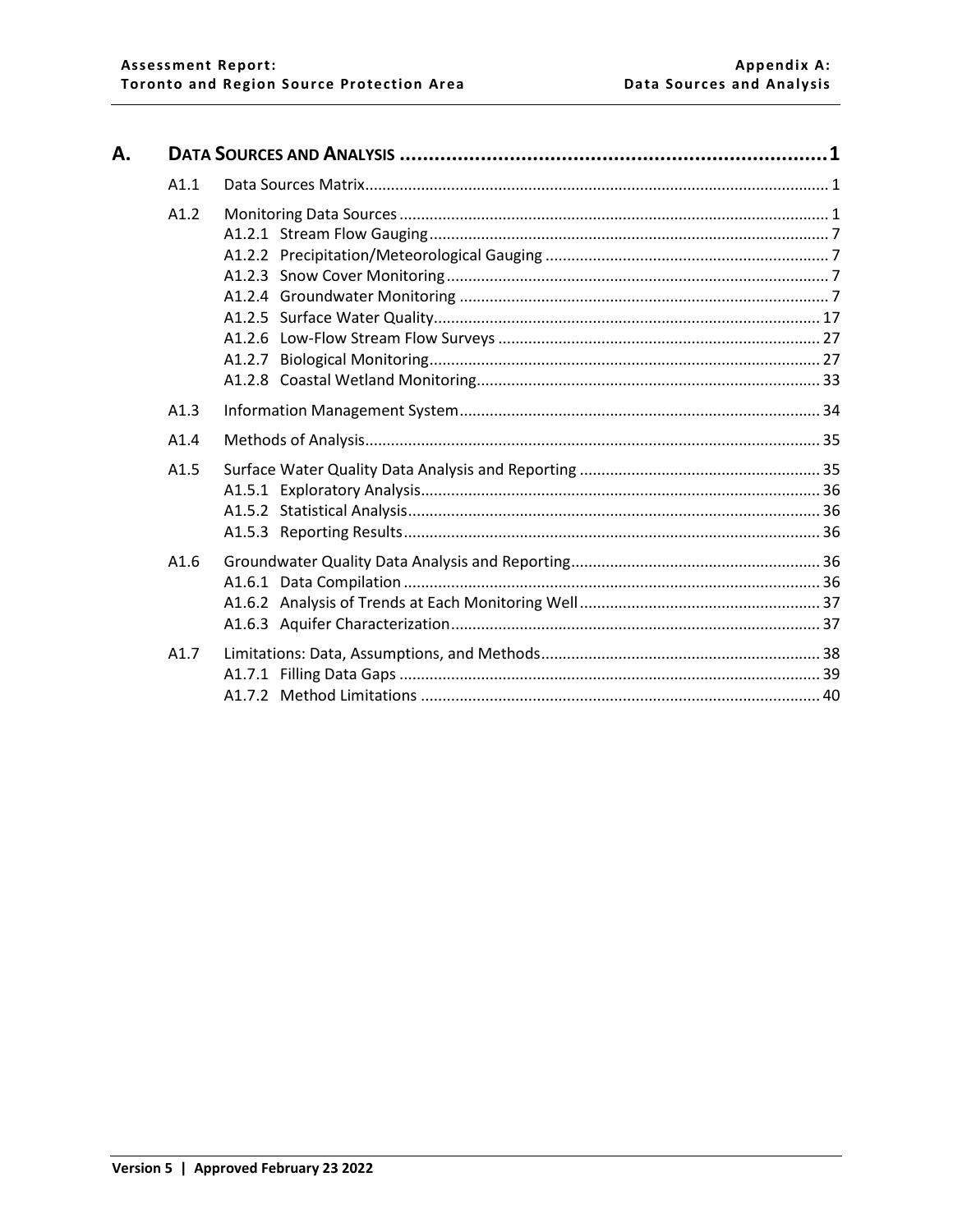# **TABLES**

| Table A-10: TRCA Ontario Stream Assessment Protocol (OSAP) Monitoring Sites  30 |  |
|---------------------------------------------------------------------------------|--|
|                                                                                 |  |
|                                                                                 |  |
|                                                                                 |  |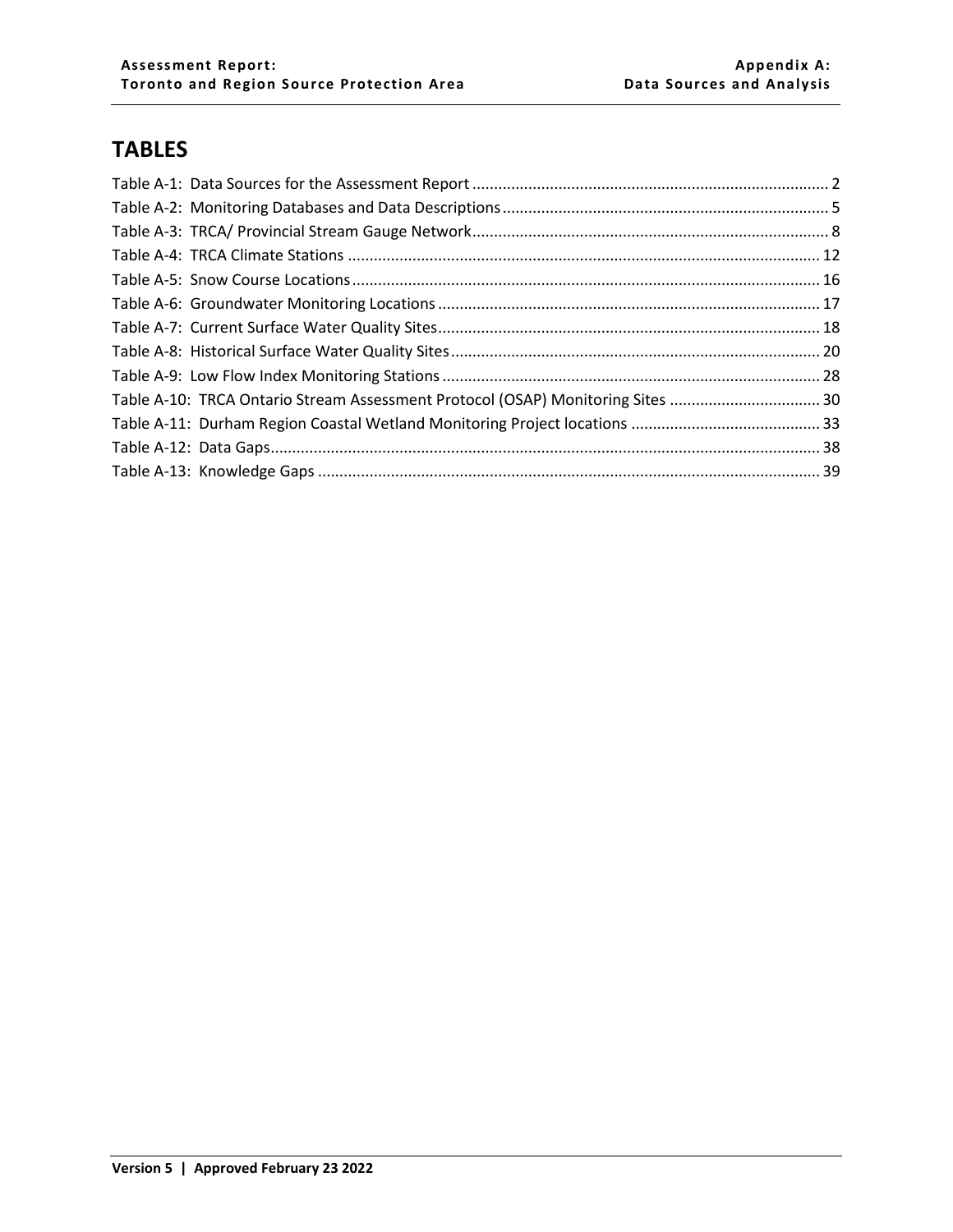# <span id="page-2-0"></span>**A. DATA SOURCES AND ANALYSIS**

#### <span id="page-2-1"></span>**A1.1 Data Sources Matrix**

To organize the data sources required for preparation of the Assessment Report, the Province has developed an Excel file called the Source Water Protection (SWP) Data Requirements Matrix. The matrix is intended to:

- Provide a complete list of available data sets for SWP;
- Help inventory and evaluate local data;
- Help identify data gaps;
- Facilitate data request process; and
- Facilitate communications around data between neighbouring conservation authorities and their SWP watershed region.

The matrix includes data set names, data descriptions, data access, data sources, and links to metadata. The file also includes a list of data sources required to build particular maps. Requests for data have been made by Toronto and Region Conservation (TRCA) staff to the Province and the upper tier municipalities. TRCA staff maintains an inventory of the data and metadata received to date.

#### <span id="page-2-2"></span>**A1.2 Monitoring Data Sources**

TRCA's monitoring networks provide an ongoing source of data that support numerous programs, including Drinking Water Source Protection. TRCA's monitoring databases that are relevant to source water protection planning are summarized in **Table A-1**, which includes data type, status, and spatial coverage and **[Table A-2](#page-6-0)** describes other monitoring databases. TRCA's monitoring network incorporates both provincial and federal monitoring partnership programs. This monitoring network collects information pertaining, but not limited to, the following data types:

- Climate (Environment Canada, TRCA, as well as the regional municipalities)
	- Precipitation; and
	- Temperature.
- Surface water (Environment Canada, TRCA)
	- Continuous stream gauges;
	- Low flow measurements; and
	- Surface water quality (Provincial Water Quality Monitoring Network PWQMN.
- Groundwater (TRCA, municipalities)
	- Water levels; and
	- Quality.

Other monitoring programs, such as aquatic ecosystem studies conducted by the Province and conservation authorities, also contributed to the development the Assessment Report. Surface water quality is important to the overall monitoring of watershed health and is necessary to determine chemical loadings to Lake Ontario, the source of water supply for the majority of the population.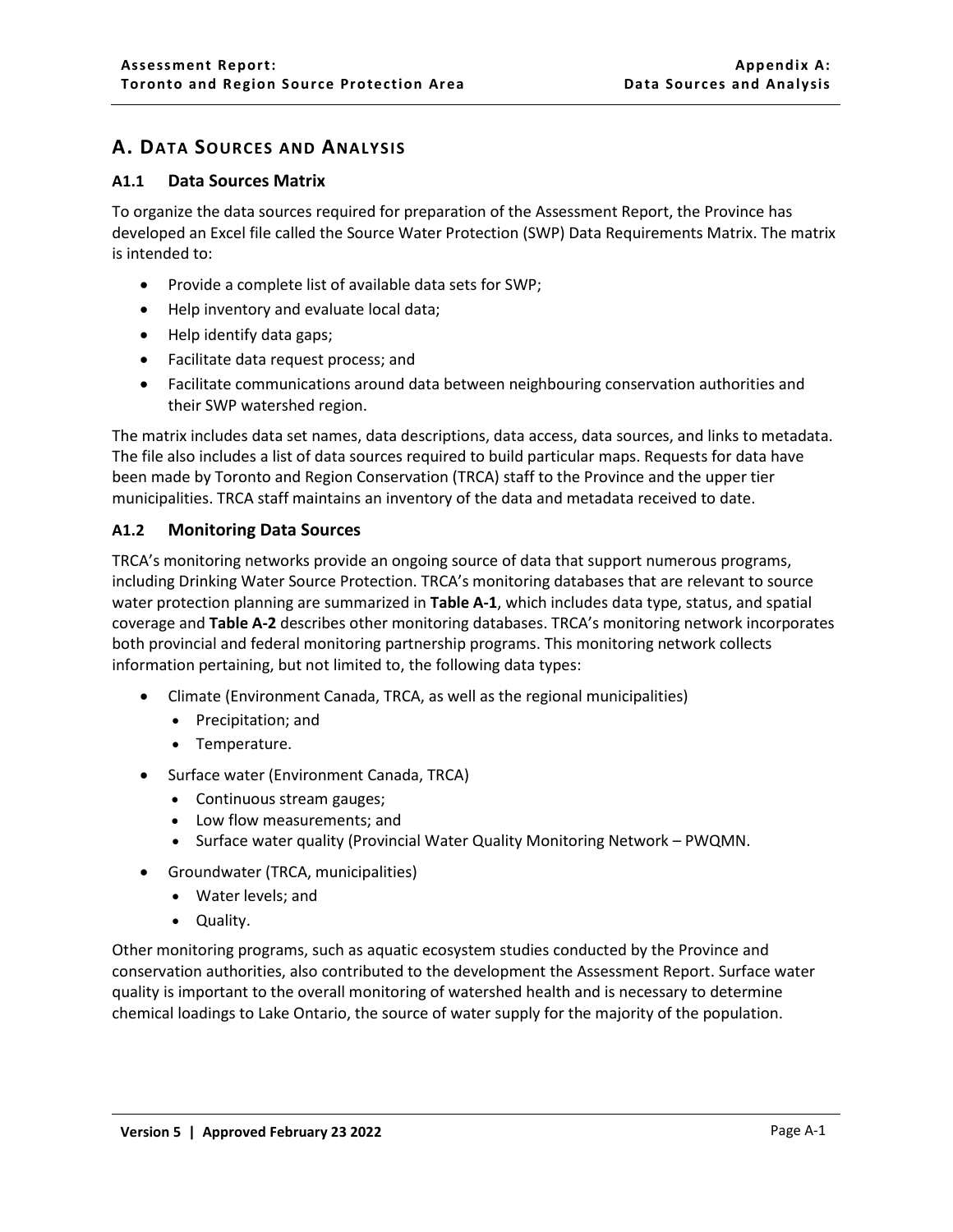# **Table A-1: Data Sources for the Assessment Report**

| <b>Purpose</b> |                                                                                                                                          | <b>Boundaries</b>                                                                                                                                                                                                                                      |                                                                                      |                                                                                                                         |                                                                      |                                                                                                                                                                              |                                                                                          |                                                                                                       |                                                                                     |  |  |
|----------------|------------------------------------------------------------------------------------------------------------------------------------------|--------------------------------------------------------------------------------------------------------------------------------------------------------------------------------------------------------------------------------------------------------|--------------------------------------------------------------------------------------|-------------------------------------------------------------------------------------------------------------------------|----------------------------------------------------------------------|------------------------------------------------------------------------------------------------------------------------------------------------------------------------------|------------------------------------------------------------------------------------------|-------------------------------------------------------------------------------------------------------|-------------------------------------------------------------------------------------|--|--|
| Data<br>Sets   | <b>Water Resources</b><br><b>Information Program</b><br>(WRIP)                                                                           | <b>Land Ownership</b>                                                                                                                                                                                                                                  | Watershed<br>(Quaternary)                                                            | <b>Municipal Boundaries</b>                                                                                             | <b>Provincial Digital</b><br><b>Elevation Model</b><br>(DEM) - Tiled | <b>Provincial DEM - Tiled</b><br>(Version 2)                                                                                                                                 | <b>Ortho/DTM DEM</b>                                                                     | <b>Local DEM</b><br>(Municipalities -<br>Orthos)                                                      | <b>River Cross Sections</b>                                                         |  |  |
| 둢              | Identifies the<br>associated<br>Conservation<br><b>Authorities working</b><br>cooperatively on<br>Source Water<br>Protection objectives. | Identifies ownership and<br>general use of the land. It<br>includes crown land,<br>private land, and federal<br>land (e.g., Indian<br>Reserves). Indian<br>Reserves and other<br>federal lands were<br>derived from the Ontario<br>Base Mapping (OBM). | A fourth level<br>drainage area. They<br>are subdivisions of<br>tertiary watersheds. | Extents of the<br>following municipal<br>units:<br>1) Upper Tier<br>Municipalities,<br>2) Lower Tier<br>Municipalities. | A DEM raster data<br>set that covers the<br>Province of<br>Ontario.  | DEM that provides<br>greater elevation<br>information where<br><b>Digital Terrain Models</b><br>(DTM), SPOT heights,<br>and constant lake<br>elevations are<br>incorporated. | A DEM generated from<br>the 2002<br>orthophotography<br>project for Southern<br>Ontario. | <b>DEM</b> products<br>developed<br>independently of<br>federal/provincial<br>government initiatives. | Cross section data<br>that includes depth<br>and position of rivers<br>and streams. |  |  |

<span id="page-3-0"></span>

| Purpose      |                                                                                                               |                                                                                                                                                                                                         | <b>Census</b>                                                                                                                                          |                                                                                                                                                                        |                                                                          |                                                                                                   |                                                                                                                                                |                                                                                                                                                                                                          |                                                                                                                                                                                            |
|--------------|---------------------------------------------------------------------------------------------------------------|---------------------------------------------------------------------------------------------------------------------------------------------------------------------------------------------------------|--------------------------------------------------------------------------------------------------------------------------------------------------------|------------------------------------------------------------------------------------------------------------------------------------------------------------------------|--------------------------------------------------------------------------|---------------------------------------------------------------------------------------------------|------------------------------------------------------------------------------------------------------------------------------------------------|----------------------------------------------------------------------------------------------------------------------------------------------------------------------------------------------------------|--------------------------------------------------------------------------------------------------------------------------------------------------------------------------------------------|
| Data<br>Sets | <b>ELC Aggregate</b><br><b>Extraction</b>                                                                     | <b>CANSIS - Ontario Soil</b><br><b>Surveys</b>                                                                                                                                                          | <b>Geological Survey of Canada (GSC)</b>                                                                                                               |                                                                                                                                                                        |                                                                          | <b>Physiography of</b><br><b>Southern Ontario</b>                                                 |                                                                                                                                                | <b>Census of Agriculture</b>                                                                                                                                                                             | <b>Census of Population</b>                                                                                                                                                                |
|              | Digitized from air<br>photos. Shows the<br>boundary of actual<br>extraction at the<br>time of<br>photography. | Soil surveys generated<br>mainly for agricultural<br>areas across Ontario,<br>all housed within the<br><b>Canadian Soils</b><br><b>Information System</b><br>(CANSIS). Data are<br>available by county. | Surficial deposit types,<br>material types, and<br>geological features<br>(e.g., drumlins, eskers,<br>hummocky moraine,<br>hummocky<br>glaciofluvial). | Updated surficial<br>geology mapping for the<br>ORM based on new<br>fieldwork and aerial<br>photographic<br>interpretation,<br>complemented by<br>archival field data. | The<br>distribution of<br>bedrock units<br>and geological<br>rock types. | <b>Seamless</b><br>coverage of<br>bedrock<br>topography and<br>sediment<br>thickness<br>surfaces. | Major physiographic<br>units include, among<br>others, till plains, till<br>moraines, sand plains,<br>kame moraines, and<br>glacial spillways. | Describes the agriculture<br>industry (e.g., number and<br>type of farms, farm<br>operator characteristics,<br>and land management<br>practices). Data are tied to<br>spatial Census Area<br>boundaries. | 2006 population and<br>dwelling counts as well as<br>information regarding<br>demographic, social, and<br>economic characteristics.<br>Data are tied to spatial<br>census area boundaries. |

| Purpose      |                                                                                     | <b>Land Cover</b>                                                                                                                                                              |                                                                                                                                                                                                                                                                                                                               |                                                                                        |                                                                                                                                                                                                                   |                                                                                   |                                                                                                                            |                                                                                                                                                                           |                                                                                                                                                                                                                |                                                                                                                                                    |  |  |
|--------------|-------------------------------------------------------------------------------------|--------------------------------------------------------------------------------------------------------------------------------------------------------------------------------|-------------------------------------------------------------------------------------------------------------------------------------------------------------------------------------------------------------------------------------------------------------------------------------------------------------------------------|----------------------------------------------------------------------------------------|-------------------------------------------------------------------------------------------------------------------------------------------------------------------------------------------------------------------|-----------------------------------------------------------------------------------|----------------------------------------------------------------------------------------------------------------------------|---------------------------------------------------------------------------------------------------------------------------------------------------------------------------|----------------------------------------------------------------------------------------------------------------------------------------------------------------------------------------------------------------|----------------------------------------------------------------------------------------------------------------------------------------------------|--|--|
| Data<br>Sets | <b>Ecological Land</b><br><b>Classification</b><br>(ELC) Community<br><b>Series</b> | <b>Southern Ontario</b><br><b>Land Resource</b><br><b>Information System</b><br>(SOLRIS)                                                                                       | <b>Evaluated Wetland</b><br>(Supplemented by Wetland Unit)                                                                                                                                                                                                                                                                    | <b>Coastal Wetland</b><br><b>Monitoring</b><br><b>Database</b>                         | <b>Water Polygon</b><br>Segment                                                                                                                                                                                   | <b>Oak Ridges</b><br>$Moraine -$<br>Wetlands                                      | Environmentally<br><b>Sensitive Areas (ESA)</b>                                                                            | <b>Significant Natural</b><br><b>Areas</b>                                                                                                                                | <b>Areas of Natural and</b><br><b>Scientific Interest (ANSI)</b>                                                                                                                                               | <b>Zoning By-Law (Muni/City)</b>                                                                                                                   |  |  |
| के           | <b>ELC</b> mapping<br>developed by<br>TRCA.                                         | <b>SOLRIS is Ontario-</b><br>wide ELC mapping to<br>the community<br>series / community<br>class level based on<br>remotely sensed<br>imagery and air<br>photo interpretation. | Lands that are seasonally or<br>permanently flooded by shallow<br>water or are close to the water<br>table surface and have been<br>evaluated under the Ontario<br>Wetland Evaluation process.<br>Wetland units are the geospatial<br>component and contain the basic<br>classification (i.e., marsh, bog,<br>fen, or swamp). | <b>Monitoring water</b><br>quality, level, and<br>ecology limited to<br>Durham Region. | Wetlands that exist<br>in Water Polygon<br>Segment (GUTs<br>1802/1803) that<br>have not been<br>evaluated through<br>the Southern Ontario<br><b>Wetland Evaluation</b><br>process are<br>unevaluated<br>wetlands. | A dataset of<br>all wetlands<br>within a 2km<br>buffer of the<br>ORM<br>Boundary. | Identifies an area with<br>values that are of local<br>interest and may be<br>designated and managed<br>by a municipality. | Various biological<br>inventories have been<br>undertaken by<br>Conservation<br>Authorities, Often<br>these involve air photo<br>interpretation and field<br>inventories. | ANSIs represent lands and<br>waters that contain<br>important natural<br>landscapes or features that<br>are important for natural<br>heritage, protection,<br>appreciation, scientific<br>study, or education. | Created on paper maps of<br>various scales depending on<br>municipality. Sometimes<br>digitized depending on<br>sophistication of<br>municipality. |  |  |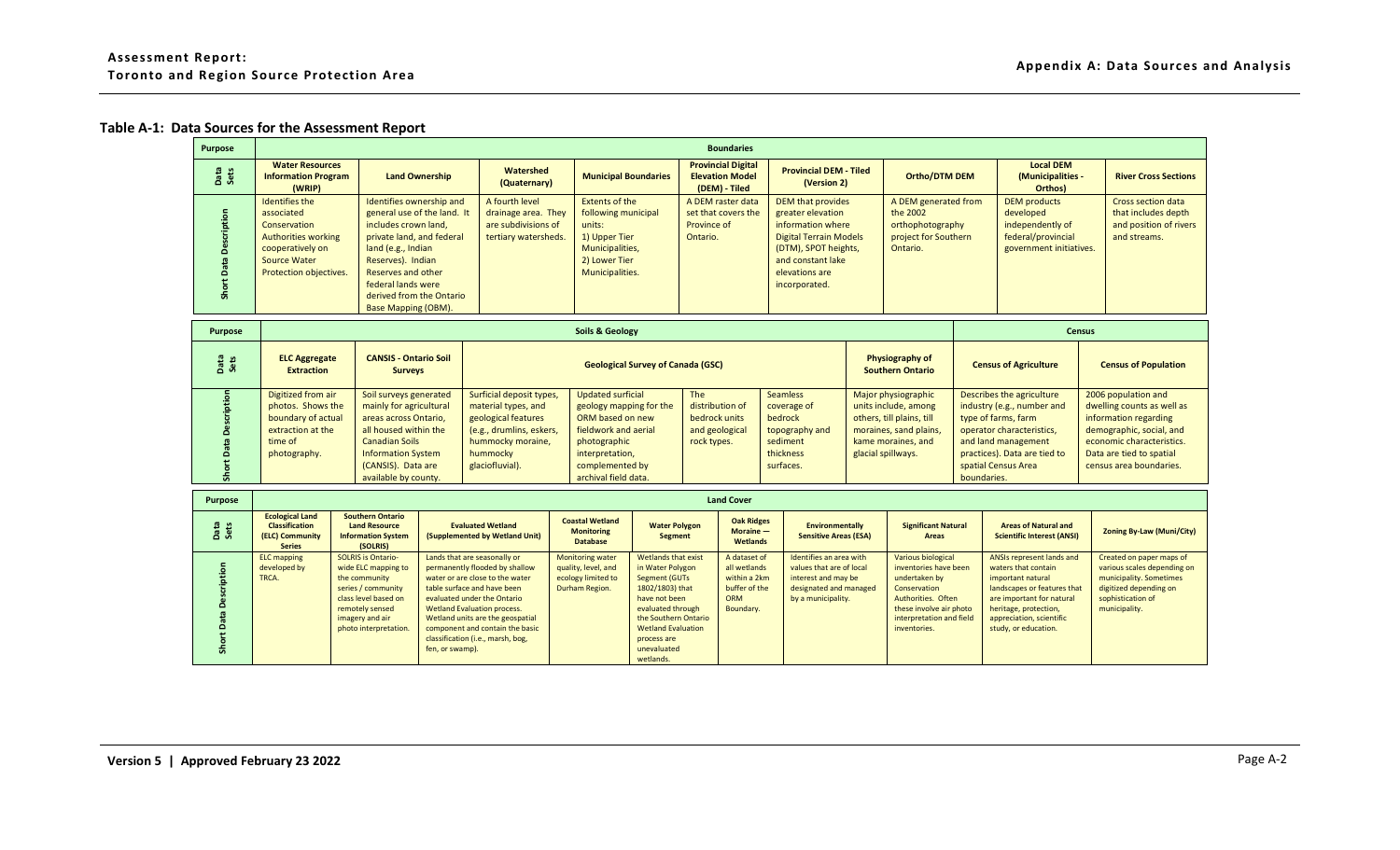| Purpose |                                                                                                                                                                                                                                                    | <b>Land Cover</b>                                                                                                                                                               |                                                                                                                              |                                                                                                                                                                              |                                                                                                                                                                                                                                                                                                                                                    | <b>Hydrography &amp; Drainage</b>                                                                                                                                                                                                                           |                                                                                                                          |                                                                                                            |                                                                                                                          |                                                                                                                                                                             |
|---------|----------------------------------------------------------------------------------------------------------------------------------------------------------------------------------------------------------------------------------------------------|---------------------------------------------------------------------------------------------------------------------------------------------------------------------------------|------------------------------------------------------------------------------------------------------------------------------|------------------------------------------------------------------------------------------------------------------------------------------------------------------------------|----------------------------------------------------------------------------------------------------------------------------------------------------------------------------------------------------------------------------------------------------------------------------------------------------------------------------------------------------|-------------------------------------------------------------------------------------------------------------------------------------------------------------------------------------------------------------------------------------------------------------|--------------------------------------------------------------------------------------------------------------------------|------------------------------------------------------------------------------------------------------------|--------------------------------------------------------------------------------------------------------------------------|-----------------------------------------------------------------------------------------------------------------------------------------------------------------------------|
|         | <b>Municipal Parcel</b><br><b>Assessment Data (MPAC)</b>                                                                                                                                                                                           | <b>Canada Land</b><br><b>Inventory (CLI) -</b><br><b>NRCan</b>                                                                                                                  | <b>Land Information</b><br>Ontario (LIO)                                                                                     | <b>Official Plan (Future)</b>                                                                                                                                                | <b>Waterbody Note: must be</b><br>supplemented by Water Polygon<br><b>Segment and Water Line Segment)</b>                                                                                                                                                                                                                                          | <b>Water Virtual Flow</b>                                                                                                                                                                                                                                   | <b>Tile Drains</b>                                                                                                       | <b>Municipal Drains</b>                                                                                    | <b>Provincial</b><br>Groundwater<br><b>Monitoring</b><br><b>Network (PGMN)</b>                                           | <b>Groundwater Elevation</b><br>(GW Studies)                                                                                                                                |
|         | Assessment data collected<br>for individual parcels that<br>describe the property type<br>and multiple structures<br>located on the parcel. Data<br>can only be purchased<br>through MPAC or obtained<br>in partnership through<br>municipalities. | Contains land use<br>(1966-88) & land<br>capability for<br>agriculture, forestry,<br>recreation, ungulates,<br>waterfowl, sport fish,<br>etc. up to 14 classes<br>$(1968-90)$ . | Types of land units,<br>soils, prime, and<br>classifications<br>developed from<br>soil types and<br>landscape<br>conditions. | Land use designations<br>that provide<br>information on the<br>future development<br>scenario. Sometimes<br>digitized depending on<br>the sophistication of<br>municipality. | Waterbody is a collection of one or<br>more waterbody segments. If an<br>official name exists for a<br>waterbody, it will be recorded on<br>the consolidation, not on each<br>individual segment. Water line<br>segments and water polygon<br>segments are the geospatial<br>components of a waterbody (OBM<br>source with some district updates). | Identifies bodies of<br>water, such as rivers or<br>streams, and is stored in<br>a network format.<br>Virtual segments<br>incorporated to establish<br>directional flow through<br>water features, Water<br><b>Resources Information</b><br>Program (WRIP). | <b>Spatial location</b><br>of tile drains. Tile<br>drains are<br>matched to lots<br>and concessions<br>(cadastral data). | Digitized from<br>the old OMAF<br>paper maps, this<br>coverage is not<br>updated and may<br>be incomplete. | A monitoring<br>network that<br>provides data on<br>groundwater level<br>and groundwater<br>quality for the<br>province. | A groundwater elevation<br>map is developed by<br>collecting numerous<br>measurements of the<br>static water level in an<br>aquifer and interpolating<br>these data points. |

# **Table A-1: Data Sources for the Assessment Report (Continued)**

| Purpose             | <b>Climate</b>                                                              |                                                                                            |                                                                                                                                                                                                          | <b>Water Withdrawals</b>                                                                    |                                                                                                                   | Infrastructure - Water                                                      |                                                                                                                |                                                                                                                    |                                                                                          |                                                                            |  |
|---------------------|-----------------------------------------------------------------------------|--------------------------------------------------------------------------------------------|----------------------------------------------------------------------------------------------------------------------------------------------------------------------------------------------------------|---------------------------------------------------------------------------------------------|-------------------------------------------------------------------------------------------------------------------|-----------------------------------------------------------------------------|----------------------------------------------------------------------------------------------------------------|--------------------------------------------------------------------------------------------------------------------|------------------------------------------------------------------------------------------|----------------------------------------------------------------------------|--|
| 끊 끊<br>ő ő          | <b>CA Gauge</b><br><b>Stations</b>                                          | <b>Atmospheric</b><br><b>Environment</b><br><b>Service (AES)</b>                           | <b>Water Use Assessment (WUA)</b><br><b>Database</b>                                                                                                                                                     | <b>Water Well Information</b><br>System (WWIS)                                              | <b>Water Well Information</b><br>System (WWIS) - Improved                                                         | <b>Storm Sewers and/or</b><br><b>Combined Sewers and</b><br><b>Outflows</b> | <b>Ontario Water Treatment</b><br><b>Plants (WTP)</b>                                                          | <b>Ontario Sewage</b><br><b>Treatment Plants (STP)</b>                                                             | <b>Water Structure</b>                                                                   | Dams                                                                       |  |
| Data<br>ption<br>ωõ | Meteorological<br>data collected<br>by local<br>municipalities<br>and TRCA. | Provides<br>forecasts and/or<br>warnings of<br>possible<br>weather-related<br>emergencies. | <b>MOECC Permit to Take Water</b><br>database of permitted water<br>takings (> 50,000 litres/day) from<br>surface and groundwater sources,<br>supplemented with TRCA water use<br>assessment survey data | Georeferenced wells,<br>including groundwater<br>wells, test wells, and<br>abandoned wells. | New and previous spatial and<br>tabular database<br>improvements are being<br>incorporated into the WWIS<br>data. | Conduits for stormwater<br>within municipally<br>serviced areas.            | Location of water treatment<br>plants in Ontario based on a<br>compilation of 1997 and<br>2000 MOECC datasets. | Location of sewage<br>treatment plants in<br>Ontario based on a<br>compilation of 1997 and<br>2000 MOECC datasets. | Man-made<br>structures inside a<br>waterbody.<br>Minimal descriptive<br>detail provided. | Man-made<br>structures inside<br>a waterbody<br>under MNR<br>jurisdiction. |  |

| Purpo            |                                                                                                                                                       | <b>Surface Water Quality</b>                                                                                                              |                                                                                                                                           |                                                                                                                                                                     | Vulnerability                                                                                                                 |                                                                                                                          |                                             |                                                                                  |                                                                                                              |                                                                                                                                                          |                                                                                                                                                            |
|------------------|-------------------------------------------------------------------------------------------------------------------------------------------------------|-------------------------------------------------------------------------------------------------------------------------------------------|-------------------------------------------------------------------------------------------------------------------------------------------|---------------------------------------------------------------------------------------------------------------------------------------------------------------------|-------------------------------------------------------------------------------------------------------------------------------|--------------------------------------------------------------------------------------------------------------------------|---------------------------------------------|----------------------------------------------------------------------------------|--------------------------------------------------------------------------------------------------------------|----------------------------------------------------------------------------------------------------------------------------------------------------------|------------------------------------------------------------------------------------------------------------------------------------------------------------|
| Data<br>Sets     | <b>Provincial Groundwater</b><br><b>Monitoring Network</b><br>(PGMN)                                                                                  | <b>Water Well Information</b><br>System (WWIS)                                                                                            | <b>Site Scale Monitoring</b>                                                                                                              | <b>Microbiological Sampling &amp;</b><br><b>Analysis</b>                                                                                                            | <b>OMAF Water Quality</b><br>Study                                                                                            | <b>Provincial Water Quality</b><br><b>Monitoring Network</b><br>(PWQMN)                                                  | <b>Local CA Sampling</b>                    | <b>Ontario Benthic</b><br><b>Biomonitoring Network</b><br>(OBBN)                 | <b>Provincial Water Quality</b><br><b>Monitoring Network</b><br>(PWQMN)                                      | <b>Provincial Groundwater</b><br><b>Monitoring Network (PGMN)</b>                                                                                        | <b>CA Water Quality Monitoring</b>                                                                                                                         |
| ន ឌ<br>õБ<br>운 일 | A province-wide monitoring<br>network that provides data<br>on groundwater levels and<br>quality. TRCA has multiple<br>data points for six wells, and | Limited data on water quality<br>provided for some of the wells<br>in the WWIS. Primarily for<br>wells affected by salt,<br>methane, etc. | Varies according to terms<br>of reference for the<br>contaminated site studies<br>(e.g., municipal landfills,<br>petroleum sites, and gas | For health-related water quality<br>incidents that involve<br>microbiological detections.<br>Generally test samples brought in<br>by the public from private wells. | Generally, bottle testing<br>through accredited<br>laboratories. Varies on a<br>site-to-site basis.<br>Available in hard copy | Water quality sample<br>collections that are<br>undertaken across the<br>province at approximately<br>two hundred sites. | Local water samples<br>and field/lab tests. | Monitors the state of<br>organisms living in or on the<br>bottom of waterbodies. | Water quality sample<br>collections undertaken across<br>the province at approximately<br>two hundred sites. | Designed to provide good quality<br>data (current and historical) on<br>geological/stratigraphic<br>groundwater level and<br>groundwater quality for the | <b>TRCA collects water samples</b><br>and conducts some field and<br>lab tests. Samples are sent to<br>an accredited laboratory for<br>additional testing. |
|                  | baseline data for all 23 wells.                                                                                                                       |                                                                                                                                           | stations).                                                                                                                                |                                                                                                                                                                     | only                                                                                                                          |                                                                                                                          |                                             |                                                                                  |                                                                                                              | province.                                                                                                                                                |                                                                                                                                                            |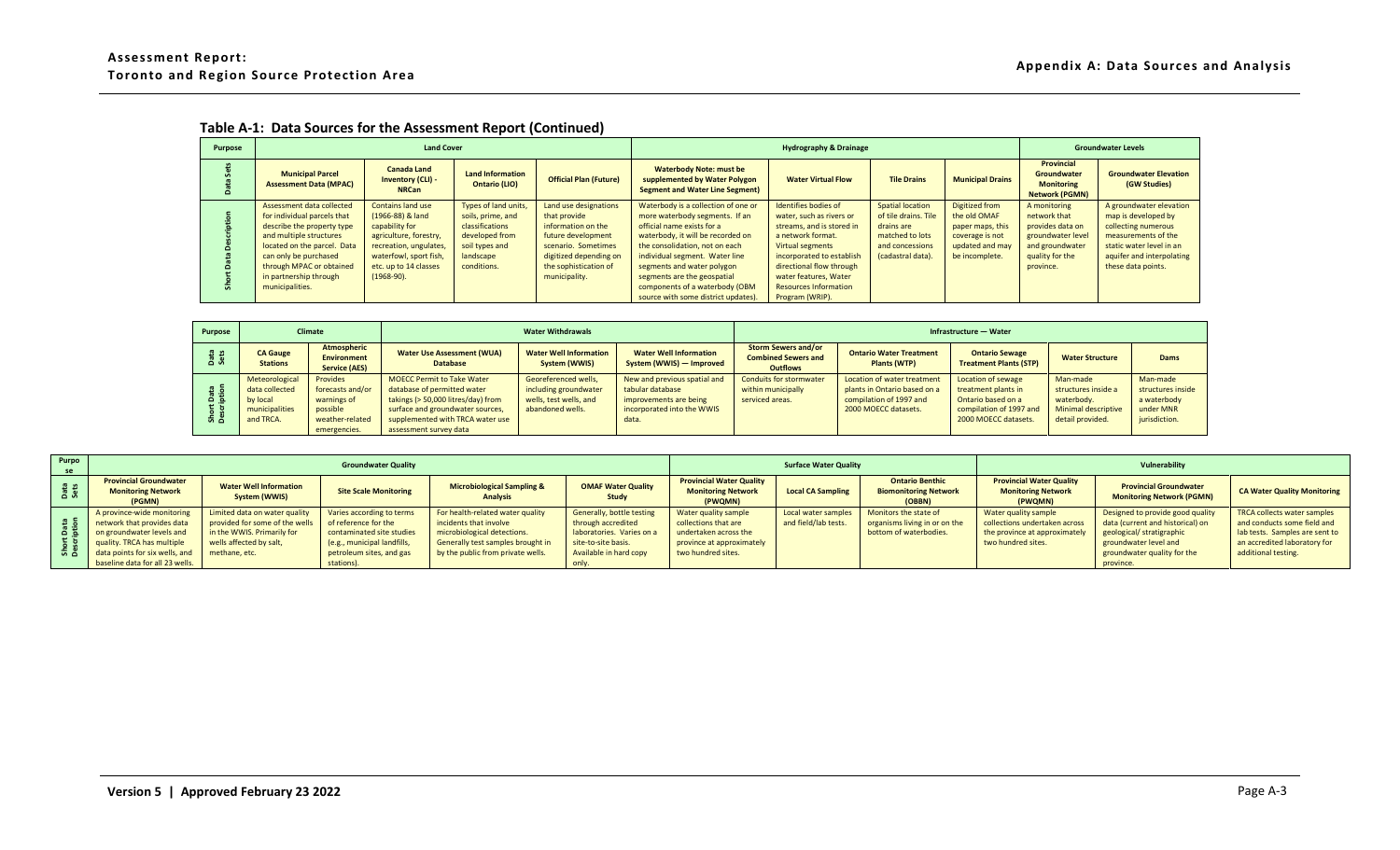| Purpose      |                                                                                                            |                                                                         | <b>Streamflow</b>                                                               |                                                                                                                                                 |                                                                                                                                                                                                                                 |                                                                                                                                                            | Groundwater                                                                                                                                                    |                                                                                                                                                           |                                                                                                                 |                                                                                                                                                                                                                                                    |  |
|--------------|------------------------------------------------------------------------------------------------------------|-------------------------------------------------------------------------|---------------------------------------------------------------------------------|-------------------------------------------------------------------------------------------------------------------------------------------------|---------------------------------------------------------------------------------------------------------------------------------------------------------------------------------------------------------------------------------|------------------------------------------------------------------------------------------------------------------------------------------------------------|----------------------------------------------------------------------------------------------------------------------------------------------------------------|-----------------------------------------------------------------------------------------------------------------------------------------------------------|-----------------------------------------------------------------------------------------------------------------|----------------------------------------------------------------------------------------------------------------------------------------------------------------------------------------------------------------------------------------------------|--|
| Ø.<br>$\sim$ | <b>CA Gauge</b><br><b>Stations</b>                                                                         | <b>Water Survey of</b><br><b>Canada</b><br>(WSC)/HYDAT<br>$-$ daily     | <b>Water Survey of</b><br>Canada<br>(WSC)/HYDAT<br>— hourly                     | <b>Baseflow</b><br>(CAs/Private)                                                                                                                | <b>Enhanced Flow</b><br><b>Direction (EFDIR)</b>                                                                                                                                                                                | <b>CA Mapped Aquifer</b><br><b>Recharge/Discharge</b><br>Areas                                                                                             | 3-D Mapping for<br><b>Aquifer</b><br><b>Distribution and</b><br><b>Thickness</b>                                                                               | <b>Water Well</b><br><b>Information</b><br>System (WWIS)                                                                                                  | <b>Historical Stream</b><br><b>Mapping</b>                                                                      | <b>Potential Springs in the</b><br><b>ORM, Southern Ontario</b><br>from Aerial<br>Thermography                                                                                                                                                     |  |
| 음<br>ᇰ       | Gauge data<br>stored in MS<br><b>Access</b><br>database<br>(Envirobase).<br>Conversion to<br>SQL underway. | Daily measures<br>of river flow and<br>records of<br>lake/river levels. | <b>Hourly measures</b><br>of river flow and<br>records of<br>lake/river levels. | Captured by<br>various<br>methodologies<br>depending on<br>authority (e.g.,<br>Panel Method.<br><b>Culvert Method.</b><br>or Bucket<br>Method). | A flow-corrected flow<br>direction grid based<br>on mapped<br>hydrography based on<br>the Provincial DEM. A<br>fundamental dataset<br>for ArcHydro and<br>therefore a<br>recommended dataset<br>for Source Water<br>Protection. | Recharge areas are<br>where precipitation<br>readily infiltrates an<br>aquifer. Discharge areas<br>are where groundwater<br>is released to the<br>surface. | The York-Peel-<br>Durham-Toronto<br>Groundwater<br><b>Management Study</b><br>team has prepared<br>interpreted surfaces<br>for both aquifers<br>and aquitards. | Georeferenced<br>wells, including<br>groundwater<br>wells, test wells,<br>and abandoned<br>wells. New and<br>previous spatial<br>and tabular<br>database. | <b>Historical stream</b><br>mapping<br>completed by<br><b>TRCA staff. Data</b><br>exists in varying<br>formats. | Data extracted from<br>thermal infrared images<br>showing a contrast in<br>surface temperatures.<br>Warm areas on the<br>thermal image coincide<br>with portions of streams<br>and may indicate<br>significant groundwater<br>discharge locations. |  |

| Purpose |                                                                                                                                             | <b>Fisheries Data</b>                                                                                 |                                                                                                                                                                                        |                                                                          |                                                                                                                                      |                                                                                                                                                                                                                                                     |                                                                                                                                                                                                                                                            |                                                                |
|---------|---------------------------------------------------------------------------------------------------------------------------------------------|-------------------------------------------------------------------------------------------------------|----------------------------------------------------------------------------------------------------------------------------------------------------------------------------------------|--------------------------------------------------------------------------|--------------------------------------------------------------------------------------------------------------------------------------|-----------------------------------------------------------------------------------------------------------------------------------------------------------------------------------------------------------------------------------------------------|------------------------------------------------------------------------------------------------------------------------------------------------------------------------------------------------------------------------------------------------------------|----------------------------------------------------------------|
|         | <b>Cemeteries Windshield Survey</b>                                                                                                         | <b>Petroleum Wells</b>                                                                                | <b>Waste Disposal Site</b>                                                                                                                                                             | <b>Unserviced Areas</b>                                                  | <b>Ontario Stream</b><br><b>Assessment Protocol</b><br>(OSAP)                                                                        | <b>Aquatic Resource</b><br><b>Monitoring</b><br><b>Program (ARMP)</b>                                                                                                                                                                               | <b>Aquatic Resource Area (ARA)</b>                                                                                                                                                                                                                         |                                                                |
|         | A windshield survey was<br>conducted in wellhead<br>protection areas to identify<br>potential contaminant sources,<br>including cemeteries. | LIO class: Petroleum Well.<br>Full details in the Ontario<br>Oil, Gas, and Salt Resources<br>Library. | A site dedicated to the systematic<br>destruction, transformation, burial, or<br>storage of waste material. TRCA staff has<br>updated the information since the initial<br>NRVIS load. | Areas that do not have<br>municipal sewage and/or and<br>water services. | Field data such as<br>species, temperature,<br>habitat,<br>geomorphology, and<br>baseflow stored in the<br><b>HABPROGS database.</b> | Data from a<br>variety of sources<br>regarding past<br>and present<br>conditions of this<br>system. The<br>results of the field<br>program are<br>presented to<br>assess current<br>condition/health<br>of the<br>watershed's<br>aquatic resources. | ARA describes an<br>area of a waterbody<br>(e.g., identifies the<br>thermal regimes for<br>a stream and<br>physical<br>characteristics of the<br>water). ARA Line<br>Segment and ARA<br>Polygon Segment are<br>the geospatial<br>components of the<br>ARA. | Thermal<br>classification<br>of streams<br>and<br>waterbodies. |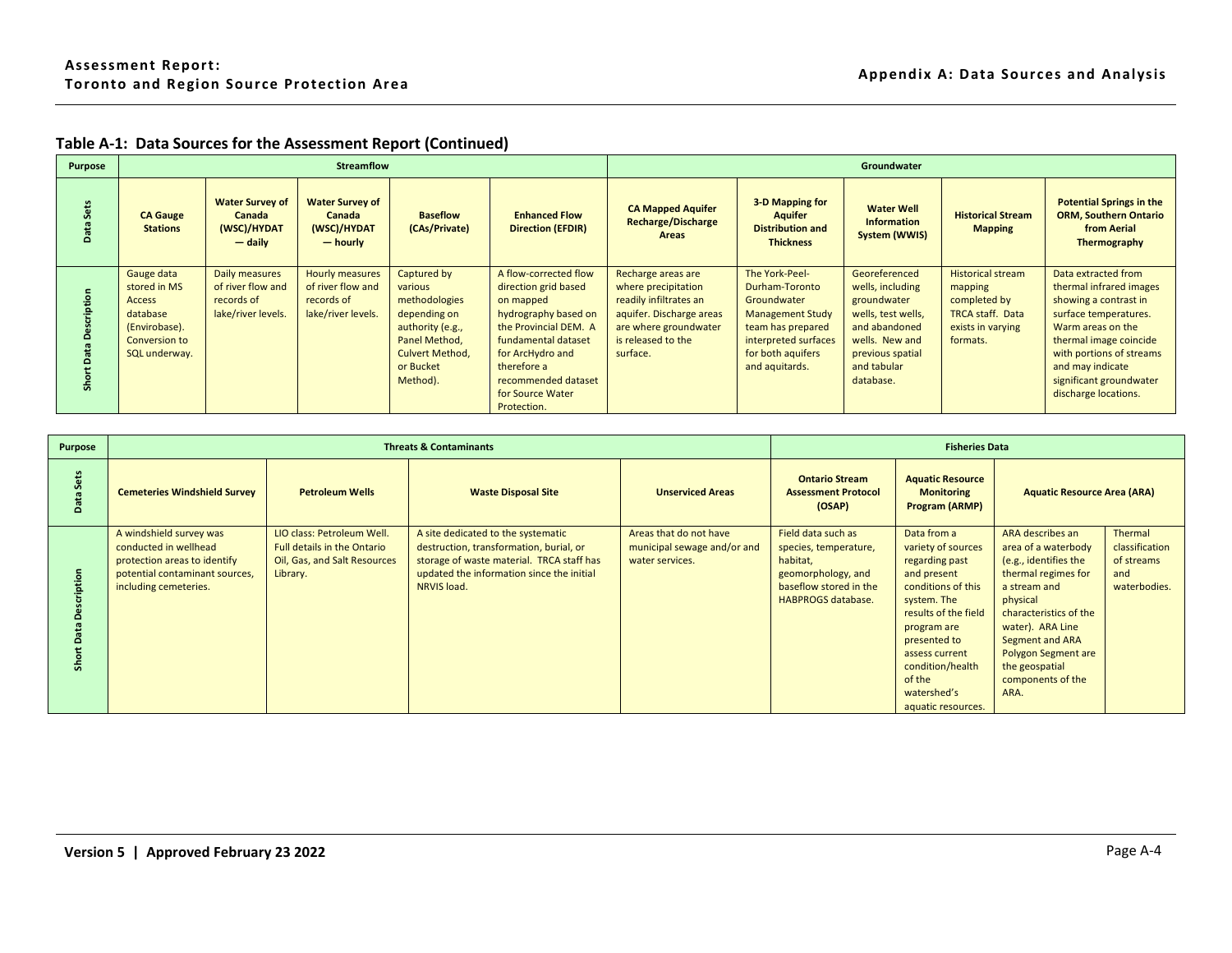|  |  | Table A-2: Monitoring Databases and Data Descriptions |  |  |
|--|--|-------------------------------------------------------|--|--|
|--|--|-------------------------------------------------------|--|--|

<span id="page-6-0"></span>

| <b>Database Name</b>                              | <b>Data</b>                                                        |        |                               |                                                     |                                                                                               |  |  |  |  |  |
|---------------------------------------------------|--------------------------------------------------------------------|--------|-------------------------------|-----------------------------------------------------|-----------------------------------------------------------------------------------------------|--|--|--|--|--|
|                                                   | <b>Type</b>                                                        | Format | <b>Period of Record</b>       | <b>Coverage Area</b>                                | <b>Recording/Collection Frequency</b>                                                         |  |  |  |  |  |
|                                                   | <b>Turbidity</b>                                                   | access | $2002$ – present              | 8 coastal wetlands                                  | <b>Monthly readings</b>                                                                       |  |  |  |  |  |
|                                                   | <b>Water levels</b>                                                | excel  | $2003$ – present              | 5 coastal wetlands                                  | <b>Continuous readings</b>                                                                    |  |  |  |  |  |
| <b>Durham Region</b><br><b>Coastal Wetlands</b>   | <b>Water temperature</b>                                           | excel  | $2003$ – present              | 5 coastal wetlands                                  | <b>Continuous readings</b>                                                                    |  |  |  |  |  |
| Monitoring                                        | Sediment quality                                                   | access | 2002                          | 8 coastal wetlands                                  | 5-year rotation collection                                                                    |  |  |  |  |  |
| <b>Database</b>                                   | <b>Fish community</b>                                              | access | $2003$ – present              | 8 coastal wetlands                                  | <b>Monthly collection</b>                                                                     |  |  |  |  |  |
|                                                   | Invertebrate                                                       | access | $2003$ – present              | 8 coastal wetlands                                  | <b>Monthly collection</b>                                                                     |  |  |  |  |  |
|                                                   | <b>Submerged plants</b>                                            | access | $2003$ – present              | 8 coastal wetlands                                  | <b>Monthly collection</b>                                                                     |  |  |  |  |  |
| <b>Wetland Evaluation</b><br><b>Database</b>      | <b>MNR</b> evaluation reports                                      | paper  | 2005                          | 15 wetlands                                         | 5 year rotation                                                                               |  |  |  |  |  |
| <b>ARMP Bio-</b>                                  | <b>Water Quality Index values</b><br>(WQI), status and system type | excel  | $1996 - 2004$<br>(terminated) | <b>ARMPS per watershed</b>                          | One collection per site per ARMP                                                              |  |  |  |  |  |
| Monitoring<br><b>Database</b>                     | Water temperature                                                  | excel  | $1996 - 2004$<br>(terminated) | <b>ARMPS per watershed</b>                          | One collection per site per ARMP                                                              |  |  |  |  |  |
| <b>OSAP Bio-</b><br>Monitoring<br><b>Database</b> | <b>Ontario Stream Assessment</b><br><b>Protocols</b>               | access | Initiated 2005                | 149 sites                                           | variable                                                                                      |  |  |  |  |  |
| <b>Species Database</b>                           | <b>Terrestrial species attributes</b>                              | access | $2003$ – present              | <b>Jurisdiction</b>                                 | <b>Seasonal collection</b>                                                                    |  |  |  |  |  |
|                                                   | <b>Groundwater quality</b><br>(TRCA/PGMN)                          | access | $2001$ – present              | 23 sites; limited data for<br>all but 6 sites.      | 1 sample collected per site per year<br>for 6 sites. Additional sites added<br>for 2009.      |  |  |  |  |  |
| Regional                                          | Manual groundwater level<br>measurements (TRCA/PGMN)               | access | $2001$ – present              | 9 sites in 2001, increased<br>to 22 sites currently | Periodic manual measurements to<br>verify hourly data                                         |  |  |  |  |  |
| Monitoring<br><b>Network Databases</b>            | Automated groundwater level<br>measurements(TRCA/PGMN)             | access | $2001$ – present              | 9 sites in 2001, increased<br>to 22 sites currently | <b>Hourly readings</b>                                                                        |  |  |  |  |  |
|                                                   | Surface water quality<br>(TRCA/PWQMN)                              | access | $1965 - present$              | 19 sites                                            | Monthly collection at PWQMN sites;<br>two samples collected per year at<br><b>TRCA sites:</b> |  |  |  |  |  |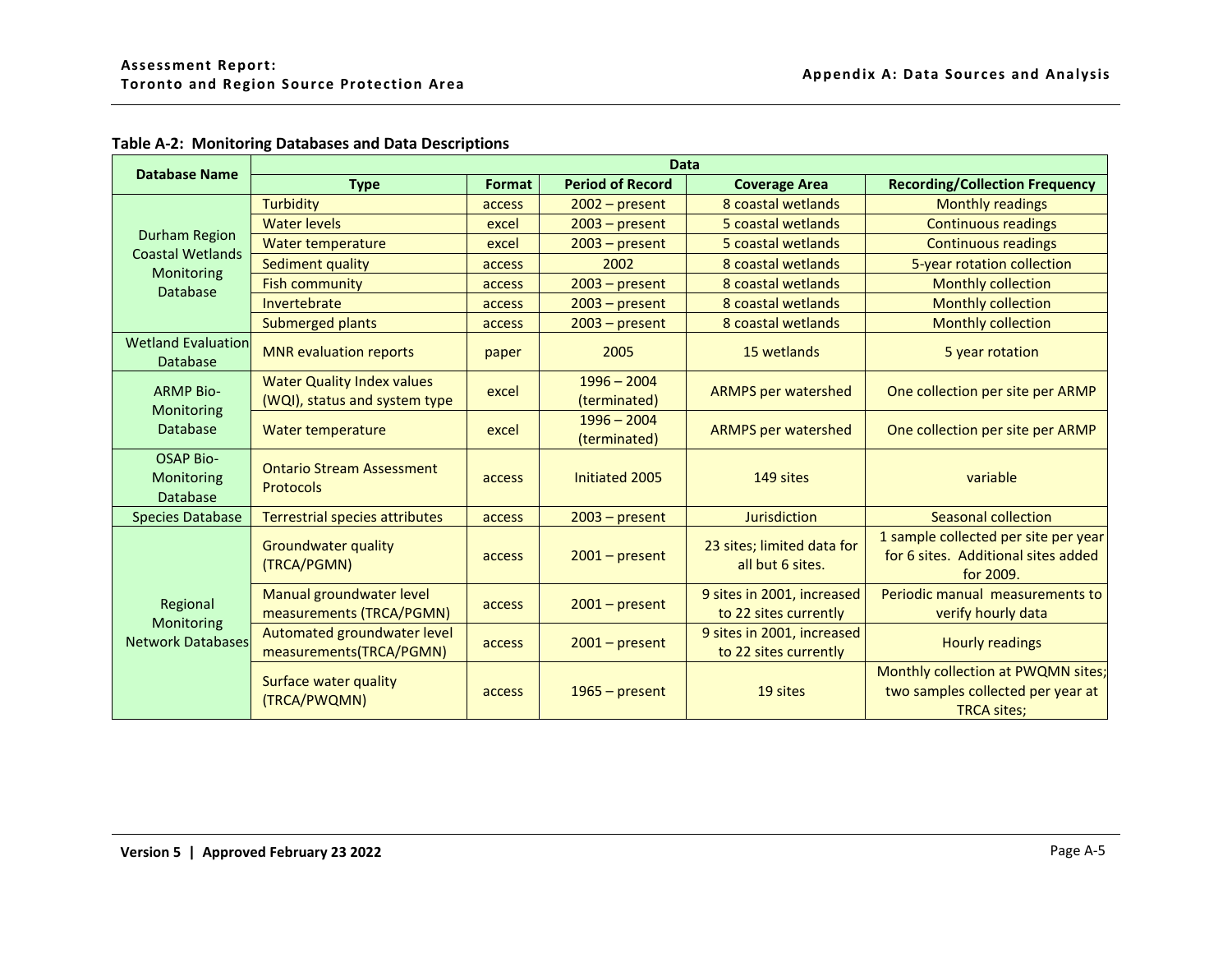|                                        | <b>Surface water flows</b>                                  | access | $1959$ – present<br>depending on station | 63 gauges currently in all<br><b>TRSPA watersheds</b>                | Continuous gauges installed and<br>maintained by Water Survey of<br>Canada plus TRCA    |
|----------------------------------------|-------------------------------------------------------------|--------|------------------------------------------|----------------------------------------------------------------------|-----------------------------------------------------------------------------------------|
|                                        | <b>Rainfall and climate stations</b>                        | access | $1936$ – present                         | 97 active locations by<br>TRCA, AES, municipalities                  | Continuous – see Table A-3                                                              |
| Regional                               | Snow pack                                                   | access | $1998 - present$                         | 12 locations                                                         | Bi-weekly - seasonal                                                                    |
| Monitoring<br><b>Network Databases</b> | Low flows (TRSPA)                                           | access | $2000 - present$                         | 68 sites                                                             | $4 - 6$ measurements per index site<br>per year. Additional single year<br>measurements |
|                                        | Low flows (ORMGP)                                           | e:DAT  | 2002                                     | 46 sites                                                             | 1 measurement per site                                                                  |
|                                        | <b>Stream morphology</b>                                    | e:DAT  | 2002                                     | 46 sites                                                             | 1 measurement per site                                                                  |
|                                        | <b>Site locations</b>                                       | access | Current                                  | All sites                                                            | As added/removed                                                                        |
|                                        | <b>Field notes</b>                                          | excel  | $2001$ - present                         | <b>Most sites</b>                                                    | As required                                                                             |
| <b>PTTW Database</b>                   | Potential contaminant threats,<br>locations, and attributes | access | $2002$ - present                         | 628 water users in TRCA's<br><b>Water Use Assessment</b><br>database | As identified                                                                           |
|                                        | Subsurface/well data                                        | access | $1950s$ – present                        | <b>Jurisdiction</b>                                                  | As identified                                                                           |
|                                        | Climatic data                                               | access | $1960s$ – present                        | <b>Jurisdiction</b>                                                  | As identified                                                                           |
| <b>ORMGP Database</b>                  | Surface water data                                          | access | $1960s$ – present                        | <b>Jurisdiction</b>                                                  | As identified                                                                           |
|                                        | PTTW data                                                   | access | $2002$ – present                         | <b>Jurisdiction</b>                                                  | As identified                                                                           |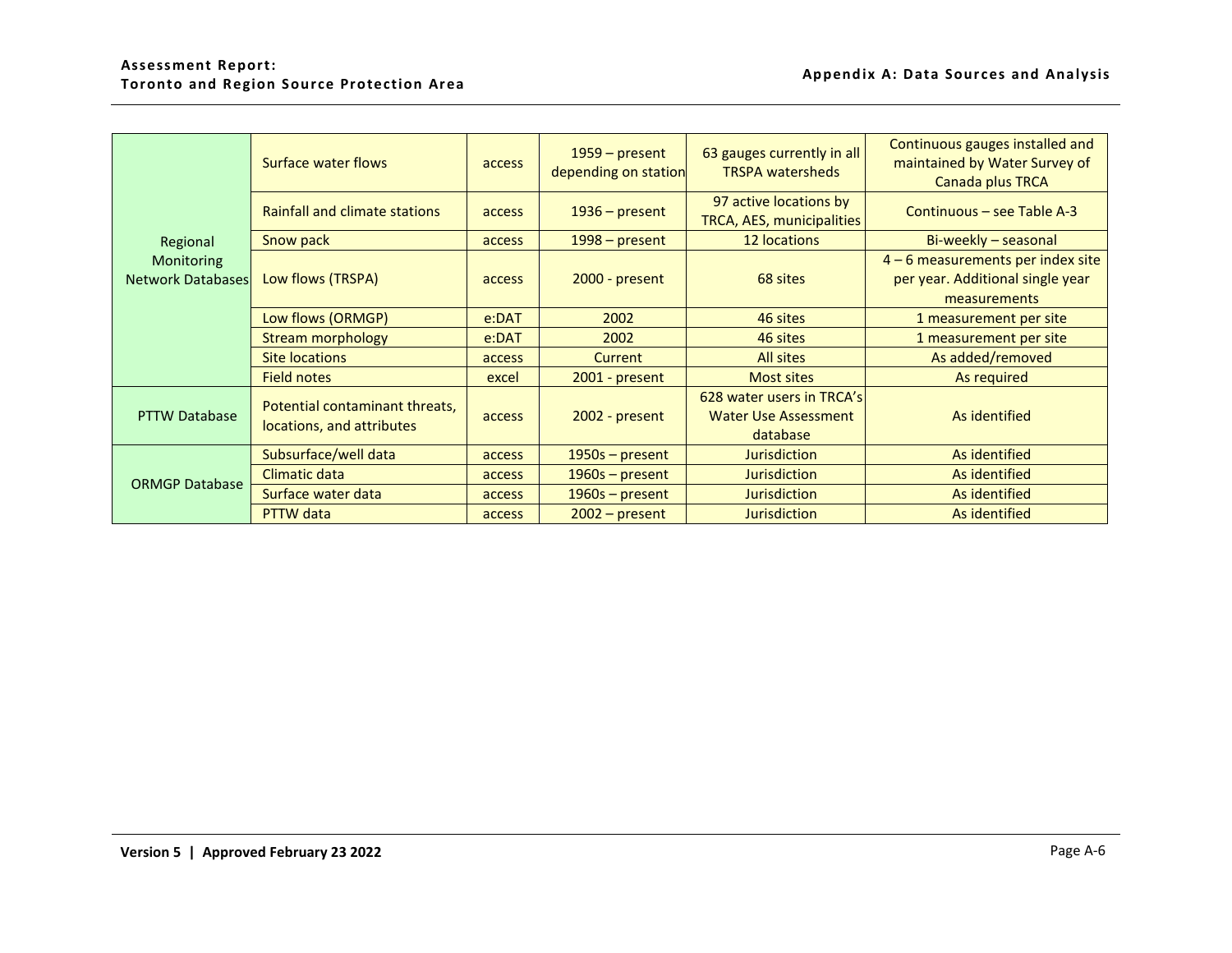# <span id="page-8-0"></span>**A1.2.1 Stream Flow Gauging**

Stream gauge data are required for water budgets, assimilative capacity studies, water takings, aquatic studies, and recharge and discharge analyses. Total flows, base flows, mean daily flows, and mean monthly flow information is derived from the raw level data and stream section and profile survey information.

There are 63 active or "open" stations (**[Table A-](#page-9-0)**), which include both Environment Canada's Water Survey of Canada (WSC) and TRCA stations.

## <span id="page-8-1"></span>**A1.2.2 Precipitation/Meteorological Gauging**

Monitoring and measuring precipitation is a fairly simple process. One must obtain an accurate sample of the precipitation falling at the location of the gauge and have sufficient spatial coverage throughout the watershed to permit accurate estimates of the volume of water falling on a watershed. This information is currently compared with runoff volumes and quantitative hydrologic forecasting. Two types of climate station measurement locations operate within the watershed rain gauges, and complete climate stations. Some of each are operated and maintained by TRCA, while others are maintained by the Atmospheric Environment Service (AES) or TRCA's municipal partners. These climate stations, most of which comprise tipping bucket rain gauges, are summarized on **[Table A-3](#page-13-0)**. The data are collected by AES and are available from the Environment Canada website.

#### <span id="page-8-2"></span>**A1.2.3 Snow Cover Monitoring**

TRCA operates and maintains snow course surveys at twelve locations, with ten measurement sites per location. These locations are identified in **[Table A-4](#page-17-0)**. A snow course location consists of a series of numbered posts driven into the ground 30 metres apart, usually in a straight line. The water content is calculated based on the weight of the snow in a core sampler. One ounce of snow in the sampler contains the equivalent of one inch of water. Snow course measurements are taken twice monthly, from December to May.

#### <span id="page-8-3"></span>**A1.2.4 Groundwater Monitoring**

In partnership with the MOECC, TRCA operates and maintains a network of 22 groundwater monitoring wells located throughout the watershed (**Table A-6**). Loggers were installed in the monitoring wells from 2000 to 2003 and automatically record water levels and temperature. Dataloggers measure absolute pressure (water pressure + atmospheric pressure), expressed in centimetres of water column.

The data are downloaded and sent electronically to the MOECC Provincial Groundwater Monitoring Information System database (PGMIS). The data are locally exported from PGMIS into the YDPT database using a SITEFX (specialized software) interface. TRCA staff is required to perform QA/QC activities to verify the continued accuracy of the data. Water levels are periodically measured manually to ensure that the automated systems are functioning correctly. QA/QC activities for all TRCA wells have not been completed at this time. Efforts are being made to align non-SWP funded program deliverables to support SWP analytical requirements.

Water samples are collected from selected wells in the fall each year and are analyzed routinely for general chemistry and metals. Baseline water quality samples have been taken from every well in the network. Data from five wells are provided by either the MOECC (Stouffville 700) or York Region (MW-2, 9, and 26; STO-18-87).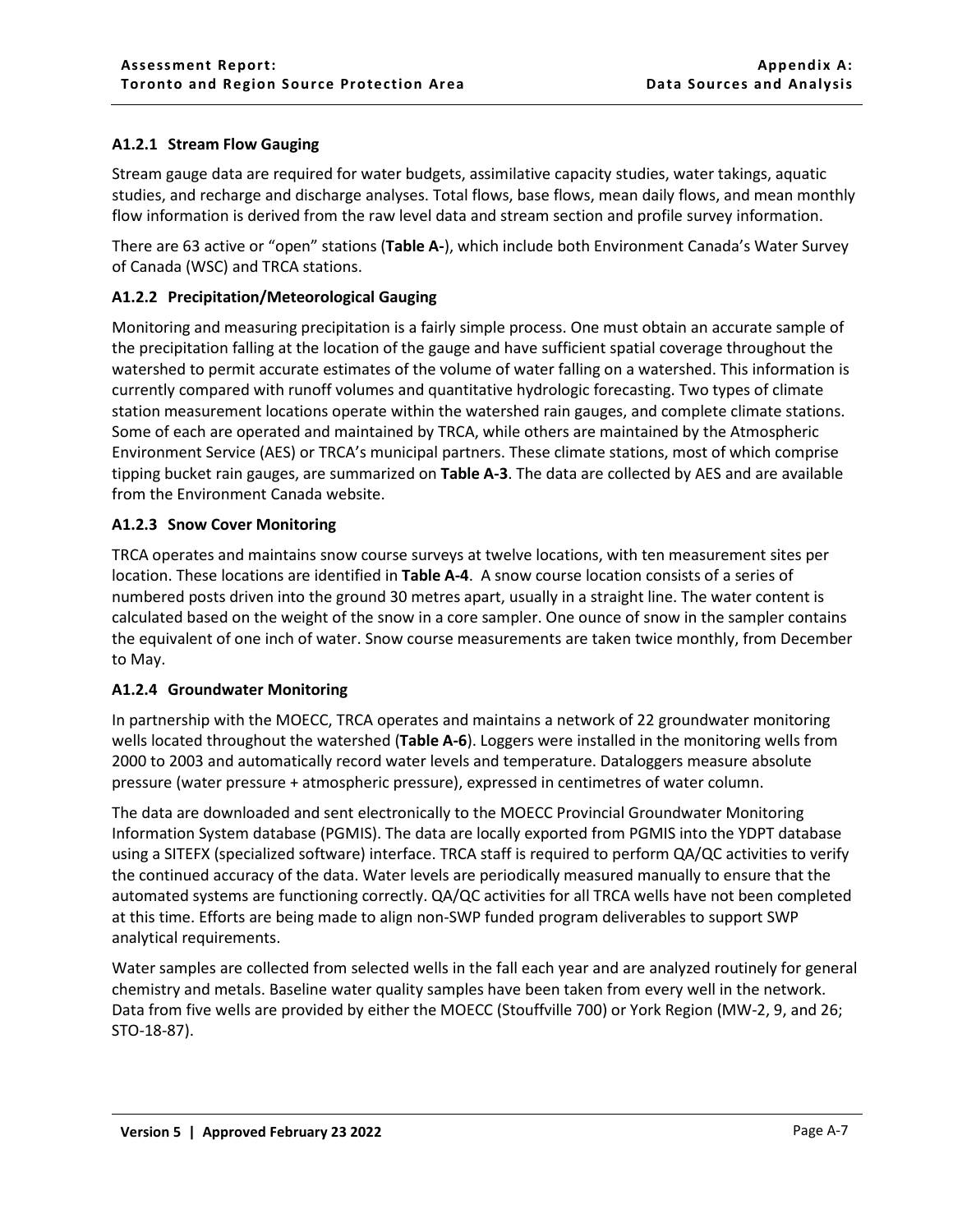# **Table A-3: TRCA/ Provincial Stream Gauge Network**

<span id="page-9-0"></span>

| Location                                      | <b>TRCA</b><br>ID | <b>WSC</b><br>ID | <b>Status</b> | <b>Record</b><br>Length           | <b>Operator</b>      | Watershed             | <b>Easting</b> | <b>Northing</b>    | <b>Telemetry</b> |
|-----------------------------------------------|-------------------|------------------|---------------|-----------------------------------|----------------------|-----------------------|----------------|--------------------|------------------|
| <b>TRCA/City</b>                              | 20                | n/a              | Closed        | 1999-2000                         | <b>Toronto</b>       | <b>Highland Creek</b> |                | 641820.0 4846055.8 | no               |
| <b>TRCA/City</b>                              | 21                | n/a              | Closed        | 1999-2000                         | <b>Toronto</b>       | <b>Highland Creek</b> |                | 642705.9 4846147.0 | no               |
| Ganatsekaigon Creek near Pickering            | 31                | 02HC114          | Closed        | 1976-81,<br><b>2003 - Current</b> | <b>TRCA</b>          | <b>Duffins Creek</b>  |                | 654195.0 4858433.0 | no               |
| <b>Rossland &amp; Harwood - Millers Creek</b> | 35                | n/a              | <b>Closed</b> | <b>Temporary</b>                  | <b>TRCA</b>          | <b>Duffins Creek</b>  | 657863.4       | 4860429.4          | no               |
| Burndenet Creek - Kennedy and Austin Drive    | 36                | n/a              | <b>Closed</b> | 2001-2005                         | <b>TRCA</b>          | <b>Rouge River</b>    |                | 636760.0 4858582.0 | no               |
| Rossland & Harwood - Millers Creek            | 59                | n/a              | <b>Closed</b> | 1999                              | <b>TRCA</b>          | <b>Duffins Creek</b>  | 657074.2       | 4861183.5          | no               |
| <b>SWM Pond Monitoring</b>                    | 60                | n/a              | Closed        | 2000                              | <b>Richmond Hill</b> | <b>Rouge River</b>    | n/a            | n/a                | no               |
| <b>SWM Pond Monitoring</b>                    | 61                | n/a              | Closed        | 2000                              | <b>Richmond Hill</b> | <b>Rouge River</b>    | n/a            | n/a                | no               |
| <b>SWM Pond Monitoring</b>                    | 62                | n/a              | Closed        | 2000                              | <b>Richmond Hill</b> | <b>Rouge River</b>    | n/a            | n/a                | no               |
| <b>SWM Pond Monitoring</b>                    | 63                | n/a              | Closed        | 2000                              | <b>Richmond Hill</b> | <b>Rouge River</b>    | n/a            | n/a                | no               |
| <b>SWM Pond Monitoring</b>                    | 64                | n/a              | Closed        | 2000                              | <b>Richmond Hill</b> | <b>Rouge River</b>    | n/a            | n/a                | no               |
| <b>SWM Pond Monitoring</b>                    | 65                | n/a              | Closed        | 2000                              | <b>Richmond Hill</b> | <b>Rouge River</b>    | n/a            | n/a                | no               |
| <b>Stouffville Creek below Stouffville</b>    | 72                | <b>02HC035</b>   | Closed        | 1974 - 1982                       | <b>WSC</b>           | <b>Duffins Creek</b>  |                | 641833.7 4868479.0 | no               |
| <b>Reesor Creek near Altona</b>               | 73                | 02HC040          | Closed        | 1974 - 1976                       | <b>WSC</b>           | <b>Duffins Creek</b>  | 643780.4       | 4868408.9          | no               |
| <b>West Duffins near Altona</b>               | 74                | 02HC041          | Closed        | 1974 - 1982                       | <b>WSC</b>           | <b>Duffins Creek</b>  |                | 645271.1 4868899.9 | no               |
| <b>Wixon Creek below Altona</b>               | 75                | 02HC046          | Closed        | 1974 - 1982                       | <b>WSC</b>           | <b>Duffins Creek</b>  | 645849.9       | 4869092.8          | no               |
| <b>Michell Creek below Claremont</b>          | 76                | <b>02HC045</b>   | Closed        | 1974 - 1982                       | <b>WSC</b>           | <b>Duffins Creek</b>  |                | 650286.9 4869320.9 | no               |
| Major Creek above Green River                 | 77                | 02HC037          | Closed        | 1974 - 1976                       | <b>WSC</b>           | <b>Duffins Creek</b>  |                | 645148.4 4863182.7 | no               |
| West Duffins @ Green River                    | 78                | 02HC026          | Closed        | 63-68, 70-73, 74-<br>88           | <b>WSC</b>           | <b>Duffins Creek</b>  |                | 645867.5 4862709.2 | no               |
| Ganatsekiagon Creek near Brougham             | 79                | 02HC042          | Closed        | 1974 - 1976                       | <b>WSC</b>           | <b>Duffins Creek</b>  |                | 649147.0 4863656.2 | no               |
| Urfe near Brougham                            | 80                | 02HC043          | Closed        | 1974 - 1976                       | <b>WSC</b>           | <b>Duffins Creek</b>  |                | 651444.5 4864410.4 | no               |
| Brougham @ Brougham                           | 81                | 02HC044          | Closed        | 1974 - 1976                       | <b>WSC</b>           | <b>Duffins Creek</b>  |                | 651918.0 4864533.1 | no               |
| <b>West Duffins near Pickering</b>            | 82                | 02HC106          | Closed        | 1965 - 1988                       | <b>WSC</b>           | <b>Duffins Creek</b>  |                | 654057.7 4856992.0 | no               |
| Duffins Creek @ Ajax-west                     | 83                | 02HC049          | Closed        | 1989-1991                         | <b>WSC</b>           | <b>Duffins Creek</b>  | 655829.0       | 4857325.3          | no               |
| West Humber @ Highway 7                       | $\mathbf{1}$      | 02HC031          | Open          | 1965 - Current                    | <b>WSC</b>           | <b>Humber River</b>   |                | 606343.0 4845873.0 | yes              |
| Don River @ Todmorden                         | $\overline{2}$    | <b>02HC024</b>   | Open          | <b>1962 - Current</b>             | <b>WSC</b>           | <b>Don River</b>      |                | 632064.0 4838284.0 | yes              |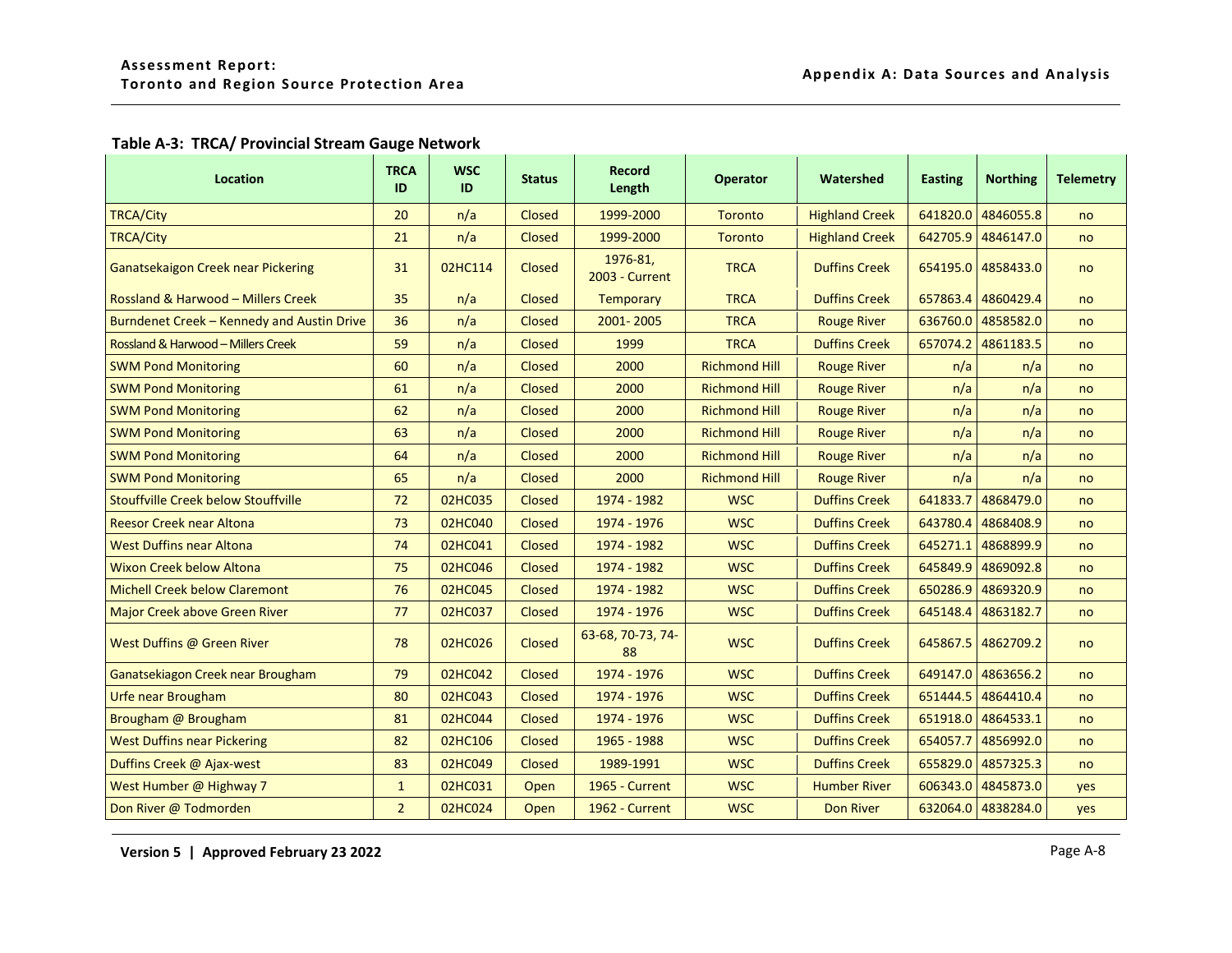| <b>Location</b>                             | <b>TRCA</b><br>ID | <b>WSC</b><br>ID | <b>Status</b> | <b>Record</b><br>Length             | <b>Operator</b>      | Watershed              | <b>Easting</b> | <b>Northing</b>    | <b>Telemetry</b> |
|---------------------------------------------|-------------------|------------------|---------------|-------------------------------------|----------------------|------------------------|----------------|--------------------|------------------|
| Etobicoke @ QEW*                            | 3                 | 02HC030          | Open          | 1966 - Current                      | <b>WSC</b>           | <b>Etobicoke Creek</b> |                | 616520.0 4828660.0 | yes              |
| <b>West Duffins above Green River</b>       | 4                 | 02HC038          | Open          | <b>1974 - Current</b>               | <b>WSC</b>           | <b>Duffins Creek</b>   |                | 646170.0 4864102.0 | yes              |
| <b>Duffins Creek above Pickering</b>        | 5                 | 02HC019          | Open          | <b>1960 - Current</b>               | <b>WSC</b>           | <b>Duffins Creek</b>   | 655888.0       | 4861628.0          | yes              |
| <b>Duffins at Ajax</b>                      | 6                 | 02HC049          | Open          | <b>1989 - Current</b>               | <b>WSC</b>           | <b>Duffins Creek</b>   | 656251.0       | 4856909.0          | yes              |
| Mimico @ Islington                          | $\overline{7}$    | 02HC033          | Open          | <b>1965 - Current</b>               | <b>WSC</b>           | <b>Mimico Creek</b>    | 619394.0       | 4833768.0          | yes              |
| Humber River @ Weston Road*                 | 8                 | 02HC003          | Open          | 1945 - Current                      | <b>WSC</b>           | <b>Humber River</b>    |                | 619215.0 4839500.0 | yes              |
| Blk Creek @ Scarlett Road                   | 9                 | 02HC027          | Open          | <b>1966 - Current</b>               | <b>WSC</b>           | <b>Humber River</b>    | 620571.0       | 4836774.0          | yes              |
| West Don @ York Mills*                      | 10                | 02HC005          | Open          | 1945 - Current                      | <b>WSC</b>           | <b>Don River</b>       |                | 628585.0 4844255.0 | yes              |
| G. Ross Lord Dam                            | 11                | n/a              | Open          | <b>1973 - Current</b>               | <b>TRCA</b>          | <b>Don River</b>       | 623798.0       | 4847711.0          | yes              |
| Claireville Dam*                            | 12                | n/a              | Open          | 19XX - Current                      | <b>TRCA</b>          | <b>Humber River</b>    | 610299.0       | 4843563.0          | yes              |
| Little Don @ York Mills                     | 13                | 02HC029          | Open          | <b>1964 - Current</b>               | <b>WSC</b>           | <b>Don River</b>       | 633243.0       | 4846331.0          | yes              |
| Highland Creek - Morningside Works*         | 14                | 02HC013          | Open          | <b>1956 - Current</b>               | <b>WSC</b>           | <b>Highland Creek</b>  | 645529.0       | 4848842.0          | no               |
| <b>East Humber</b>                          | 15                | n/a              | Open          | <b>1999 - Current</b>               | <b>Richmond Hill</b> | <b>Humber River</b>    | 621687.7       | 4867262.3          | no               |
| Lake Wilcox - Inflow                        | 16                | n/a              | Open          | <b>1998 - Current</b>               | <b>Richmond Hill</b> | <b>Humber River</b>    | 625930.5       | 4867804.3          | no               |
| Rouge at Highway 404                        | 17                | n/a              | Open          | 1998 - Current                      | <b>Richmond Hill</b> | <b>Rouge River</b>     |                | 630126.5 4859368.2 | no               |
| <b>Morningside Creek at Steeles</b>         | 18                | n/a              | Open          | <b>1998 - Current</b>               | <b>Schaeffers</b>    | <b>Rouge River</b>     | 641559.3       | 4855553.1          | no               |
| Morningside Creek at Finch Avenue East      | 19                | n/a              | Open          | <b>1998 - Current</b>               | <b>Schaeffers</b>    | <b>Rouge River</b>     |                | 643643.9 4853429.6 | no               |
| Humber River @ Palgrave                     | 22                | 02HC047          | Open          | 1981-98,<br>2002 - Current          | <b>WSC</b>           | <b>Humber River</b>    |                | 594477.0 4864609.0 | yes              |
| Cold Creek near Bolton*                     | 23                | 02HC023          | Open          | <b>1962 - Current</b>               | <b>WSC</b>           | <b>Humber River</b>    | 603013.0       | 4860225.0          | yes              |
| Humber River @ Elder Mills                  | 24                | 02HC025          | Open          | 1962 - Current                      | <b>WSC</b>           | <b>Humber River</b>    | 610353.1       | 4851994.4          | yes              |
| East Humber River @ Pine Grove              | 25                | 02HC009          | Open          | <b>1953 - Current</b>               | <b>WSC</b>           | <b>Humber River</b>    |                | 613896.0 4849539.0 | yes              |
| East Humber River @ King Creek*             | 26                | 02HC032          | Open          | $1965 - 93,$<br>2002 - Current      | <b>WSC</b>           | <b>Humber River</b>    |                | 611487.0 4862025.0 | yes              |
| <b>Etobicoke Creek at Brampton</b>          | 27                | 02HC017          | Open          | <b>1957 - Current</b>               | <b>WSC</b>           | <b>Etobicoke Creek</b> |                | 599945.0 4838374.0 | yes              |
| Reesor Creek @ 8 <sup>th</sup> Concession   | 28                | 02HC039          | Open          | 1976 - 93,<br><b>1997 - Current</b> | <b>TRCA</b>          | <b>Duffins Creek</b>   |                | 644392.0 4866289.0 | no               |
| Brougham Creek @ 5 <sup>th</sup> Concession | 29                | 02HC044          | Open          | <b>1974 - Current</b>               | <b>TRCA</b>          | <b>Duffins Creek</b>   |                | 654668.0 4863409.0 | no               |
| Urfe Creek @ Rossland Rd                    | 30                | 02HC043          | Open          | <b>1974 - Current</b>               | <b>TRCA</b>          | <b>Duffins Creek</b>   |                | 651488.0 4864382.0 | no               |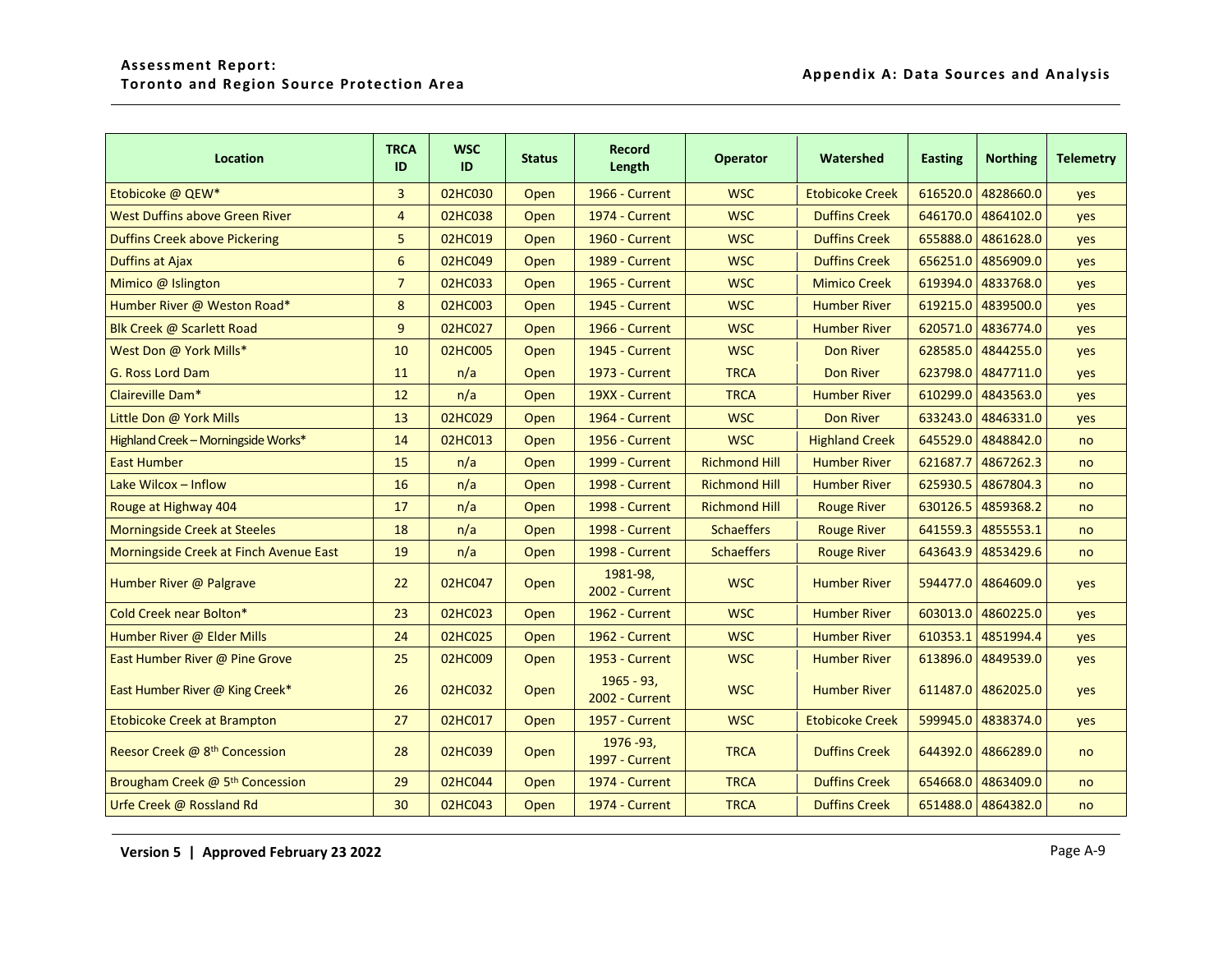| <b>Location</b>                          | <b>TRCA</b><br>ID | <b>WSC</b><br>ID | <b>Status</b> | Record<br>Length      | <b>Operator</b>      | Watershed               | <b>Easting</b> | <b>Northing</b>    | <b>Telemetry</b> |
|------------------------------------------|-------------------|------------------|---------------|-----------------------|----------------------|-------------------------|----------------|--------------------|------------------|
| Carruthers @ Bayly Street                | 32                | n/a              | Open          | 2002 - Current        | <b>TRCA</b>          | <b>Carruthers Creek</b> | 660801.0       | 4857058.0          | no               |
| Little Rouge Near Locust Hill*           | 33                | 02HC028          | Open          | <b>1964 - Current</b> | <b>WSC</b>           | <b>Rouge River</b>      | 643313.0       | 4863176.0          | yes              |
| Rouge River near Markham*                | 34                | <b>02HC022</b>   | Open          | <b>1961 - Current</b> | <b>WSC</b>           | <b>Rouge River</b>      | 641960.0       | 4857663.0          | yes              |
| Upper Humber @ Highway 9                 | 38                | 02HC057          | Open          | 2005 - Current        | <b>WSC</b>           | <b>Humber River</b>     | 589223.0       | 4869168.0          | yes              |
| Centreville Creek near Albion*           | 39                | 02HC051          | Open          | <b>2005 - Current</b> | <b>WSC</b>           | <b>Humber River</b>     | 593558.0       | 4864120.0          | yes              |
| Humber @ Goreway Road                    | 41                | n/a              | Open          | 2002 - Current        | <b>TRCA</b>          | <b>Humber River</b>     | 604266.0       | 4846971.0          | no               |
| <b>German Mills at Highway 7</b>         | 44                | n/a              | Open          | 2001 - Current        | <b>Richmond Hill</b> | <b>Don River</b>        | 628377.3       | 4855432.1          | no               |
| <b>Taylor Creek</b>                      | 45                | n/a              | Open          | 2004 - Current        | <b>TRCA</b>          | <b>Don River</b>        | 634709.0       | 4840084.0          | no               |
| <b>Highland Creek - Malvern Branch</b>   | 46                | n/a              | Open          | <b>2003 - Current</b> | <b>TRCA</b>          | <b>Highland Creek</b>   | 642291.0       | 4850971.0          | no               |
| Little Rouge near Dicksons Hill          | 48                | 02HC053          | Open          | 2002 - Current        | <b>WSC</b>           | <b>Rouge River</b>      | 637946.0       | 4865057.0          | yes              |
| <b>Pine Creek at Radom</b>               | 51                | n/a              | Open          | 2000 - Current        | <b>TRCA</b>          | Frenchman's Bay         | 653715.0       | 4854297.0          | no               |
| Krosno Creek at Sandy Beach Road         | 52                | n/a              | Open          | <b>2000 - Current</b> | <b>TRCA</b>          | Frenchman's Bay         |                | 654838.0 4854106.0 | no               |
| Michell Creek - Claremont CA             | 53                | n/a              | Open          | 2001 - Current        | <b>TRCA</b>          | <b>Duffins Creek</b>    | 653691.0       | 4868213.0          | no               |
| East Duffin Creek - Claremont CA         | 54                | n/a              | Open          | 2001 - Current        | <b>TRCA</b>          | <b>Duffins Creek</b>    | 653994.0       | 4868084.0          | no               |
| <b>Petticoat Creek Conservation Area</b> |                   | n/a              | Open          | 2001 - Current        | <b>TRCA</b>          | <b>Petticoat Creek</b>  | 652003.0       | 4851818.0          | no               |
| Mimico Creek - Wildwood Park             | 55                | n/a              | Open          | <b>2003 - Current</b> | <b>TRCA</b>          | <b>Mimico Creek</b>     | 610348.0       | 4840698.0          | no               |
| Rouge West - Eglin East                  | 57                | n/a              | Open          | 2001 - Current        | <b>Richmond Hill</b> | <b>Rouge River</b>      | 626764.0       | 4861911.0          | no               |
| Lake Wilcox Gauge - outflow              | 58                | n/a              | Open          | <b>1998 - Current</b> | <b>Richmond Hill</b> | <b>Humber River</b>     | 624939.5       | 4867231.3          | no               |
| <b>Rouge East</b>                        | 66                | n/a              | Open          | 2000 - Current        | <b>Richmond Hill</b> | <b>Rouge River</b>      | 629461.1       | 4860387.2          | no               |
| Don River East @ Thornhill               | 68                | 02HC056          | Open          | 2005 - Current        | <b>WSC</b>           | <b>Don River</b>        | 625533.0       | 4853870.0          | no               |
| <b>Plunkett Creek</b>                    | 70                | n/a              | Open          | 2004 - Current        | <b>TRCA</b>          | <b>Humber River</b>     | 612501.0       | 4848127.0          | no               |
| <b>Ganetsekiagon Creek</b>               | 71                | n/a              | Open          | 2003 - Current        | <b>TRCA</b>          | <b>Duffins Creek</b>    |                | 653861.0 4858804.0 | no               |
| Beaver Creek at Highway 404              | 84                | n/a              | Open          | 2006 - Current        | <b>Richmond Hill</b> | <b>Rouge River</b>      | 630563.0       | 4857068.0          | no               |
| <b>Spring Creek</b>                      | 89                | n/a              | Open          | 2003 - Current        | <b>TRCA</b>          | <b>Etobicoke Creek</b>  | 606856.0       | 4838498.0          | no               |
| Etobicoke Creek @ Derry & Dixie          | 90                | n/a              | Open          | <b>2003 - Current</b> | <b>TRCA</b>          | <b>Etobicoke Creek</b>  | 606743.0       | 4836865.0          | no               |
| <b>Morningside Tributary</b>             | 91                | n/a              | Open          | $2003 - 2004$         | <b>Schaeffers</b>    | <b>Rouge River</b>      | 642521.8       | 4854770.0          | no               |
| West Don River @ Dufferin & Steeles      | 93                | n/a              | Open          | 2005 - Current        | <b>TRCA</b>          | <b>Don River</b>        |                | 622908.0 4850018.0 | tbd              |
| West Duffins @ Highway 7                 | 95                | n/a              | Open          | <b>2005 - Current</b> | <b>TRCA</b>          | <b>Duffins Creek</b>    | 646080.0       | 4862510.0          | n/a              |
| Highland Creek @ Bellamy and Lawrence    | 97                | n/a              | Open          | <b>2005 - Current</b> | <b>WSC</b>           | <b>Highland Creek</b>   |                | 642157.0 4845942.0 | yes              |

**Version 5 | Approved February 23 2022 Page A-10**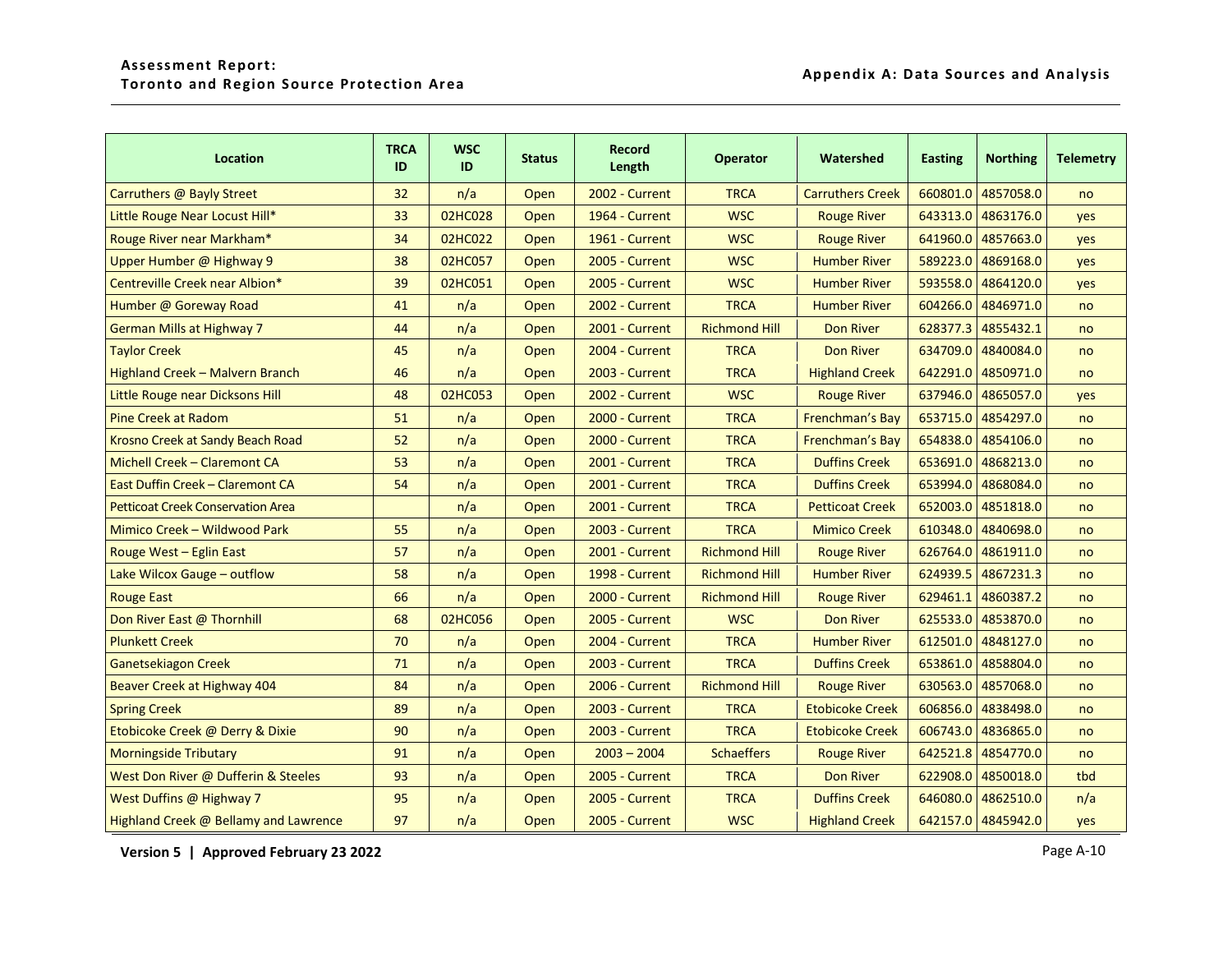#### **Assessment Report: Toronto and Region Source Protection Area Appendix A: Data Sources and Analysis**

| <b>Location</b>                  | <b>TRCA</b><br>ID | <b>WSC</b><br>ID | <b>Status</b> | Record<br>Length      | <b>Operator</b>      | Watershed            | <b>Easting</b> | <b>Northing</b>    | <b>Telemetry</b> |
|----------------------------------|-------------------|------------------|---------------|-----------------------|----------------------|----------------------|----------------|--------------------|------------------|
| Black Creek @ Steeles            | 98                | n/a              | Open          | 2006 - Current        | <b>TRCA</b>          | <b>Humber River</b>  |                | 619046.0 4848181.0 | tbd              |
| Stouffville Dam*                 | 99                | n/a              | Open          | <b>2005 - Current</b> | <b>TRCA</b>          | <b>Duffins Creek</b> |                | 640347.0 4870869.0 | tbd              |
| <b>Milne Dam</b>                 | 100               | n/a              | Open          | <b>2005 - Current</b> | <b>TRCA</b>          | <b>Rouge River</b>   |                | 641960.0 4858582.0 | tbd              |
| East Don at Highway 7            | 101               | n/a              | Open          | 2006 - Current        | <b>Richmond Hill</b> | Don River            |                | 624885.0 4854462.0 | <sub>no</sub>    |
| Rouge @ Highway 7                | 104               | n/a              | Open          | <b>2006 - Current</b> | <b>TRCA</b>          | <b>Rouge River</b>   | n/a            | n/a                | tbd              |
| <b>Black Creek at Wilson/401</b> | 105               | n/a              | Open          | 2006 - Current        | <b>TRCA</b>          | <b>Humber River</b>  | n/a            | n/a                | tbd              |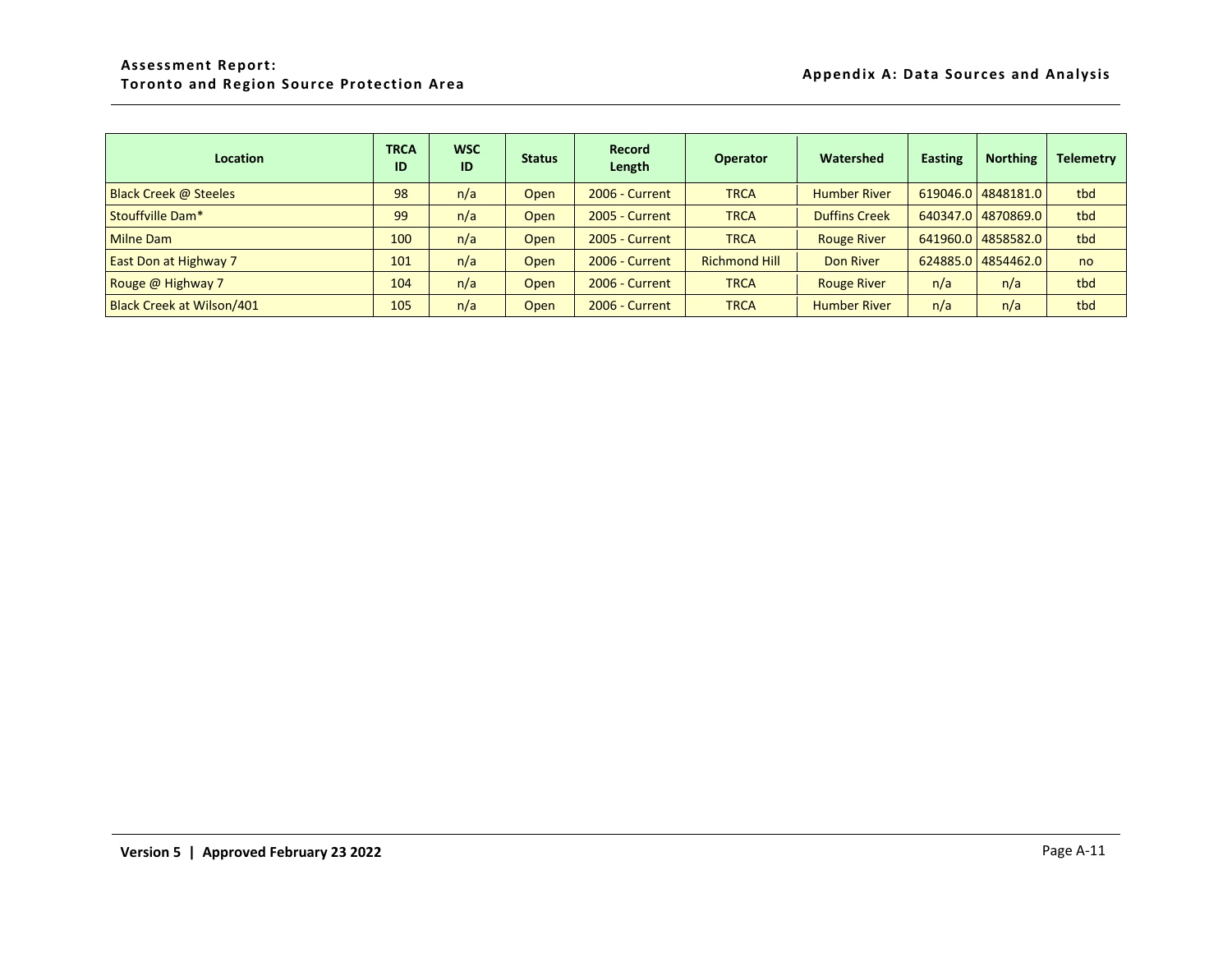# **Table A-4: TRCA Climate Stations**

<span id="page-13-0"></span>

| <b>TRCA Gauge Name</b>                | Owner                  | <b>Status</b> | <b>Telemetry</b> | <b>Easting</b><br>(N83) | <b>Northing</b><br>(N83) | <b>Gauge Type</b>     | <b>Historical</b><br><b>Record Length</b> | Seasonal /<br><b>Year Round</b> |
|---------------------------------------|------------------------|---------------|------------------|-------------------------|--------------------------|-----------------------|-------------------------------------------|---------------------------------|
| <b>Buttonville Airport</b>            | <b>AES</b>             | open          | no               | 630277.6                | 4857494.1                |                       | 1985 - Current                            | year round                      |
| <b>Dufferin Office</b>                | <b>AES</b>             | open          | no               | 623279.6                | 4848867.1                | <b>Tipping Bucket</b> | n/a                                       | seasonal                        |
| <b>Pearson International Airport</b>  | <b>AES</b>             | open          | no               | 612653.9                | 4836480.8                | <b>Tipping Bucket</b> | 1936 - Current                            | year round                      |
| <b>Toronto Island Airport</b>         | <b>AES</b>             | closed        | no               | 629097.4                | 4831855.5                |                       | 1956 - 2006                               | seasonal                        |
| <b>Trinity</b>                        | <b>AES</b>             | open          | no               | 629299.7                | 4836396.5                | <b>Tipping Bucket</b> | n/a                                       | seasonal                        |
| Albion                                | <b>City of Toronto</b> | open          | no               | 614137.2                | 4844028.6                |                       | <b>1979 - Current</b>                     | year round                      |
| <b>Ancaster CC</b>                    | <b>City of Toronto</b> | open          | no               | 622852.5                | 4843314.6                | <b>Tipping Bucket</b> | 1991 - Current                            | seasonal                        |
| <b>Bering</b>                         | <b>City of Toronto</b> | open          | no               | 618353.4                | 4832546.9                |                       | <b>1979 - Current</b>                     | year round                      |
| <b>Bermondsey Yard</b>                | <b>City of Toronto</b> | open          | no               | 635104.7                | 4842538.2                | <b>Tipping Bucket</b> | 1991 - Current                            | seasonal                        |
| <b>Booth</b>                          | <b>City of Toronto</b> | open          | no               | 633339                  | 4834809.1                | <b>Tipping Bucket</b> | <b>1979 - Current</b>                     | year round                      |
| Brown                                 | <b>City of Toronto</b> | open          | no               | 629178.7                | 4836987.9                | <b>Tipping Bucket</b> | 1979 - Current                            | year round                      |
| <b>Castlefield</b>                    | <b>City of Toronto</b> | open          |                  | 623545.7                | 4841056.8                |                       | <b>2001 - Current</b>                     | year round                      |
| Central                               | <b>City of Toronto</b> | open          | no               | 627251.1                | 4834978.2                | <b>Tipping Bucket</b> | <b>1979 - Current</b>                     | year round                      |
| Church                                | <b>City of Toronto</b> | open          | no               | 630651.3                | 4835745                  | <b>Tipping Bucket</b> | <b>1979 - Current</b>                     | year round                      |
| <b>Cummer Arena</b>                   | <b>City of Toronto</b> | open          | no               | 630916.8                | 4850888.5                | <b>Tipping Bucket</b> | <b>1991 - Current</b>                     | seasonal                        |
| <b>Downsview Arena</b>                | <b>City of Toronto</b> | open          | no               | 620021.4                | 4841863.2                | <b>Tipping Bucket</b> | <b>1991 - Current</b>                     | seasonal                        |
| <b>Earle Bales CC</b>                 | <b>City of Toronto</b> | open          | no               | 625949.4                | 4845767.7                | <b>Tipping Bucket</b> | <b>1991 - Current</b>                     | seasonal                        |
| <b>Ellesmere Yard</b>                 | <b>City of Toronto</b> | open          | no               | 639149                  | 4847751.9                | <b>Tipping Bucket</b> | <b>1999 - Current</b>                     | seasonal                        |
| <b>Emery Yard</b>                     | <b>City of Toronto</b> | open          | no               | 616668.9                | 4846074.3                | <b>Tipping Bucket</b> | <b>1991 - Current</b>                     | seasonal                        |
| <b>Finch Yard</b>                     | <b>City of Toronto</b> | open          | no               | 622658.3                | 4847208.9                | <b>Tipping Bucket</b> | <b>1991 - Current</b>                     | seasonal                        |
| <b>Forest Hill</b>                    | <b>City of Toronto</b> | open          | no               | 627844.7                | 4838903.1                | <b>Tipping Bucket</b> | 1979 - Current                            | year round                      |
| Greenwood                             | <b>City of Toronto</b> | open          | no               | 634437.2                | 4837308.6                | <b>Tipping Bucket</b> | <b>1979 - Current</b>                     | year round                      |
| <b>Highland Creek Treatment Plant</b> | <b>City of Toronto</b> | open          | no               | 649559.5                | 4848169.7                | <b>Tipping Bucket</b> | <b>1995 - Current</b>                     | year round                      |
| <b>Howard</b>                         | <b>City of Toronto</b> | open          | no               | 624855.7                | 4834274.7                | <b>Tipping Bucket</b> | <b>1979 - Current</b>                     | year round                      |
| <b>Kew Beach</b>                      | <b>City of Toronto</b> | open          | no               | 636780.7                | 4836487.9                | <b>Tipping Bucket</b> | 1979 - Current                            | year round                      |
| Kimberly                              | <b>City of Toronto</b> | open          | no               | 637072.9                | 4838011.3                | <b>Tipping Bucket</b> | <b>1979 - Current</b>                     | year round                      |
| <b>Kipling</b>                        | <b>City of Toronto</b> | open          | no               | 619346.7                | 4829268                  |                       | <b>1979 - Current</b>                     | year round                      |
| <b>Main Treatment Plant</b>           | <b>City of Toronto</b> | closed        | no               | 642772.9                | 4841658.7                | graduated cylinder    | 1986 - 2000                               | year round                      |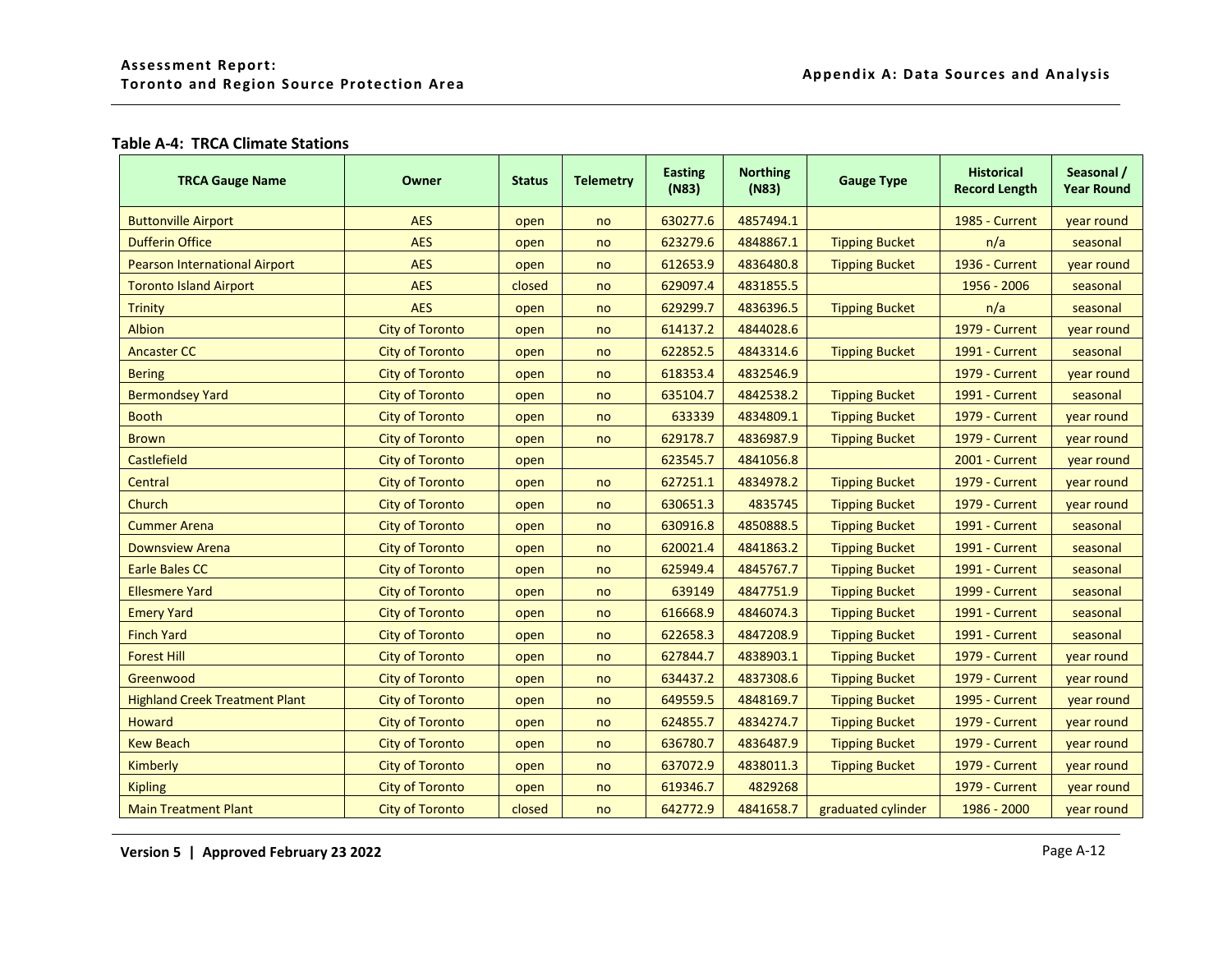| <b>TRCA Gauge Name</b>                | Owner                  | <b>Status</b> | <b>Telemetry</b> | <b>Easting</b><br>(N83) | <b>Northing</b><br>(N83) | <b>Gauge Type</b>     | <b>Historical</b><br><b>Record Length</b> | Seasonal /<br><b>Year Round</b> |
|---------------------------------------|------------------------|---------------|------------------|-------------------------|--------------------------|-----------------------|-------------------------------------------|---------------------------------|
| <b>Martin Grove</b>                   | <b>City of Toronto</b> | open          | no               | 614452.3                | 4837390.7                |                       | <b>1979 - Current</b>                     | year round                      |
| <b>Maryvale Public School</b>         | <b>City of Toronto</b> | open          | no               | 635790.2                | 4847340                  | <b>Tipping Bucket</b> | n/a                                       | seasonal                        |
| <b>Mc Nicoll and Kennedy</b>          | <b>City of Toronto</b> | open          | no               | 637171.7                | 4850605.6                | <b>Tipping Bucket</b> | n/a                                       | seasonal                        |
| <b>Mitchell Field CC</b>              | <b>City of Toronto</b> | open          | no               | 627738.1                | 4848231                  | <b>Tipping Bucket</b> | <b>1991 - Current</b>                     | seasonal                        |
| <b>Morningside Yard</b>               | <b>City of Toronto</b> | open          | no               | 645440.2                | 4850241                  | <b>Tipping Bucket</b> | 2004 - Current                            | seasonal                        |
| <b>Nashdene Yard</b>                  | <b>City of Toronto</b> | open          | no               | 640713.7                | 4853367.9                | <b>Tipping Bucket</b> | 2004 - Current                            | seasonal                        |
| <b>North Toronto</b>                  | City of Toronto        | open          | no               | 629063.6                | 4840879.6                | <b>Tipping Bucket</b> | <b>1979 - Current</b>                     | year round                      |
| <b>Old Weston</b>                     | <b>City of Toronto</b> | open          | no               | 623731.4                | 4836822                  | <b>Tipping Bucket</b> | n/a                                       | year round                      |
| <b>Oriole Yard</b>                    | <b>City of Toronto</b> | open          | no               | 631427.8                | 4847403.1                | <b>Tipping Bucket</b> | n/a                                       | seasonal                        |
| <b>Providence Villa</b>               | City of Toronto        | closed        | no               | 638261.7                | 4841414.4                | <b>Tipping Bucket</b> | n/a                                       | seasonal                        |
| <b>Richview</b>                       | <b>City of Toronto</b> | open          | no               | 617738.8                | 4837339.7                |                       | <b>1979 - Current</b>                     | year round                      |
| <b>St Augustine Seminary</b>          | <b>City of Toronto</b> | open          | no               | 641969.1                | 4841953.1                | <b>Tipping Bucket</b> | n/a                                       | seasonal                        |
| Swansea                               | <b>City of Toronto</b> | open          | no               | 622803.2                | 4833428.6                | <b>Tipping Bucket</b> | <b>1979 - Current</b>                     | year round                      |
| <b>Thorncliffe</b>                    | <b>City of Toronto</b> | open          | no               | 632870.4                | 4841783                  | standard conical      | <b>2001 - Current</b>                     | year round                      |
| <b>Toronto Island Airport</b>         | <b>City of Toronto</b> | open          | no               | 629562.7                | 4832199.5                | <b>Tipping Bucket</b> | <b>1979 - Current</b>                     | year round                      |
| <b>Toronto Zoo</b>                    | <b>City of Toronto</b> | open          | no               | 646330.2                | 4853543.9                | <b>Tipping Bucket</b> | 1994 - Current                            | seasonal                        |
| <b>Centre and Bathurst</b>            | City of Vaughan        | open          | no               | 624309                  | 4852488.1                | <b>Tipping Bucket</b> | <b>1998 - Current</b>                     | year round                      |
| <b>Islington and Rutherford</b>       | <b>City of Vaughan</b> | open          | no               | 612841.2                | 4852467.7                | <b>Tipping Bucket</b> | 1998 - Current                            | year round                      |
| <b>Keele and Major Mackenzie</b>      | <b>City of Vaughan</b> | open          | no               | 619035                  | 4857312.6                | <b>Tipping Bucket</b> | <b>1998 - Current</b>                     | year round                      |
| <b>Cherrywood Transformer Station</b> | <b>Ontario Hydro</b>   | open          | no               | 651520.1                | 4855974.4                | <b>Tipping Bucket</b> | n/a                                       | year round                      |
| <b>Bramalea Road</b>                  | <b>Peel Region</b>     | open          | yes              | 603433                  | 4841331.7                | <b>Tipping Bucket</b> | <b>1995 - Current</b>                     | seasonal                        |
| <b>Britannia Road West</b>            | <b>Peel Region</b>     | open          | yes              | 603044                  | 4827932.8                | <b>Tipping Bucket</b> | 1995 - Current                            | year round                      |
| <b>Dixie Road</b>                     | <b>Peel Region</b>     | open          | yes              | 612953.7                | 4829981                  | <b>Tipping Bucket</b> | $1995 - Current$                          | seasonal                        |
| <b>East Avenue</b>                    | <b>Peel Region</b>     | open          | yes              | 616003.3                | 4825235.1                | <b>Tipping Bucket</b> | <b>1995 - Current</b>                     | seasonal                        |
| <b>Falbourne Street</b>               | <b>Peel Region</b>     | open          | yes              | 606607                  | 4830281.9                | <b>Tipping Bucket</b> | 1995 - Current                            | year round                      |
| <b>Fir Tree</b>                       | <b>Peel Region</b>     | open          | yes              | 607679.7                | 4838382.9                | <b>Tipping Bucket</b> | 1995 - Current                            | seasonal                        |
| <b>Hurontario Road</b>                | <b>Peel Region</b>     | open          | yes              | 601976.2                | 4834688                  | <b>Tipping Bucket</b> | <b>1995 - Current</b>                     | seasonal                        |
| <b>Lakeshore Road</b>                 | <b>Peel Region</b>     | open          | yes              | 612378.5                | 4816585.9                | <b>Tipping Bucket</b> | 1995 - Current                            | year round                      |
| Mississauga Valley Blvd               | <b>Peel Region</b>     | open          | yes              | 610979.2                | 4828011.4                | <b>Tipping Bucket</b> | $1995 - Current$                          | seasonal                        |

**Version 5 | Approved February 23 2022 Page A-13**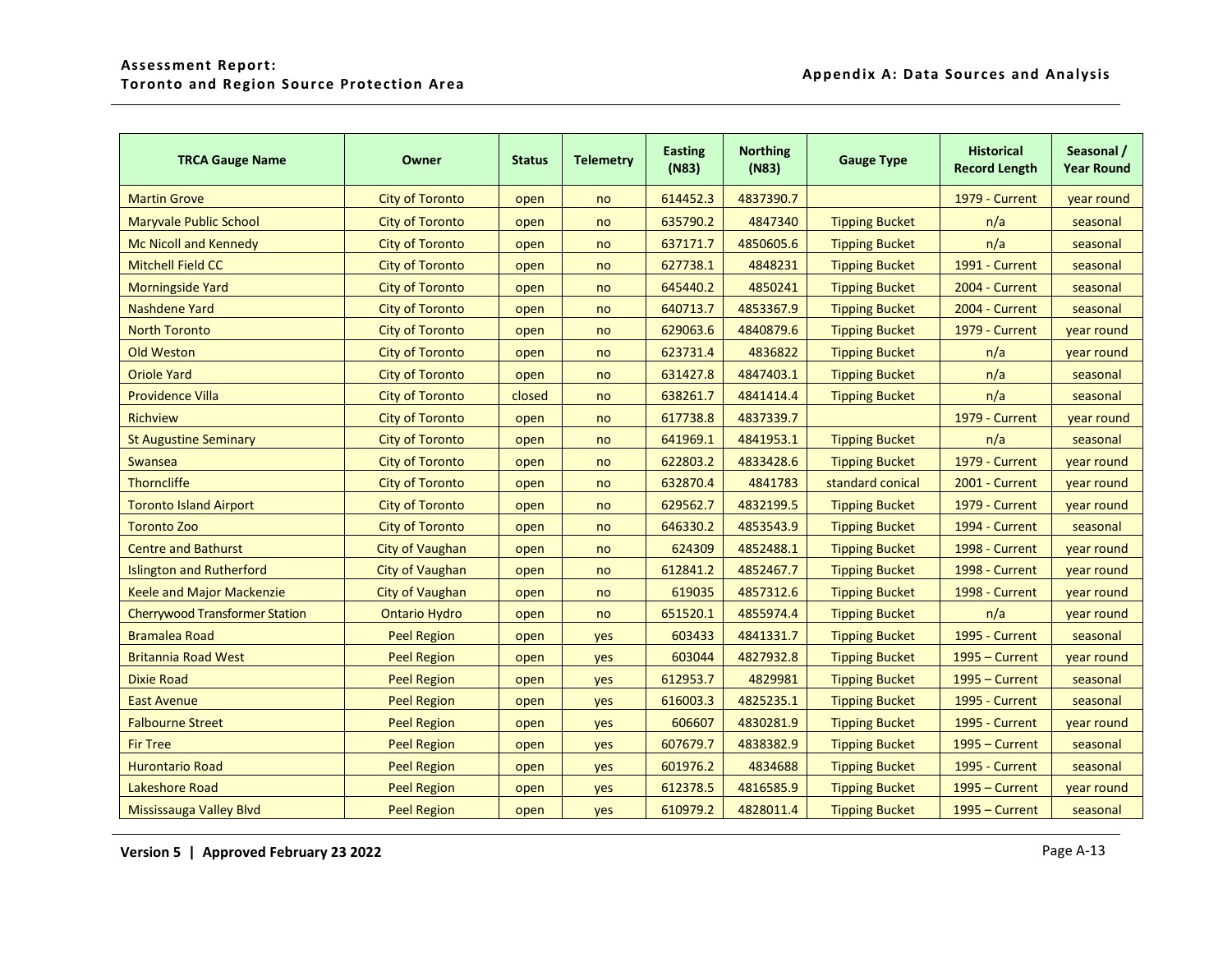| <b>TRCA Gauge Name</b>          | Owner                        | <b>Status</b> | <b>Telemetry</b> | <b>Easting</b><br>(N83) | <b>Northing</b><br>(N83) | <b>Gauge Type</b>     | <b>Historical</b><br><b>Record Length</b> | Seasonal /<br><b>Year Round</b> |
|---------------------------------|------------------------------|---------------|------------------|-------------------------|--------------------------|-----------------------|-------------------------------------------|---------------------------------|
| <b>Old King Road</b>            | <b>Peel Region</b>           | open          | yes              | 602083.8                | 4859300.6                | <b>Tipping Bucket</b> | <b>1995 - Current</b>                     | seasonal                        |
| Orenda Road                     | <b>Peel Region</b>           | open          | yes              | 601368.4                | 4839154.6                | <b>Tipping Bucket</b> | <b>1995 - Current</b>                     | seasonal                        |
| <b>Queen Street</b>             | <b>Peel Region</b>           | open          | yes              | 599065.2                | 4836048.1                | <b>Tipping Bucket</b> | 1995 - Current                            | seasonal                        |
| Sandalwood Parkway              | <b>Peel Region</b>           | open          | yes              | 596585                  | 4841188.6                | <b>Tipping Bucket</b> | 1995 - Current                            | seasonal                        |
| <b>South Common</b>             | <b>Peel Region</b>           | open          | yes              | 607798.4                | 4820615.5                | <b>Tipping Bucket</b> | 1995 - Current                            | year round                      |
| <b>Truscott</b>                 | <b>Peel Region</b>           | open          | yes              | 609298.9                | 4818451.8                | <b>Tipping Bucket</b> | 1995 - Current                            | year round                      |
| <b>Williams Parkway</b>         | <b>Peel Region</b>           | open          | yes              | 604342.6                | 4844193.6                | <b>Tipping Bucket</b> | <b>1995 - Current</b>                     | seasonal                        |
| <b>Wolfedale Road</b>           | <b>Peel Region</b>           | open          | yes              | 608812.9                | 4825808.4                | <b>Tipping Bucket</b> | 1995 - Current                            | year round                      |
| 48th & 16th                     | <b>Town of Markham</b>       | open          | no               | 638950.8                | 4861362.1                | <b>Tipping Bucket</b> | n/a                                       | seasonal                        |
| <b>John Street FH</b>           | <b>Town of Markham</b>       | open          | no               | 628658                  | 4853147.4                | <b>Tipping Bucket</b> | 1996 - Current                            | seasonal                        |
| <b>Ruggles Ave</b>              | <b>Town of Markham</b>       | open          | no               | 626629.1                | 4854552.8                | <b>Tipping Bucket</b> | <b>1996 - Current</b>                     | seasonal                        |
| <b>Unionville FH</b>            | <b>Town of Markham</b>       | open          | no               | 635881.5                | 4859568.9                | <b>Tipping Bucket</b> | 1996 - Current                            | seasonal                        |
| Yonge and King Road             | <b>Town of Richmond Hill</b> | open          | no               | 623859.7                | 4866677.2                |                       | n/a                                       | year round                      |
| <b>Ajax Works Yard</b>          | <b>TRCA</b>                  | open          | no               | 658832                  | 4855761                  | <b>Tipping Bucket</b> | 2003 - Current                            | seasonal                        |
| <b>Albion Hills CA</b>          | <b>TRCA</b>                  | open          | no               | 593103                  | 4864192                  | <b>Tipping Bucket</b> | 2004 - Current                            | seasonal                        |
| <b>Alex Duff Memorial Pool</b>  | <b>TRCA</b>                  | open          | no               | 627227                  | 4835871                  | <b>Tipping Bucket</b> | 2005 - Current                            | seasonal                        |
| <b>Boyd Field Centre</b>        | <b>TRCA</b>                  | closed        | no               | 611908                  | 4853880                  | <b>Tipping Bucket</b> | $2002 - 2009$                             | seasonal                        |
| <b>Bruce's Mill CA</b>          | <b>TRCA</b>                  | open          | no               | 633059                  | 4867308                  | <b>Tipping Bucket</b> | 2002 - Current                            | seasonal                        |
| <b>Centreville Creek</b>        | <b>TRCA</b>                  | closed        | yes              | 593558                  | 4864120                  | weighing gauge        | n/a                                       | year round                      |
| <b>Claireville Dam</b>          | <b>TRCA</b>                  | open          | no               | 609964                  | 4844104                  | <b>Tipping Bucket</b> | 2001 - Current                            | seasonal                        |
| <b>Claremont CA</b>             | <b>TRCA</b>                  | open          | no               | 654490                  | 4868058                  | <b>Tipping Bucket</b> | 2002 - Current                            | seasonal                        |
| Don River at York Mills         | <b>TRCA</b>                  | closed        | yes              | 628585                  | 4844255                  | <b>Tipping Bucket</b> | $2003 - 2010$                             | seasonal                        |
| <b>Dufferin Reservoir</b>       | <b>TRCA</b>                  | open          | no               | 622278                  | 4854337                  | <b>Tipping Bucket</b> | <b>2005 - Current</b>                     | seasonal                        |
| <b>Etobicoke Creek near QEW</b> | <b>TRCA</b>                  | open          | yes              | 616520                  | 4828660                  | <b>Tipping Bucket</b> | 2005 - Current                            | seasonal                        |
| <b>Glen Haffy CA</b>            | <b>TRCA</b>                  | open          | no               | 584023                  | 4865514                  | <b>Tipping Bucket</b> | 2002 - Current                            | seasonal                        |
| <b>Goodwood Pumping Station</b> | <b>TRCA</b>                  | open          | no               | 644323                  | 4877013                  | <b>Tipping Bucket</b> | 2004 - Current                            | seasonal                        |
| <b>Heart Lake CA</b>            | <b>TRCA</b>                  | open          | no               | 597462                  | 4843636                  | <b>Tipping Bucket</b> | 2002 - Current                            | seasonal                        |
| <b>Kennedy Pump Station</b>     | <b>TRCA</b>                  | open          | no               | n/a                     | n/a                      | <b>Tipping Bucket</b> | <b>2006 - Current</b>                     | seasonal                        |
| King and Albion-Vaughan         | <b>TRCA</b>                  | open          | no               | 603013                  | 4860225                  | <b>Tipping Bucket</b> | 2006 - Current                            | seasonal                        |

**Version 5 | Approved February 23 2022 Page A-14**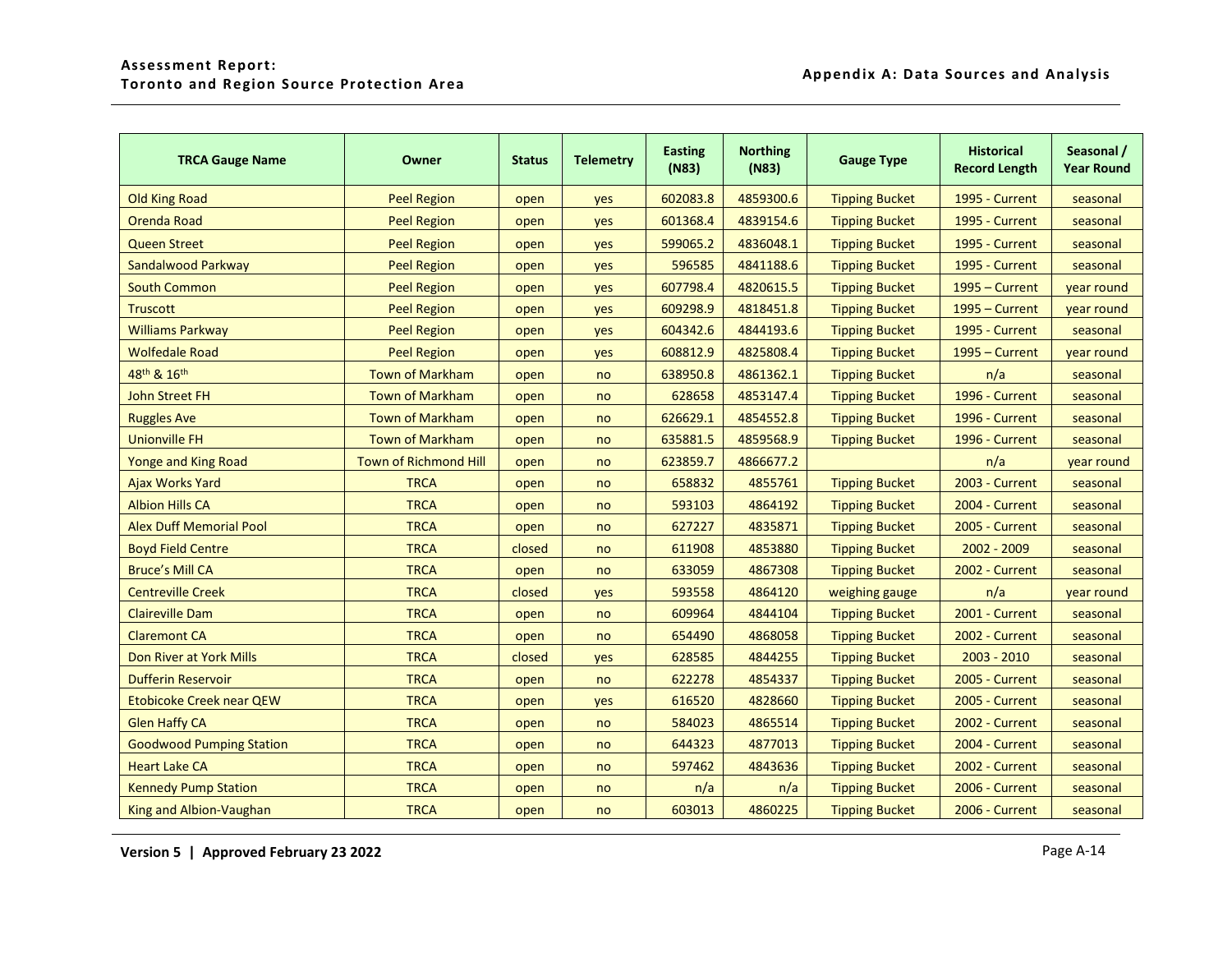#### **Assessment Report: Toronto and Region Source Protection Area Appendix A: Data Sources and Analysis**

| <b>TRCA Gauge Name</b>                 | Owner                        | <b>Status</b> | <b>Telemetry</b> | <b>Easting</b><br>(N83) | <b>Northing</b><br>(N83) | <b>Gauge Type</b>     | <b>Historical</b><br><b>Record Length</b> | Seasonal /<br><b>Year Round</b> |
|----------------------------------------|------------------------------|---------------|------------------|-------------------------|--------------------------|-----------------------|-------------------------------------------|---------------------------------|
| King Creek @ Mill Road                 | <b>TRCA</b>                  | open          | yes              | 611487                  | 4862025                  | <b>Tipping Bucket</b> | 2003 - Current                            | seasonal                        |
| Laidlaw Bus Depot                      | <b>TRCA</b>                  | open          | no               | 599721                  | 4850072                  | <b>Tipping Bucket</b> | 2005 - Current                            | seasonal                        |
| Lawrence Avenue and Weston Road        | <b>TRCA</b>                  | closed        | yes              | 619215                  | 4839500                  | <b>Tipping Bucket</b> | $2005 - 2009$                             | seasonal                        |
| <b>Lloyd Ham Farm</b>                  | <b>TRCA</b>                  | closed        | no               | 640652                  | 4864038                  | <b>Tipping Bucket</b> | $2004 - 2005$                             | seasonal                        |
| <b>Millers Creek Station</b>           | <b>TRCA</b>                  | closed        | no               | 657300                  | 4862132.9                | <b>Tipping Bucket</b> | 1999 - 2000                               | seasonal                        |
| Mississauga Works Yard                 | <b>TRCA</b>                  | open          | no               | 607991                  | 4838450                  | <b>Tipping Bucket</b> | 2005 - Current                            | seasonal                        |
| <b>Morningside Works Yard</b>          | <b>TRCA</b>                  | open          | yes              | 645529                  | 4848842                  | <b>Tipping Bucket</b> | 2005 - Current                            | seasonal                        |
| <b>Petticoat Creek CA</b>              | <b>TRCA</b>                  | open          | no               | 651703                  | 4851811                  | <b>Tipping Bucket</b> | 2003 - Current                            | seasonal                        |
| <b>Pickering City Hall</b>             | <b>TRCA</b>                  | closed        | no               | 653608                  | 4855270                  | <b>Tipping Bucket</b> | $2001 - 2004$                             | seasonal                        |
| Reesor near Highway 7                  | <b>TRCA</b>                  | open          | yes              | 643313                  | 4863176                  | <b>Tipping Bucket</b> | 2005 - Current                            | seasonal                        |
| Rouge River at 14th                    | <b>TRCA</b>                  | closed        | yes              | 641960                  | 4857663                  | <b>Tipping Bucket</b> | $2003 - 2007$                             | seasonal                        |
| <b>St. Wilfrid School</b>              | <b>TRCA</b>                  | closed        | no               | 654177                  | 4858701                  | <b>Tipping Bucket</b> | $2002 - 2007$                             | seasonal                        |
| <b>Stouffville Dam</b>                 | <b>TRCA</b>                  | open          | no               | 640347                  | 4870869                  | <b>Tipping Bucket</b> | 2005 - Current                            | seasonal                        |
| <b>Stouffville WPCP</b>                | <b>TRCA</b>                  | closed        | no               | 640881.9                | 4869846.7                | <b>Tipping Bucket</b> | 2002                                      | seasonal                        |
| <b>Sue Grange Farm</b>                 | <b>TRCA</b>                  | open          | no               | 589843                  | 4847840                  | <b>Tipping Bucket</b> | <b>2005 - Current</b>                     | seasonal                        |
| <b>Town of Caledon Pumping Station</b> | <b>TRCA</b>                  | open          | no               | 591256                  | 4857875                  | <b>Tipping Bucket</b> | 2002 - Current                            | seasonal                        |
| <b>TRCA Head Office</b>                | <b>TRCA</b>                  | open          | yes              | 619623                  | 4847523                  | <b>Tipping Bucket</b> | 2003 - Current                            | seasonal                        |
| <b>York Pumping Station</b>            | <b>TRCA</b>                  | open          | no               | 622489                  | 4863741                  | <b>Tipping Bucket</b> | 2004 - Current                            | seasonal                        |
| <b>York Region Works Yard</b>          | <b>TRCA</b>                  | open          | no               | 629933                  | 4860292                  | <b>Tipping Bucket</b> | 2004 - Current                            | seasonal                        |
| U of T - Scarborough Campus            | <b>University of Toronto</b> | open          | no               | 645464.1                | 4849498.5                | <b>Tipping Bucket</b> | 1996 - Current                            | year round                      |
| <b>Humber</b>                          | <b>York Region</b>           | open          | no               | 614285                  | 4846657                  |                       | <b>2005 - Current</b>                     | year round                      |
| <b>Leslie Pumping Station</b>          | <b>York Region</b>           | open          | no               | 630165.5                | 4851895.3                | <b>Tipping Bucket</b> | <b>1995 - Current</b>                     | seasonal                        |
| McCowan and 16th                       | <b>York Region</b>           | open          | no               | 637831.1                | 4861135.3                | <b>Tipping Bucket</b> | <b>1995 - Current</b>                     | seasonal                        |
| <b>Pugsley</b>                         | <b>York Region</b>           | closed        | no               | 626322.5                | 4859254.6                | <b>Tipping Bucket</b> | n/a                                       | seasonal                        |
| <b>Stouffville Works</b>               | <b>York Region</b>           | open          | no               | 641612.8                | 4871520                  | <b>Tipping Bucket</b> | <b>1995 - Current</b>                     | seasonal                        |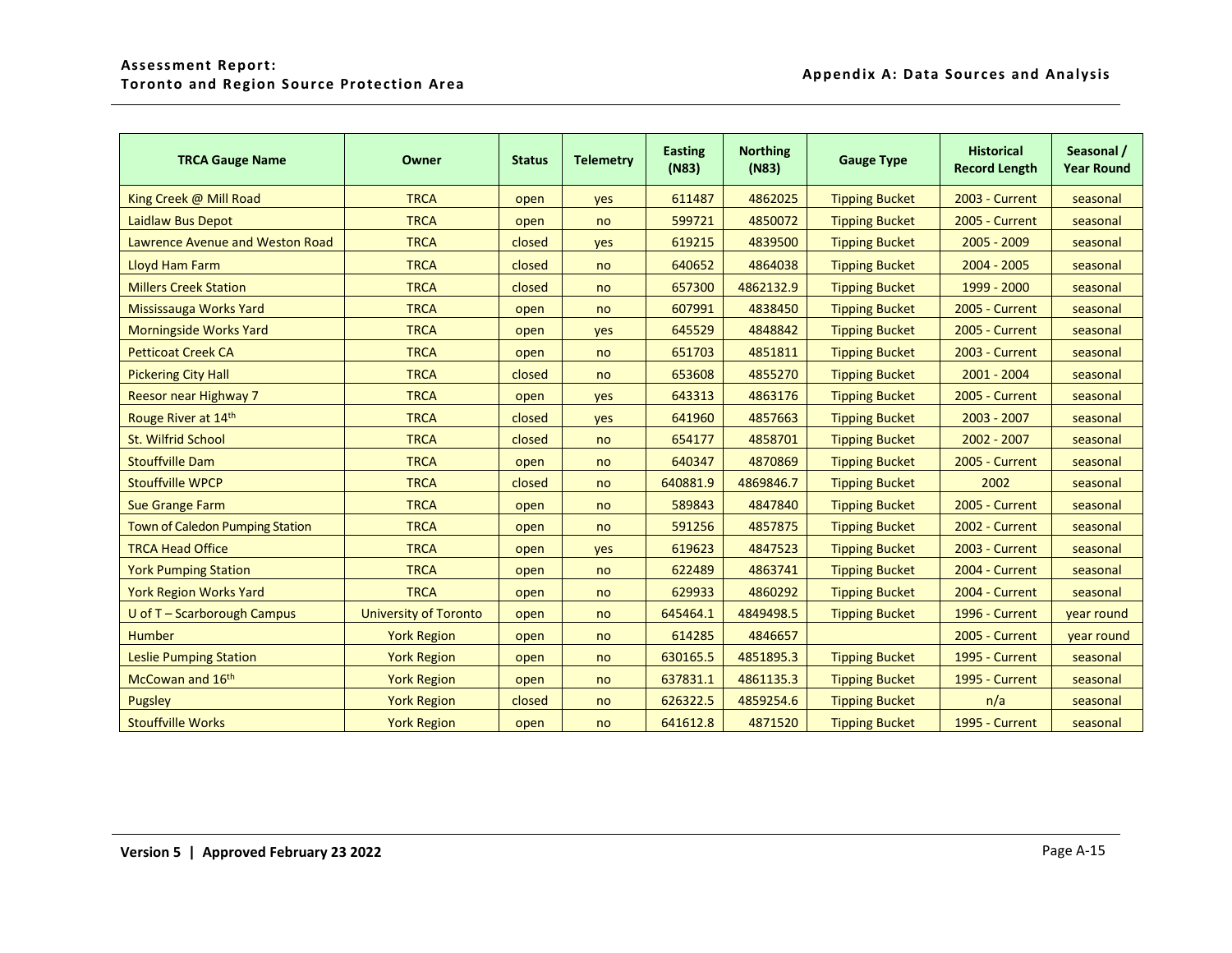| <b>Station</b> | Watershed        | Location                            | <b>Record</b><br><b>Frequency</b><br>(Nov-May) | <b>Period of Record</b> |
|----------------|------------------|-------------------------------------|------------------------------------------------|-------------------------|
| 2307           | <b>Etobicoke</b> | <b>Heart Lake Conservation Area</b> | <b>Bi-weekly</b>                               | 1998 - Present          |
| 2302           | <b>Humber</b>    | <b>Cold Creek Stream Gauge</b>      | <b>Bi-weekly</b>                               | $2003 - 2004$           |
| 2301           | <b>Humber</b>    | <b>Albion Hills Farm</b>            | <b>Bi-weekly</b>                               | 2004 - Present          |
| 2304           | <b>Humber</b>    | <b>Boyd Conservation Area</b>       | <b>Bi-weekly</b>                               | 2004 - Present          |
| 2303           | <b>Humber</b>    | Claireville Dam                     | <b>Bi-weekly</b>                               | 2005 - Present          |
| 2310           | Don              | <b>G.Ross Lord Park</b>             | <b>Bi-weekly</b>                               | 1998 - Present          |
| 2309           | Rouge            | <b>Milne Conservation Park</b>      | <b>Bi-weekly</b>                               | <b>1998 - Present</b>   |
| 2308           | Rouge            | <b>Bruce's Mill Range</b>           | <b>Bi-weekly</b>                               | 2004 - Present          |
| 2305           | <b>Duffins</b>   | <b>Claremont Shop</b>               | <b>Bi-weekly</b>                               | $2004 - 2009$           |
| 2312           | <b>Duffins</b>   | <b>Greenwood Conservation Area</b>  | <b>Bi-weekly</b>                               | <b>1998 - Present</b>   |
| 2311           | <b>Duffins</b>   | <b>Glen Major Forest</b>            | <b>Bi-weekly</b>                               | 2005 - Present          |
| 2306           | <b>Duffins</b>   | <b>Stouffville Dam</b>              | Bi-weekly                                      | $2003 - 2004$           |

# <span id="page-17-0"></span>**Table A-5: Snow Course Locations**

*Note: Parameters measured at each location include snow depth and water equivalency*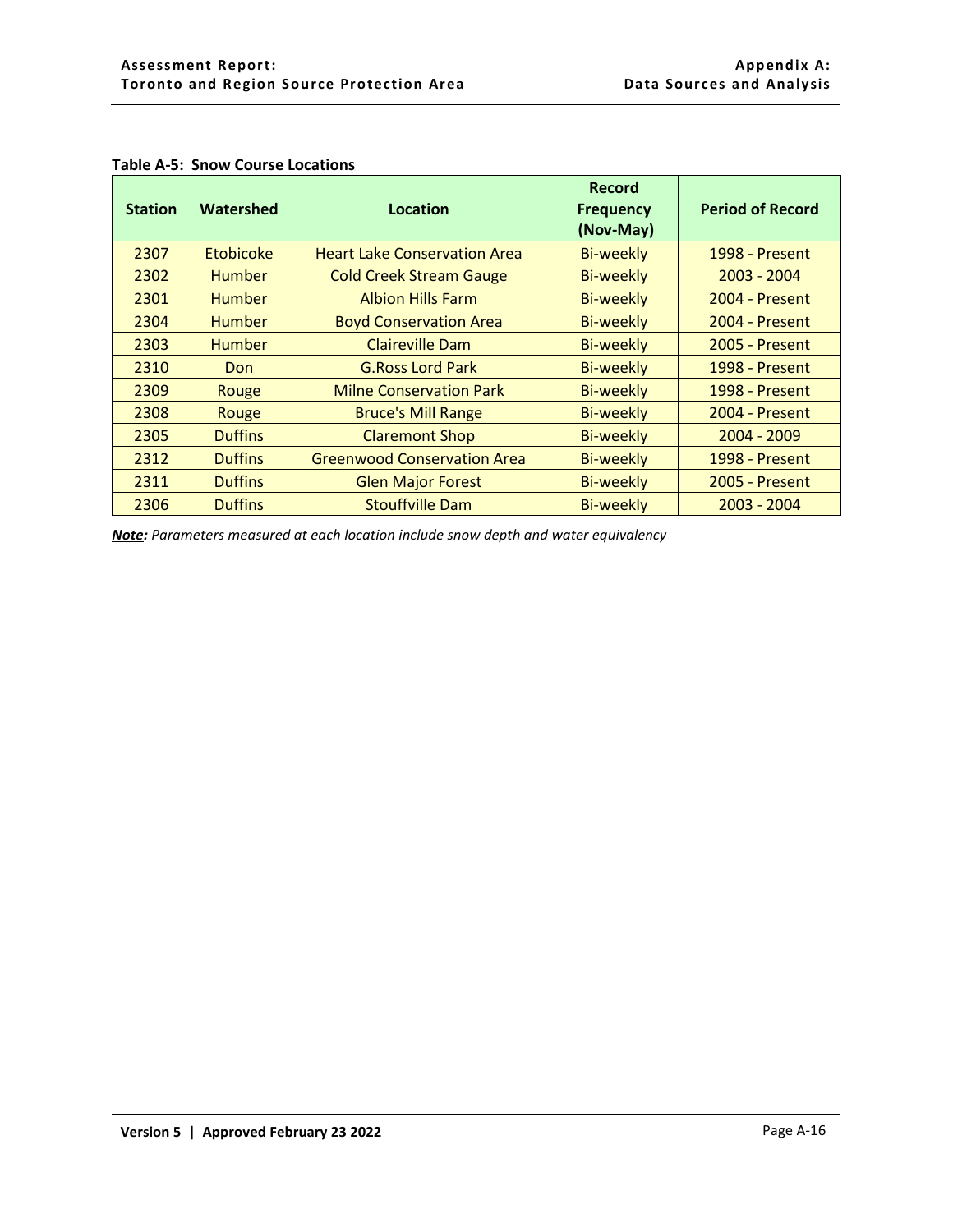| Watershed      | <b>Subwatershed</b>   | <b>Well Name</b> | <b>Data Source</b> | <b>Aquifer</b>     | <b>Period of Record</b> |
|----------------|-----------------------|------------------|--------------------|--------------------|-------------------------|
|                |                       | W021-1           | <b>PGMN</b>        | <b>Oak Ridges</b>  | Jun 01 - Sep 08         |
| Etobicoke      | <b>ET04</b>           | W366-1           | <b>PGMN</b>        | <b>Oak Ridges</b>  | Sep 03 - Aug 07         |
|                | <b>HU01</b>           | W325-1           | <b>PGMN</b>        | Scarborough        | Sep 03 - Aug 07         |
|                | <b>HU03</b>           | W367-1           | <b>PGMN</b>        | <b>Oak Ridges</b>  | Sep 03 - Aug 07         |
|                | <b>HU06</b>           | W075-1           | <b>PGMN</b>        | <b>Thorncliffe</b> | Oct 01 - Aug 07         |
|                | <b>HU08</b>           | W061-1           | <b>PGMN</b>        | Scarborough        | <b>Jul 01 - Aug 07</b>  |
|                |                       | W060-1           | <b>PGMN</b>        | <b>Thorncliffe</b> | <b>Jul 01 - Aug 07</b>  |
|                | Humber<br><b>HU10</b> | W327-3           | <b>PGMN</b>        | <b>Thorncliffe</b> | <b>Jul 03 - Mar 07</b>  |
|                |                       | W327-4           | <b>PGMN</b>        | Scarborough        | <b>Jul 03 - Aug 07</b>  |
|                |                       | W329-1           | <b>PGMN</b>        | <b>Oak Ridges</b>  | Sep 03 - Jan 07         |
|                | <b>HU11</b>           | W330-1           | <b>PGMN</b>        | <b>Thorncliffe</b> | Feb 04 - Aug 07         |
|                | <b>HU12</b>           | W328-1           | <b>PGMN</b>        | <b>Bedrock</b>     | Jul 03 - Jul 07         |
| Don            | <b>DO04</b>           | W017-2           | <b>PGMN</b>        | Scarborough        | Aug 01 - Jun 08         |
|                | <b>RO02</b>           | Stouffville 700  | <b>MOECC</b>       | <b>Oak Ridges</b>  | Jun 03- Jul 07          |
|                |                       | <b>MW-09</b>     | Municipal          | <b>Thorncliffe</b> | <b>Jun 00- Aug 07</b>   |
|                | <b>RO03</b>           | <b>MW-02</b>     | <b>Municipal</b>   | Scarborough        | <b>Jun 00- Aug 07</b>   |
| Rouge          | <b>RO04</b>           | W382-1           | <b>PGMN</b>        | <b>Oak Ridges</b>  | Feb 07 - Jul 07         |
|                | <b>RO05</b>           | W059-1           | <b>PGMN</b>        | <b>Oak Ridges</b>  | Jul 01 - Jul 07         |
|                | <b>RO06</b>           | <b>MW-26</b>     | Municipal          | <b>Thorncliffe</b> | Mar 03- Aug 07          |
|                | <b>RO07</b>           | W006-1           | <b>PGMN</b>        | <b>Oak Ridges</b>  | Jun 01 - Aug 07         |
|                |                       | W326-2           | <b>PGMN</b>        | Shallow            | Jul 03 - Oct 08         |
|                | <b>DU03</b>           | W326-3           | <b>PGMN</b>        | <b>Thorncliffe</b> | Jul 03 - Jul 08         |
|                |                       | W045-1           | <b>PGMN</b>        | Scarborough        | <b>Jun 01- Aug 07</b>   |
| <b>Duffins</b> |                       | W012-1           | <b>PGMN</b>        | Shallow            | <b>Jun 01- Aug 07</b>   |
|                | <b>DU04</b>           | W011-1           | <b>PGMN</b>        | <b>Thorncliffe</b> | <b>Jun 01- Aug 07</b>   |
|                |                       | W010-1           | <b>PGMN</b>        | Scarborough        | <b>Jun 01- Aug 07</b>   |

<span id="page-18-1"></span>**Table A-6: Groundwater Monitoring Locations**

# <span id="page-18-0"></span>**A1.2.5 Surface Water Quality**

Chemical and physical characteristics of surface water quality across the TRCA watersheds are monitored through the Provincial Surface Water Quality Monitoring Network (PWQMN). TRCA participates in this program by collecting monthly samples from April through November. The samples are analyzed for a range of water quality indicators, including temperature, Ph, conductivity, turbidity, suspended solids, major ions, nutrients, metals, and pesticides, in order to screen overall water quality. TRCA staff currently monitors 38 PWQMN stations located at watershed and subwatershed outlets (**[Table A-6](#page-19-0)**). Historical data sets have existed for each site extending back to the early 1960s, though significant gaps in the dataset have been identified (**[Table A-7](#page-21-0)**).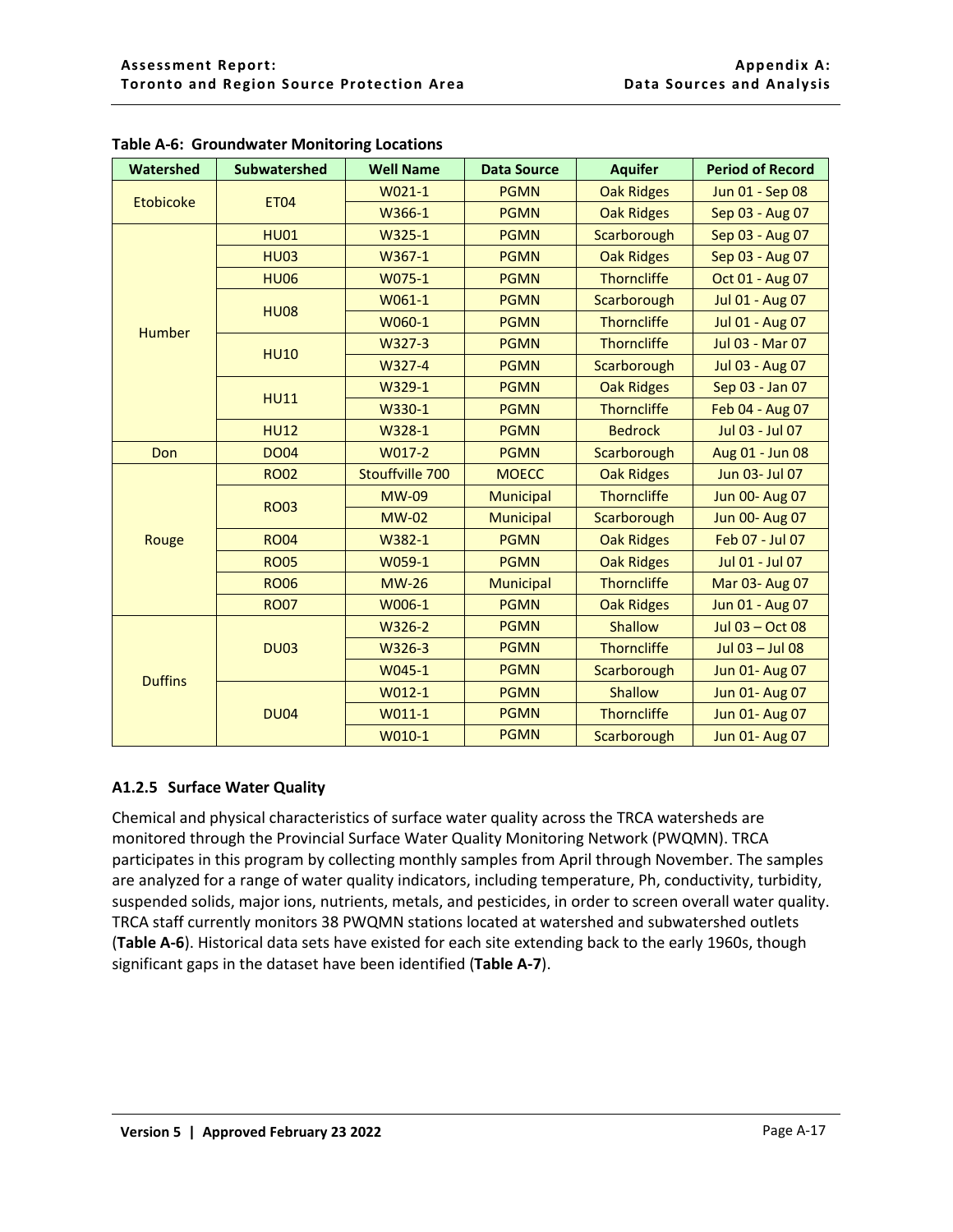# **Table A-7: Current Surface Water Quality Sites**

<span id="page-19-0"></span>

| <b>MOECC Station ID</b> | <b>TRSPA ID</b> | <b>Creek/Watershed</b> | <b>Easting</b> | <b>Northing</b> | <b>First</b> | Last | <b>Frequency</b> | <b>Operator</b>        |
|-------------------------|-----------------|------------------------|----------------|-----------------|--------------|------|------------------|------------------------|
| E14.9                   | 06008000702     | <b>Etobicoke Creek</b> | 606440         | 4836994         | 1965         | 2009 | monthly          | <b>PWQMN</b>           |
| E2.8                    | 06008000602     | <b>Etobicoke Creek</b> | 616234         | 4829016         | 2002         | 2009 | monthly          | <b>PWQMN</b>           |
| M1.4                    | Mayfield        | <b>Etobicoke Creek</b> | 595028         | 4843488         | 1973         | 2009 | monthly          | <b>RWMP</b>            |
| n/a                     | <b>MM003WM</b>  | <b>Mimico Creek</b>    | 613849         | 4837916         | 2006         | 2009 | monthly          | <b>City of Toronto</b> |
| M1.4                    | 06008200302     | <b>Mimico Creek</b>    | 621585         | 4831713         | 1994         | 2009 | monthly          | <b>PWQMN</b>           |
| HW16.9                  | 06008300202     | <b>Humber River</b>    | 610869         | 4843350         | 1966         | 2009 | monthly          | <b>City of Toronto</b> |
| <b>HB5.6</b>            | 06008301202     | <b>Humber River</b>    | 620488         | 4836845         | 1974         | 2009 | monthly          | <b>City of Toronto</b> |
| n/a                     | <b>HU010WM</b>  | <b>Humber River</b>    | 615027         | 4844744         | 2006         | 2009 | monthly          | <b>City of Toronto</b> |
| n/a                     | <b>HU1RWMP</b>  | <b>Humber River</b>    | 618678         | 4848311         | 2006         | 2009 | monthly          | <b>City of Toronto</b> |
| H35.0                   | 06008300902     | <b>Humber River</b>    | 602980         | 4860243         | 1969         | 2009 | monthly          | <b>PWQMN</b>           |
| H42.5                   | 06008301802     | <b>Humber River</b>    | 596071         | 4864366         | 1975         | 2009 | monthly          | <b>PWQMN</b>           |
| H2.9                    | 06008301902     | <b>Humber River</b>    | 621663         | 4834265         | 1979         | 2009 | monthly          | <b>PWQMN</b>           |
| HW22.0                  | 06008310302     | <b>Humber River</b>    | 606385         | 4845870         | 2002         | 2009 | monthly          | <b>PWQMN</b>           |
| H43.9                   | 06008310402     | <b>Humber River</b>    | 593560         | 4864112         | 2002         | 2009 | monthly          | <b>PWQMN</b>           |
| <b>HE20.7</b>           | 06008300402     | <b>Humber River</b>    | 614148         | 4850423         | 1965         | 2009 | monthly          | <b>RWMP</b>            |
| H <sub>23.9</sub>       | 06008302002     | <b>Humber River</b>    | 610386         | 4851861         | 1996         | 2009 | monthly          | <b>RWMP</b>            |
| DE17.9                  | 06008500302     | <b>Don River</b>       | 628954         | 4851256         | 1966         | 2009 | monthly          | <b>City of Toronto</b> |
| <b>DW20.6</b>           | 06008500402     | <b>Don River</b>       | 622014         | 4851207         | 1966         | 2009 | monthly          | <b>City of Toronto</b> |
| n/a                     | DM 6.0          | <b>Don River</b>       | 634378         | 4840251         | 2001         | 2009 | monthly          | <b>City of Toronto</b> |
| n/a                     | <b>DN008WM</b>  | Don River              | 630236         | 4850889         | 2006         | 2009 | monthly          | <b>City of Toronto</b> |
| D4.5                    | 06008501402     | <b>Don River</b>       | 632000         | 4838576         | 1979         | 2009 | monthly          | <b>PWQMN</b>           |
| Hi2.5                   | 06009400202     | <b>Highland Creek</b>  | 647429         | 4849056         | 1972         | 2009 | monthly          | <b>City of Toronto</b> |
| n/a                     | <b>RG008WM</b>  | <b>Rouge River</b>     | 641985         | 4857669         | 1968         | 2009 | monthly          | <b>City of Toronto</b> |
| <b>RL9.0</b>            | <b>RG007WM</b>  | <b>Rouge River</b>     | 644300         | 4857816         | 1972         | 2009 | monthly          | <b>City of Toronto</b> |
| R4.2                    | 06009701302     | <b>Rouge River</b>     | 648243         | 4852830         | 1973         | 2009 | monthly          | <b>City of Toronto</b> |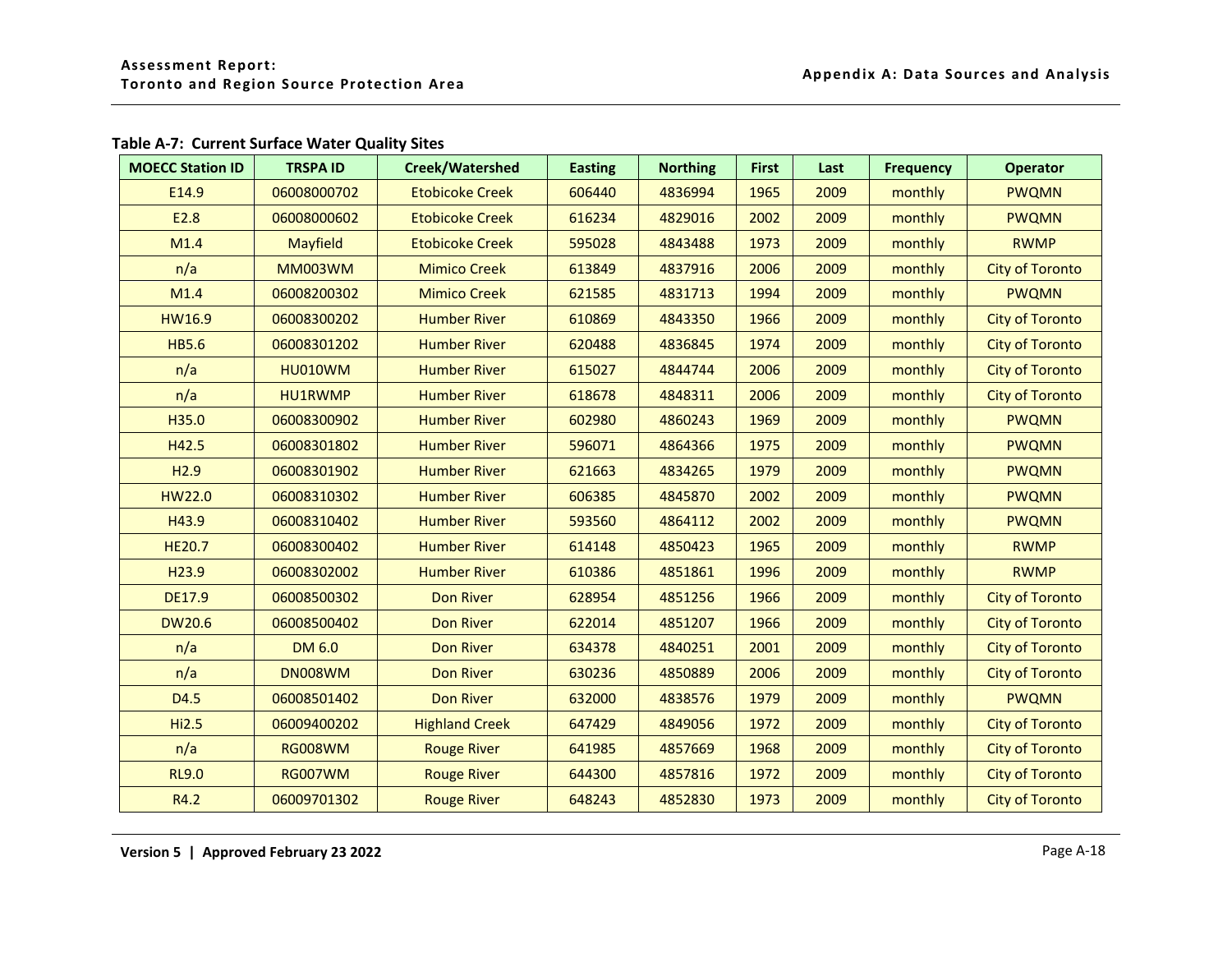| <b>MOECC Station ID</b> | <b>TRSPA ID</b>       | <b>Creek/Watershed</b>  | <b>Easting</b> | <b>Northing</b> | <b>First</b> | Last | <b>Frequency</b> | <b>Operator</b> |
|-------------------------|-----------------------|-------------------------|----------------|-----------------|--------------|------|------------------|-----------------|
| <b>RL4.1</b>            | 06009701102           | <b>Rouge River</b>      | 648007         | 4852511         | 1973         | 2009 | monthly          | <b>PWQMN</b>    |
| RB20.1                  | 06009701802           | <b>Rouge River</b>      | 634680         | 4861770         | 2002         | 2009 | monthly          | <b>PWQMN</b>    |
| R <sub>18.4</sub>       | 97777                 | <b>Rouge River</b>      | 634214         | 4856823         | 2001         | 2009 | monthly          | <b>RWMP</b>     |
| <b>RL17.4</b>           | 97999                 | <b>Rouge River</b>      | 640589         | 4863887         | 1972         | 2009 | monthly          | <b>RWMP</b>     |
| Du2.4                   | 06010400102           | <b>Duffins Creek</b>    | 657579         | 4855880         | 1964         | 2009 | monthly          | <b>PWQMN</b>    |
| <b>DuE17.5</b>          | 06010400802           | <b>Duffins Creek</b>    | 650372         | 4869299         | 1972         | 2009 | monthly          | <b>PWQMN</b>    |
| <b>DuW5.3</b>           | <b>Brock Ridge</b>    | <b>Duffins Creek</b>    | 654656         | 4857115         | 1973         | 2009 | monthly          | <b>RWMP</b>     |
| <b>DuE6.8</b>           | Paulyn Park           | <b>Duffins Creek</b>    | 655458         | 4859419         | 1973         | 2009 | monthly          | <b>RWMP</b>     |
| <b>DuE15.4</b>          | <b>7th Concession</b> | <b>Duffins Creek</b>    | 653641         | 4868158         | 1973         | 2009 | monthly          | <b>RWMP</b>     |
| DuW19.3                 | <b>8th Concession</b> | <b>Duffins Creek</b>    | 644191         | 4866462         | 1973         | 2009 | monthly          | <b>RWMP</b>     |
| C <sub>2.8</sub>        | <b>Shoal Point</b>    | <b>Carruthers Creek</b> | 660850         | 4856972         | 2002         | 2009 | monthly          | <b>RWMP</b>     |
| n/a                     | PT001WM               | <b>Petticoat Creek</b>  | 652005         | 4851804         | 2009         | 2009 | monthly          | <b>RWMP</b>     |
| n/a                     | <b>FB003WM</b>        | Frenchman's Bay         | 653663         | 4854406         | 2009         | 2009 | monthly          | <b>RWMP</b>     |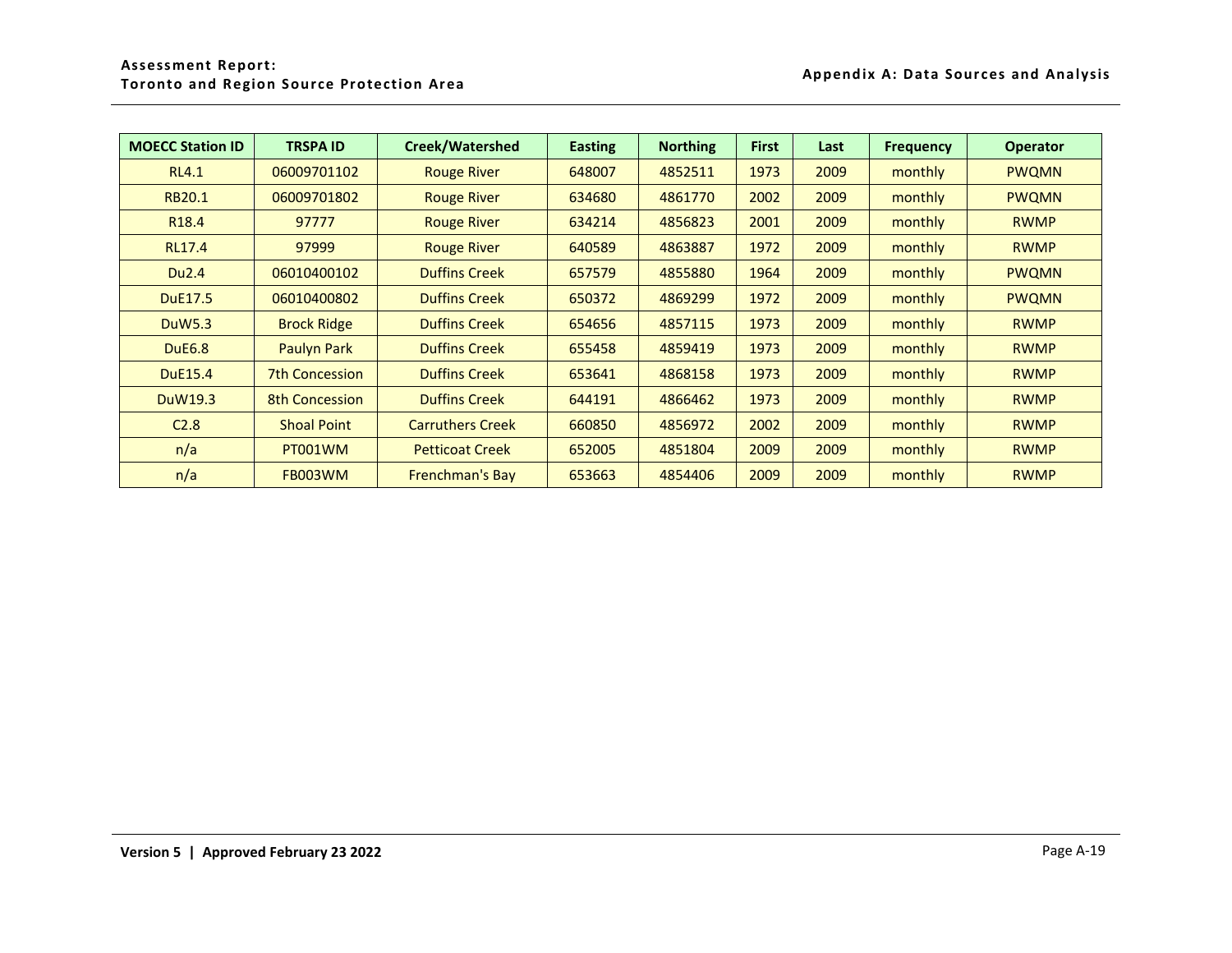# **Table A-8: Historical Surface Water Quality Sites**

<span id="page-21-0"></span>

| <b>MOECC Station ID</b> | <b>TRSPA ID</b>    | <b>Creek/Watershed</b> | <b>Easting</b> | <b>Northing</b> | <b>First</b> | Last | <b>Frequency</b> | <b>Operator</b>        |
|-------------------------|--------------------|------------------------|----------------|-----------------|--------------|------|------------------|------------------------|
| E14.9                   | 06008000702        | <b>Etobicoke Creek</b> | 606440         | 4836994         | 1965         | 2009 | monthly          | <b>PWQMN</b>           |
| E2.8                    | 06008000602        | <b>Etobicoke Creek</b> | 616234         | 4829016         | 2002         | 2009 | monthly          | <b>PWQMN</b>           |
| E28.2                   | Mayfield           | <b>Etobicoke Creek</b> | 595028         | 4843488         | 1973         | 2009 | monthly          | <b>RWMP</b>            |
| M1.4                    | 06008200302        | <b>Mimico Creek</b>    | 621585         | 4831713         | 1994         | 2009 | monthly          | <b>PWQMN</b>           |
| HW16.9                  | 06008300202        | <b>Humber River</b>    | 610869         | 4843350         | 1966         | 2009 | monthly          | <b>City of Toronto</b> |
| <b>HB5.6</b>            | 06008301202        | <b>Humber River</b>    | 620488         | 4836845         | 1974         | 2009 | monthly          | <b>City of Toronto</b> |
| H35.0                   | 06008300902        | <b>Humber River</b>    | 602980         | 4860243         | 1969         | 2009 | monthly          | <b>PWQMN</b>           |
| H42.5                   | 06008301802        | <b>Humber River</b>    | 596071         | 4864366         | 1975         | 2009 | monthly          | <b>PWQMN</b>           |
| H2.9                    | 06008301902        | <b>Humber River</b>    | 621663         | 4834265         | 1979         | 2009 | monthly          | <b>PWQMN</b>           |
| HW22.0                  | 06008310302        | <b>Humber River</b>    | 606385         | 4845870         | 2002         | 2009 | monthly          | <b>PWQMN</b>           |
| H43.9                   | 06008310402        | <b>Humber River</b>    | 593560         | 4864112         | 2002         | 2009 | monthly          | <b>PWQMN</b>           |
| <b>HE20.7</b>           | 06008300402        | <b>Humber River</b>    | 614148         | 4850423         | 1965         | 2009 | monthly          | <b>RWMP</b>            |
| H <sub>23.9</sub>       | 06008302002        | <b>Humber River</b>    | 610386         | 4851861         | 1996         | 2009 | monthly          | <b>RWMP</b>            |
| <b>DE17.9</b>           | 06008500302        | <b>Don River</b>       | 628954         | 4851256         | 1966         | 2009 | monthly          | <b>City of Toronto</b> |
| <b>DW20.6</b>           | 06008500402        | Don River              | 622014         | 4851207         | 1966         | 2009 | monthly          | <b>City of Toronto</b> |
| D4.5                    | 06008501402        | <b>Don River</b>       | 632000         | 4838576         | 1979         | 2009 | monthly          | <b>PWQMN</b>           |
| Hi2.5                   | 06009400202        | <b>Highland Creek</b>  | 647429         | 4849056         | 1972         | 2009 | monthly          | <b>City of Toronto</b> |
| n/a                     | <b>RG008WM</b>     | <b>Rouge River</b>     | 641985         | 4857669         | 1968         | 2009 | monthly          | <b>City of Toronto</b> |
| <b>RL9.0</b>            | <b>RG007WM</b>     | <b>Rouge River</b>     | 644300         | 4857816         | 1972         | 2009 | monthly          | <b>City of Toronto</b> |
| R4.2                    | 06009701302        | <b>Rouge River</b>     | 648243         | 4852830         | 1973         | 2009 | monthly          | <b>City of Toronto</b> |
| <b>RL4.1</b>            | 06009701102        | <b>Rouge River</b>     | 648007         | 4852511         | 1973         | 2009 | monthly          | <b>PWQMN</b>           |
| RB20.1                  | 06009701802        | <b>Rouge River</b>     | 634680         | 4861770         | 2002         | 2009 | monthly          | <b>PWQMN</b>           |
| <b>Du2.4</b>            | 06010400102        | <b>Duffins Creek</b>   | 657579         | 4855880         | 1964         | 2009 | monthly          | <b>PWQMN</b>           |
| <b>DuE17.5</b>          | 06010400802        | <b>Duffins Creek</b>   | 650372         | 4869299         | 1972         | 2009 | monthly          | <b>PWQMN</b>           |
| <b>DuW5.3</b>           | <b>Brock Ridge</b> | <b>Duffins Creek</b>   | 654656         | 4857115         | 1973         | 2009 | monthly          | <b>RWMP</b>            |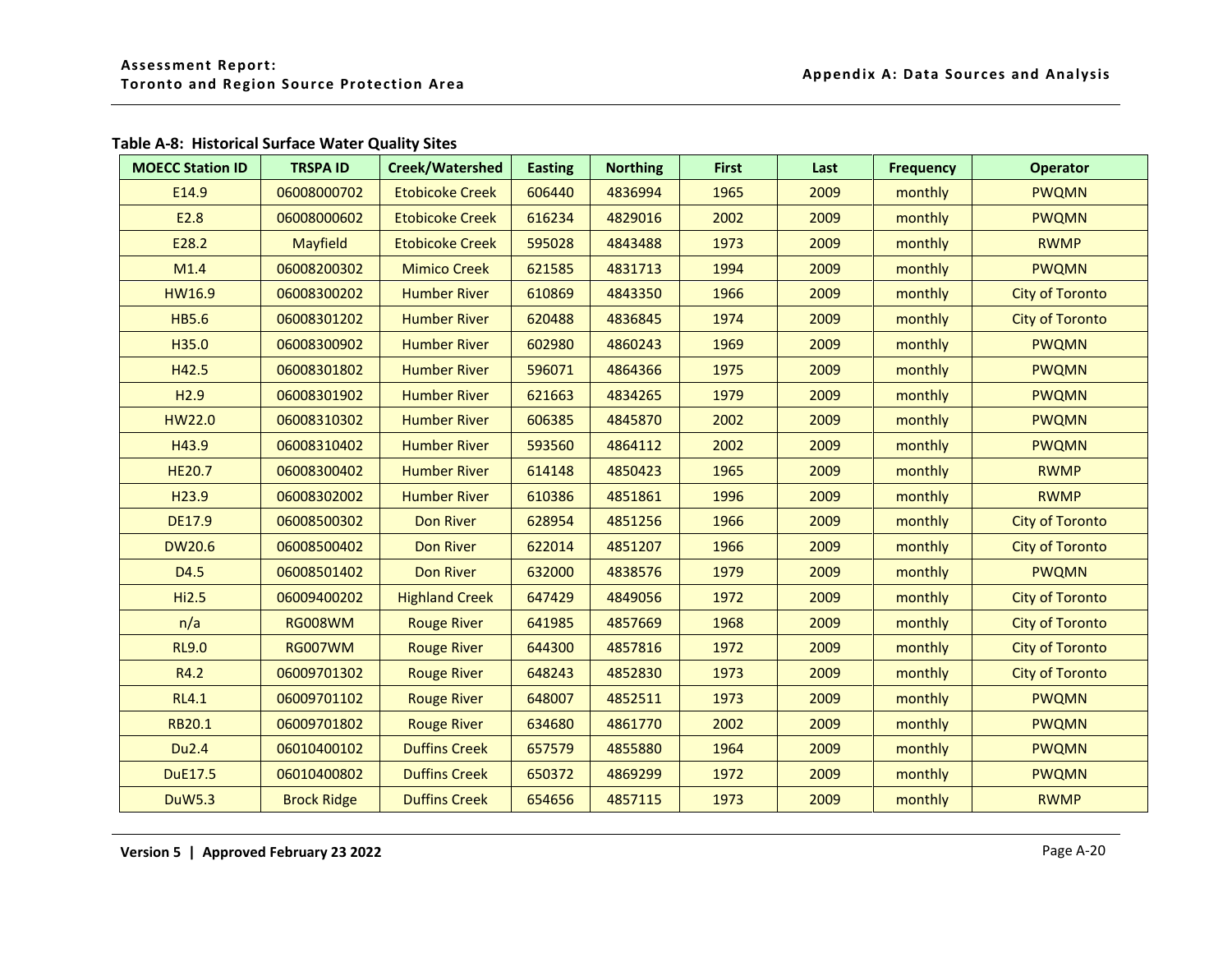| <b>MOECC Station ID</b> | <b>TRSPA ID</b>       | Creek/Watershed         | <b>Easting</b> | <b>Northing</b> | <b>First</b> | Last       | <b>Frequency</b> | <b>Operator</b>       |
|-------------------------|-----------------------|-------------------------|----------------|-----------------|--------------|------------|------------------|-----------------------|
| <b>DuE6.8</b>           | <b>Paulyn Park</b>    | <b>Duffins Creek</b>    | 655458         | 4859419         | 1973         | 2009       | monthly          | <b>RWMP</b>           |
| <b>DuE15.4</b>          | <b>7th Concession</b> | <b>Duffins Creek</b>    | 653641         | 4868158         | 1973         | 2009       | monthly          | <b>RWMP</b>           |
| DuW19.3                 | <b>8th Concession</b> | <b>Duffins Creek</b>    | 644191         | 4866462         | 1973         | 2009       | monthly          | <b>RWMP</b>           |
| C <sub>2.8</sub>        | <b>Shoal Point</b>    | <b>Carruthers Creek</b> | 660850         | 4856972         | 2002         | 2009       | monthly          | <b>RWMP</b>           |
| n/a                     | 06008000502           | <b>Etobicoke Creek</b>  | 617474         | 4827078         | 3/15/2000    | 11/10/2000 | n/a              | (inactive PWQMN site) |
| n/a                     | 06008301302           | <b>Humber River</b>     | 589218         | 4869178         | 4/4/1974     | 8/29/1974  | n/a              | (inactive PWQMN site) |
| n/a                     | 06008301502           | <b>Humber River</b>     | 612730         | 4842578         | 4/3/1974     | 8/2/1974   | n/a              | (inactive PWQMN site) |
| n/a                     | 06008301602           | <b>Humber River</b>     | 612740         | 4842583         | 4/3/1974     | 8/2/1974   | n/a              | (inactive PWQMN site) |
| n/a                     | 06008310102           | <b>Humber River</b>     | 619195         | 4839504         | 3/11/1983    | 3/11/1983  | n/a              | (inactive PWQMN site) |
| n/a                     | 06008310202           | <b>Humber River</b>     | 622835         | 4832723         | 3/15/2000    | 11/10/2000 | n/a              | (inactive PWQMN site) |
| n/a                     | 06008500802           | <b>Don River</b>        | 626204         | 4858973         | 1/17/1966    | 1/28/1966  | n/a              | (inactive PWQMN site) |
| n/a                     | 06008501802           | <b>Don River</b>        | 632700         | 4835191         | 3/15/2000    | 11/10/2000 | n/a              | (inactive PWQMN site) |
| n/a                     | 06010405002           | <b>Duffins Creek</b>    | 652104         | 4864327         | 4/8/1980     | 12/18/1980 | n/a              | (inactive PWQMN site) |
| n/a                     | 06010405502           | <b>Duffins Creek</b>    | 655901         | 4861642         | 7/31/1995    | 8/22/1995  | n/a              | (inactive PWQMN site) |
| n/a                     | 06010406902           | <b>Duffins Creek</b>    | 647411         | 4871764         | 8/21/1995    | 8/21/1995  | n/a              | (inactive PWQMN site) |
| n/a                     | 06010407002           | <b>Duffins Creek</b>    | 649002         | 4872314         | 8/21/1995    | 8/21/1995  | n/a              | (inactive PWQMN site) |
| n/a                     | 06010407102           | <b>Duffins Creek</b>    | 649669         | 4872547         | 8/21/1995    | 8/21/1995  | n/a              | (inactive PWQMN site) |
| n/a                     | 06010408002           | <b>Duffins Creek</b>    | 641956         | 4872776         | 8/17/1995    | 8/17/1995  | n/a              | (inactive PWQMN site) |
| n/a                     | 06010408102           | <b>Duffins Creek</b>    | 649549         | 4869119         | 8/21/1995    | 8/21/1995  | n/a              | (inactive PWQMN site) |
| n/a                     | 06010408202           | <b>Duffins Creek</b>    | 649398         | 4869563         | 8/21/1995    | 8/21/1995  | n/a              | (inactive PWQMN site) |
| n/a                     | 06010408302           | <b>Duffins Creek</b>    | 652779         | 4868123         | 8/22/1995    | 8/22/1995  | n/a              | (inactive PWQMN site) |
| n/a                     | 06010408402           | <b>Duffins Creek</b>    | 652631         | 4868535         | 8/21/1995    | 8/21/1995  | n/a              | (inactive PWQMN site) |
| n/a                     | 06010408502           | <b>Duffins Creek</b>    | 653974         | 4867664         | 8/21/1995    | 8/21/1995  | n/a              | (inactive PWQMN site) |
| n/a                     | 06010408602           | <b>Duffins Creek</b>    | 645040         | 4863213         | 8/18/1995    | 8/18/1995  | n/a              | (inactive PWQMN site) |
| n/a                     | 06010408902           | <b>Duffins Creek</b>    | 646431         | 4871746         | 8/18/1995    | 8/18/1995  | n/a              | (inactive PWQMN site) |
| n/a                     | 06010409102           | <b>Duffins Creek</b>    | 657850         | 4858083         | 8/23/1995    | 8/23/1995  | n/a              | (inactive PWQMN site) |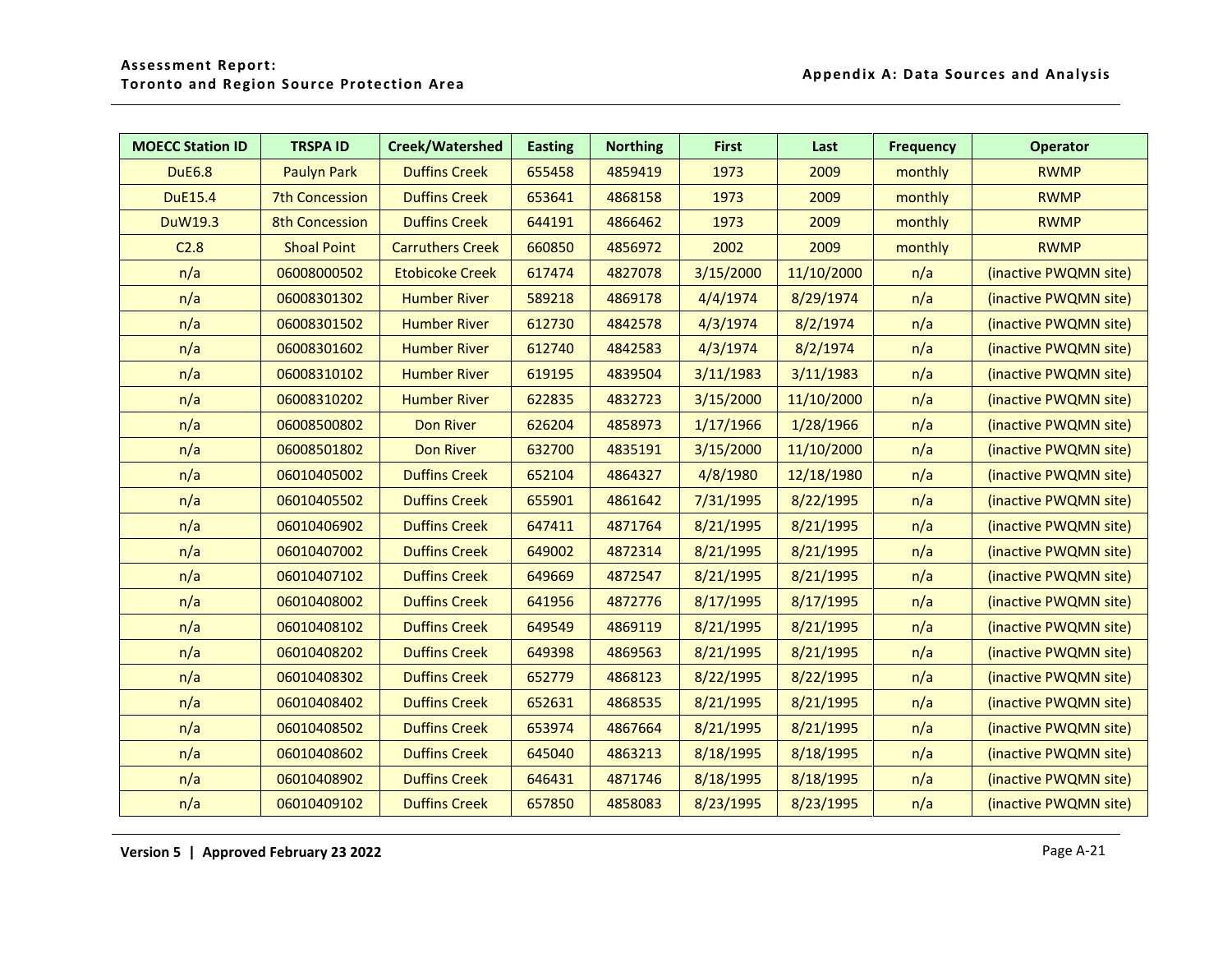| <b>MOECC Station ID</b> | <b>TRSPA ID</b> | Creek/Watershed      | <b>Easting</b> | <b>Northing</b> | <b>First</b> | Last      | <b>Frequency</b> | <b>Operator</b>       |
|-------------------------|-----------------|----------------------|----------------|-----------------|--------------|-----------|------------------|-----------------------|
| n/a                     | 06010409602     | <b>Duffins Creek</b> | 654966         | 4864290         | 8/22/1995    | 8/22/1995 | n/a              | (inactive PWQMN site) |
| n/a                     | 06010409702     | <b>Duffins Creek</b> | 649874         | 4859626         | 8/24/1995    | 8/24/1995 | n/a              | (inactive PWQMN site) |
| n/a                     | 06010410202     | <b>Duffins Creek</b> | 654121         | 4863860         | 8/23/1995    | 8/23/1995 | n/a              | (inactive PWQMN site) |
| n/a                     | 06010410302     | <b>Duffins Creek</b> | 646268         | 4871461         | 8/18/1995    | 8/18/1995 | n/a              | (inactive PWQMN site) |
| n/a                     | 06010410402     | <b>Duffins Creek</b> | 651330         | 4858408         | 8/24/1995    | 8/24/1995 | n/a              | (inactive PWQMN site) |
| n/a                     | 06010410502     | <b>Duffins Creek</b> | 651290         | 4858750         | 8/24/1995    | 8/24/1995 | n/a              | (inactive PWQMN site) |
| n/a                     | 06010410602     | <b>Duffins Creek</b> | 649310         | 4859546         | 8/24/1995    | 8/24/1995 | n/a              | (inactive PWQMN site) |
| n/a                     | 06010410702     | <b>Duffins Creek</b> | 649536         | 4859455         | 8/24/1995    | 8/24/1995 | n/a              | (inactive PWQMN site) |
| n/a                     | 06010410802     | <b>Duffins Creek</b> | 640974         | 4869724         | 8/17/1995    | 8/17/1995 | n/a              | (inactive PWQMN site) |
| n/a                     | 06010410902     | <b>Duffins Creek</b> | 650130         | 4859270         | 8/24/1995    | 8/24/1995 | n/a              | (inactive PWQMN site) |
| n/a                     | 06010411902     | <b>Duffins Creek</b> | 646133         | 4875270         | 8/30/1995    | 8/30/1995 | n/a              | (inactive PWQMN site) |
| n/a                     | 06010412102     | <b>Duffins Creek</b> | 646054         | 4875220         | 8/30/1995    | 8/30/1995 | n/a              | (inactive PWQMN site) |
| n/a                     | 06008302102     | <b>Humber River</b>  | 613384         | 4852770         | 8/28/1995    | 8/26/1996 | n/a              | (inactive PWQMN site) |
| n/a                     | 06008304502     | <b>Humber River</b>  | 603766         | 4862233         | 8/30/1995    | 9/10/1996 | n/a              | (inactive PWQMN site) |
| n/a                     | 06008304702     | <b>Humber River</b>  | 616602         | 4842900         | 8/29/1995    | 8/13/1996 | n/a              | (inactive PWQMN site) |
| n/a                     | 06008304802     | <b>Humber River</b>  | 610180         | 4854350         | 8/29/1995    | 8/14/1996 | n/a              | (inactive PWQMN site) |
| n/a                     | 06008305602     | <b>Humber River</b>  | 588963         | 4865305         | 8/30/1995    | 8/13/1996 | n/a              | (inactive PWQMN site) |
| n/a                     | 06008500702     | <b>Don River</b>     | 626251         | 4858868         | 10/28/1965   | 1/31/1966 | n/a              | (inactive PWQMN site) |
| n/a                     | 06008501202     | <b>Don River</b>     | 626297         | 4857041         | 10/18/1966   | 7/6/1967  | n/a              | (inactive PWQMN site) |
| n/a                     | 06009701502     | <b>Rouge River</b>   | 645007         | 4858864         | 5/31/1973    | 8/27/1974 | n/a              | (inactive PWQMN site) |
| n/a                     | 06009701602     | <b>Rouge River</b>   | 643223         | 4863213         | 5/31/1973    | 8/27/1974 | n/a              | (inactive PWQMN site) |
| n/a                     | 06009701702     | <b>Rouge River</b>   | 641079         | 4863479         | 5/31/1973    | 8/27/1974 | n/a              | (inactive PWQMN site) |
| n/a                     | 06010401902     | <b>Duffins Creek</b> | 651842         | 4858352         | 5/30/1973    | 8/28/1974 | n/a              | (inactive PWQMN site) |
| n/a                     | 06010404502     | <b>Duffins Creek</b> | 648371         | 4860362         | 5/31/1973    | 8/11/1974 | n/a              | (inactive PWQMN site) |
| n/a                     | 06010405602     | <b>Duffins Creek</b> | 653089         | 4861899         | 7/31/1995    | 9/18/1996 | n/a              | (inactive PWQMN site) |
| n/a                     | 06010405702     | <b>Duffins Creek</b> | 652568         | 4862680         | 7/31/1995    | 9/18/1996 | n/a              | (inactive PWQMN site) |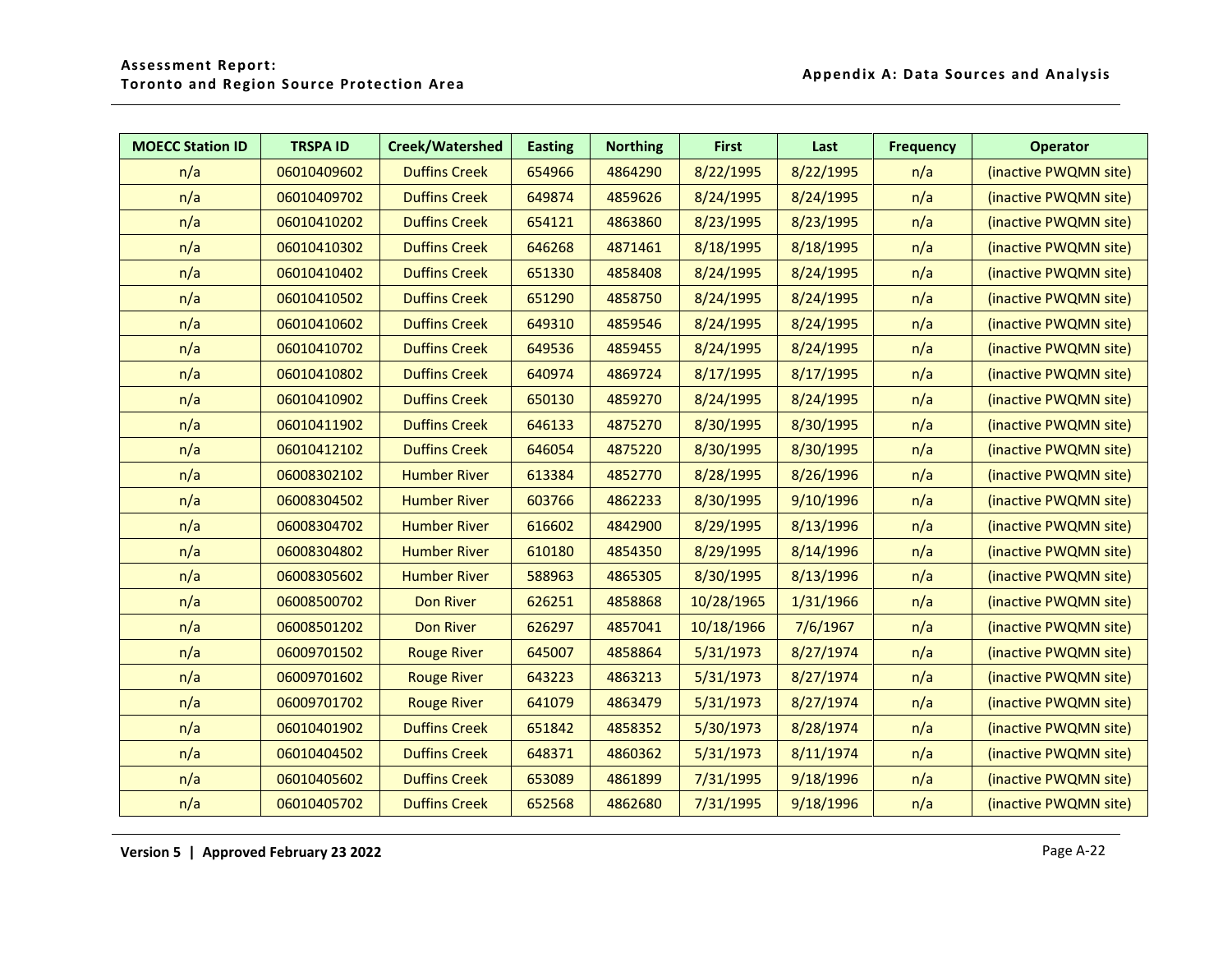| <b>MOECC Station ID</b> | <b>TRSPA ID</b> | Creek/Watershed      | <b>Easting</b> | <b>Northing</b> | <b>First</b> | Last      | <b>Frequency</b> | <b>Operator</b>       |
|-------------------------|-----------------|----------------------|----------------|-----------------|--------------|-----------|------------------|-----------------------|
| n/a                     | 06010405902     | <b>Duffins Creek</b> | 643534         | 4867490         | 7/31/1995    | 8/14/1996 | n/a              | (inactive PWQMN site) |
| n/a                     | 06010406002     | <b>Duffins Creek</b> | 642308         | 4867924         | 7/31/1995    | 8/14/1996 | n/a              | (inactive PWQMN site) |
| n/a                     | 06010406102     | <b>Duffins Creek</b> | 641845         | 4868442         | 7/31/1995    | 8/14/1996 | n/a              | (inactive PWQMN site) |
| n/a                     | 06010406202     | <b>Duffins Creek</b> | 640541         | 4870158         | 7/31/1995    | 8/21/1996 | n/a              | (inactive PWQMN site) |
| n/a                     | 06010406302     | <b>Duffins Creek</b> | 640363         | 4870808         | 7/31/1995    | 8/14/1996 | n/a              | (inactive PWQMN site) |
| n/a                     | 06010406402     | <b>Duffins Creek</b> | 642564         | 4870988         | 7/31/1995    | 8/14/1996 | n/a              | (inactive PWQMN site) |
| n/a                     | 06010406502     | <b>Duffins Creek</b> | 643488         | 4870426         | 7/31/1995    | 8/14/1996 | n/a              | (inactive PWQMN site) |
| n/a                     | 06010406602     | <b>Duffins Creek</b> | 649466         | 4870291         | 8/21/1995    | 8/14/1996 | n/a              | (inactive PWQMN site) |
| n/a                     | 06010406702     | <b>Duffins Creek</b> | 651213         | 4871964         | 8/21/1995    | 8/14/1996 | n/a              | (inactive PWQMN site) |
| n/a                     | 06010406802     | <b>Duffins Creek</b> | 646796         | 4871550         | 8/18/1995    | 8/14/1996 | n/a              | (inactive PWQMN site) |
| n/a                     | 06010407202     | <b>Duffins Creek</b> | 651012         | 4873017         | 8/21/1995    | 9/17/1996 | n/a              | (inactive PWQMN site) |
| n/a                     | 06010407402     | <b>Duffins Creek</b> | 655011         | 4873614         | 8/20/1995    | 9/17/1996 | n/a              | (inactive PWQMN site) |
| n/a                     | 06010408702     | <b>Duffins Creek</b> | 654074         | 4865349         | 8/22/1995    | 9/18/1996 | n/a              | (inactive PWQMN site) |
| n/a                     | 06010408802     | <b>Duffins Creek</b> | 653135         | 4865003         | 8/22/1995    | 9/18/1996 | n/a              | (inactive PWQMN site) |
| n/a                     | 06010409002     | <b>Duffins Creek</b> | 652404         | 4862624         | 8/23/1995    | 9/18/1996 | n/a              | (inactive PWQMN site) |
| n/a                     | 06010409302     | <b>Duffins Creek</b> | 653069         | 4871623         | 8/20/1995    | 9/17/1996 | n/a              | (inactive PWQMN site) |
| n/a                     | 06010409502     | <b>Duffins Creek</b> | 654279         | 4870602         | 8/20/1995    | 9/18/1996 | n/a              | (inactive PWQMN site) |
| n/a                     | 06010410102     | <b>Duffins Creek</b> | 654082         | 4863872         | 8/23/1995    | 9/19/1996 | n/a              | (inactive PWQMN site) |
| n/a                     | 06010411002     | <b>Duffins Creek</b> | 654409         | 4875238         | 8/20/1995    | 9/17/1996 | n/a              | (inactive PWQMN site) |
| n/a                     | 06010411102     | <b>Duffins Creek</b> | 654940         | 4874386         | 8/20/1995    | 9/17/1996 | n/a              | (inactive PWQMN site) |
| n/a                     | 06010411702     | <b>Duffins Creek</b> | 653789         | 4873989         | 8/20/1995    | 9/17/1996 | n/a              | (inactive PWQMN site) |
| n/a                     | 06008301102     | <b>Humber River</b>  | 616038         | 4864531         | 10/9/1969    | 11/1/1971 | n/a              | (inactive PWQMN site) |
| n/a                     | 06008500602     | <b>Don River</b>     | 626302         | 4858781         | 10/28/1965   | 7/6/1967  | n/a              | (inactive PWQMN site) |
| n/a                     | 06008500902     | <b>Don River</b>     | 626179         | 4859229         | 10/28/1965   | 7/6/1967  | n/a              | (inactive PWQMN site) |
| n/a                     | 06008501002     | <b>Don River</b>     | 626100         | 4857427         | 10/22/1965   | 9/14/1967 | n/a              | (inactive PWQMN site) |
| n/a                     | 06008501102     | <b>Don River</b>     | 627948         | 4856065         | 10/28/1965   | 7/6/1967  | n/a              | (inactive PWQMN site) |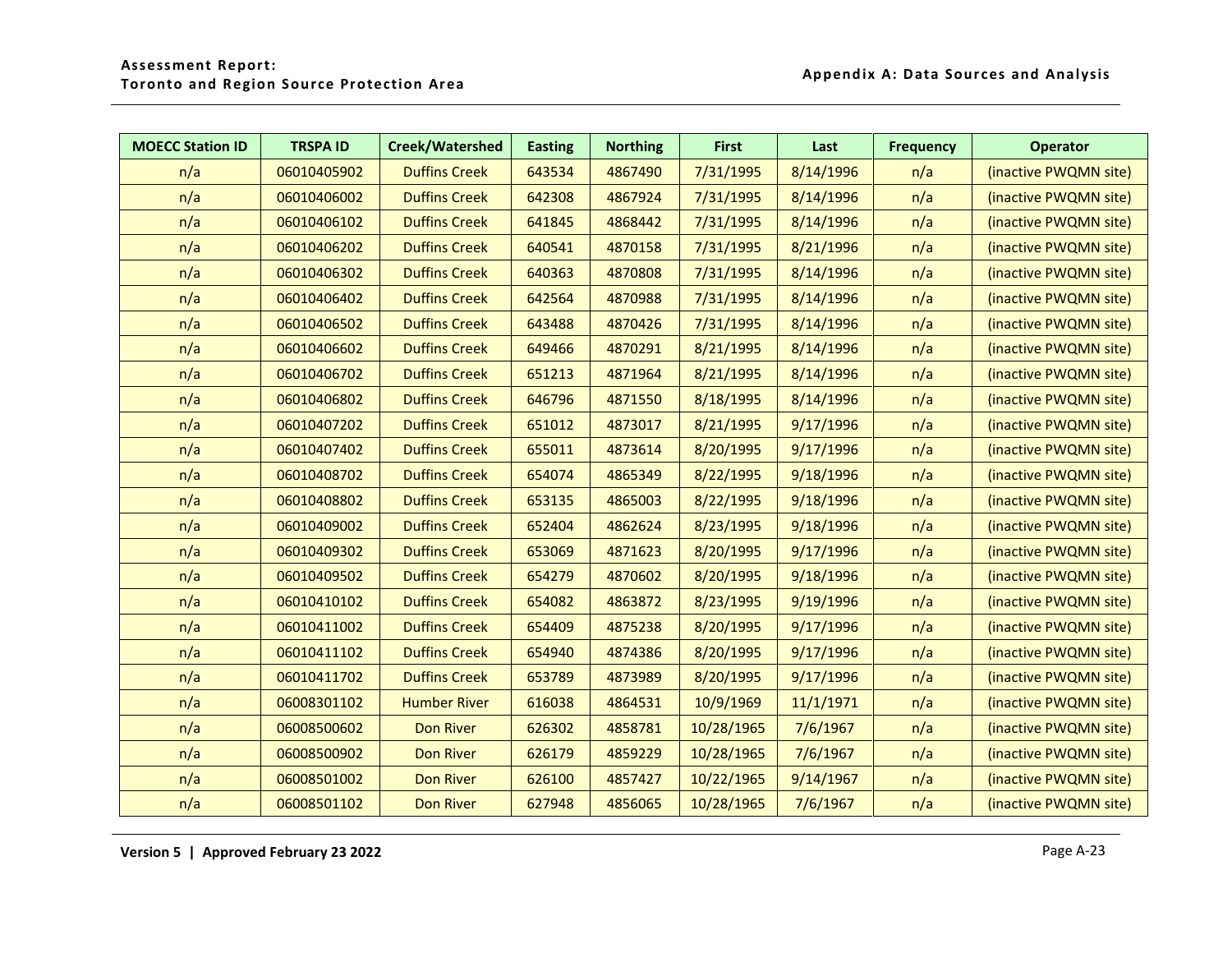| <b>MOECC Station ID</b> | <b>TRSPA ID</b> | Creek/Watershed        | <b>Easting</b> | <b>Northing</b> | <b>First</b> | Last       | <b>Frequency</b> | <b>Operator</b>       |
|-------------------------|-----------------|------------------------|----------------|-----------------|--------------|------------|------------------|-----------------------|
| n/a                     | 06009701002     | <b>Rouge River</b>     | 646295         | 4854643         | 1/3/1974     | 11/25/1976 | n/a              | (inactive PWQMN site) |
| n/a                     | 06010405202     | <b>Duffins Creek</b>   | 654074         | 4865349         | 5/20/1980    | 6/21/1984  | n/a              | (inactive PWQMN site) |
| n/a                     | 06009700802     | <b>Rouge River</b>     | 644360         | 4860778         | 10/2/1972    | 12/14/1977 | n/a              | (inactive PWQMN site) |
| n/a                     | 06009400102     | <b>Highland Creek</b>  | 649292         | 4847680         | 12/3/1964    | 11/16/1971 | n/a              | (inactive PWQMN site) |
| n/a                     | 06009700102     | <b>Rouge River</b>     | 651395         | 4850769         | 12/3/1964    | 11/16/1971 | n/a              | (inactive PWQMN site) |
| n/a                     | 06008300802     | <b>Humber River</b>    | 617672         | 4840818         | 5/27/1987    | 8/13/1996  | n/a              | (inactive PWQMN site) |
| n/a                     | 06008310002     | <b>Humber River</b>    | 614325         | 4846472         | 3/10/1983    | 8/14/1996  | n/a              | (inactive PWQMN site) |
| n/a                     | 06010400302     | <b>Duffins Creek</b>   | 657880         | 4855149         | 3/5/1968     | 12/21/1981 | n/a              | (inactive PWQMN site) |
| n/a                     | 06010405102     | <b>Duffins Creek</b>   | 653913         | 4864162         | 5/20/1980    | 8/14/1996  | n/a              | (inactive PWQMN site) |
| n/a                     | 06009701202     | <b>Rouge River</b>     | 644760         | 4854290         | 5/31/1973    | 10/23/1990 | n/a              | (inactive PWQMN site) |
| n/a                     | 06009700602     | <b>Rouge River</b>     | 644675         | 4856600         | 10/2/1972    | 10/23/1990 | n/a              | (inactive PWQMN site) |
| n/a                     | 06008501302     | <b>Don River</b>       | 631739         | 4837665         | 10/19/1972   | 4/25/1991  | n/a              | (inactive PWQMN site) |
| n/a                     | 06010404602     | <b>Duffins Creek</b>   | 653836         | 4860709         | 2/26/1976    | 9/18/1996  | n/a              | (inactive PWQMN site) |
| n/a                     | 06010404702     | <b>Duffins Creek</b>   | 651480         | 4864395         | 2/25/1976    | 9/18/1996  | n/a              | (inactive PWQMN site) |
| n/a                     | 06010404802     | <b>Duffins Creek</b>   | 651902         | 4864551         | 2/25/1976    | 9/18/1996  | n/a              | (inactive PWQMN site) |
| n/a                     | 06010404902     | <b>Duffins Creek</b>   | 649429         | 4863727         | 2/25/1976    | 9/18/1996  | n/a              | (inactive PWQMN site) |
| n/a                     | 06008301702     | <b>Humber River</b>    | 603801         | 4849294         | 3/24/1975    | 8/14/1996  | n/a              | (inactive PWQMN site) |
| n/a                     | 06010401302     | <b>Duffins Creek</b>   | 653832         | 4856973         | 6/3/1974     | 8/21/1996  | n/a              | (inactive PWQMN site) |
| n/a                     | 06010401502     | <b>Duffins Creek</b>   | 644396         | 4866297         | 6/3/1974     | 8/14/1996  | n/a              | (inactive PWQMN site) |
| n/a                     | 06010401602     | <b>Duffins Creek</b>   | 643796         | 4868370         | 6/3/1974     | 8/14/1996  | n/a              | (inactive PWQMN site) |
| n/a                     | 06010401702     | <b>Duffins Creek</b>   | 645289         | 4868873         | 6/3/1974     | 8/14/1996  | n/a              | (inactive PWQMN site) |
| n/a                     | 06010401802     | <b>Duffins Creek</b>   | 645880         | 4869071         | 6/3/1974     | 8/14/1996  | n/a              | (inactive PWQMN site) |
| n/a                     | 06010402402     | <b>Duffins Creek</b>   | 654210         | 4858430         | 6/3/1974     | 9/18/1996  | n/a              | (inactive PWQMN site) |
| n/a                     | 06008000302     | <b>Etobicoke Creek</b> | 614077         | 4832624         | 10/19/1972   | 5/3/1995   | n/a              | (inactive PWQMN site) |
| n/a                     | 06008300502     | <b>Humber River</b>    | 603030         | 4860055         | 5/17/1965    | 10/4/1988  | n/a              | (inactive PWQMN site) |
| n/a                     | 06008500502     | <b>Don River</b>       | 626351         | 4856895         | 5/14/1965    | 10/4/1988  | n/a              | (inactive PWQMN site) |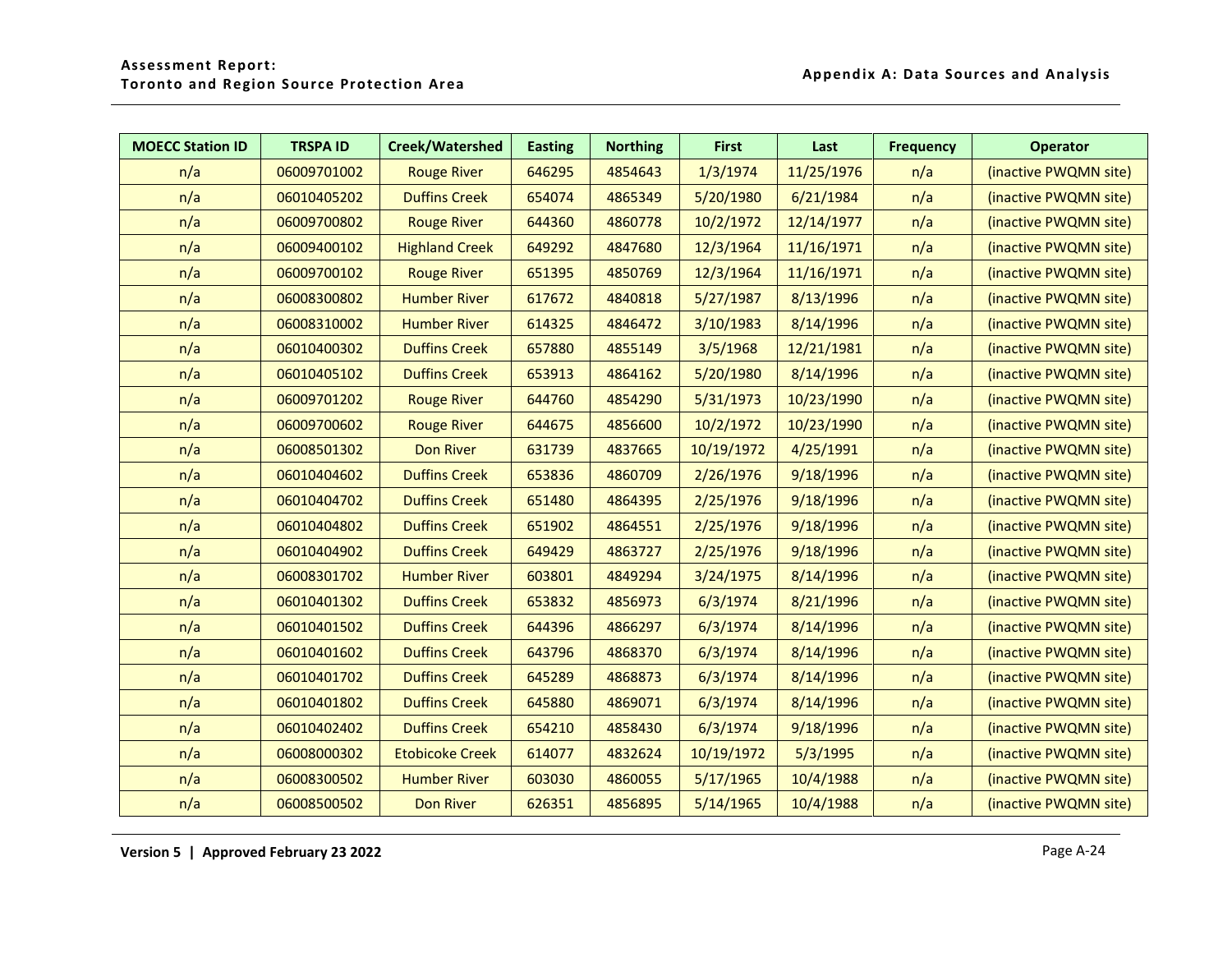| <b>MOECC Station ID</b> | <b>TRSPA ID</b> | Creek/Watershed      | <b>Easting</b> | <b>Northing</b> | <b>First</b> | Last       | <b>Frequency</b> | <b>Operator</b>       |
|-------------------------|-----------------|----------------------|----------------|-----------------|--------------|------------|------------------|-----------------------|
| n/a                     | 06009700502     | <b>Rouge River</b>   | 650103         | 4852075         | 3/21/1972    | 5/4/1995   | n/a              | (inactive PWQMN site) |
| n/a                     | 06010401402     | <b>Duffins Creek</b> | 646168         | 4864128         | 5/30/1973    | 8/14/1996  | n/a              | (inactive PWQMN site) |
| n/a                     | 06010402002     | <b>Duffins Creek</b> | 644692         | 4870837         | 5/30/1973    | 8/14/1996  | n/a              | (inactive PWQMN site) |
| n/a                     | 06010402102     | <b>Duffins Creek</b> | 646302         | 4871380         | 5/30/1973    | 8/14/1996  | n/a              | (inactive PWQMN site) |
| n/a                     | 06010402202     | <b>Duffins Creek</b> | 652724         | 4860564         | 5/30/1973    | 9/18/1996  | n/a              | (inactive PWQMN site) |
| n/a                     | 06010402302     | <b>Duffins Creek</b> | 653796         | 4858867         | 5/30/1973    | 9/18/1996  | n/a              | (inactive PWQMN site) |
| n/a                     | 06010402602     | <b>Duffins Creek</b> | 654730         | 4859199         | 5/30/1973    | 9/18/1996  | n/a              | (inactive PWQMN site) |
| n/a                     | 06010402802     | <b>Duffins Creek</b> | 654742         | 4863433         | 5/30/1973    | 9/18/1996  | n/a              | (inactive PWQMN site) |
| n/a                     | 06010403002     | <b>Duffins Creek</b> | 652116         | 4869152         | 5/30/1973    | 8/14/1996  | n/a              | (inactive PWQMN site) |
| n/a                     | 06010403102     | <b>Duffins Creek</b> | 653924         | 4869775         | 5/30/1973    | 9/18/1996  | n/a              | (inactive PWQMN site) |
| n/a                     | 06010403202     | <b>Duffins Creek</b> | 654107         | 4871923         | 5/30/1973    | 9/17/1996  | n/a              | (inactive PWQMN site) |
| n/a                     | 06010403402     | <b>Duffins Creek</b> | 644924         | 4869877         | 5/30/1973    | 8/14/1996  | n/a              | (inactive PWQMN site) |
| n/a                     | 06010403602     | <b>Duffins Creek</b> | 644292         | 4872860         | 5/30/1973    | 8/14/1996  | n/a              | (inactive PWQMN site) |
| n/a                     | 06010403802     | <b>Duffins Creek</b> | 646461         | 4867229         | 5/30/1973    | 8/14/1996  | n/a              | (inactive PWQMN site) |
| n/a                     | 06010404002     | <b>Duffins Creek</b> | 646689         | 4865062         | 5/30/1973    | 8/14/1996  | n/a              | (inactive PWQMN site) |
| n/a                     | 06010404102     | <b>Duffins Creek</b> | 646831         | 4864721         | 5/30/1973    | 8/14/1996  | n/a              | (inactive PWQMN site) |
| n/a                     | 06010404202     | <b>Duffins Creek</b> | 645404         | 4864593         | 5/30/1973    | 8/14/1996  | n/a              | (inactive PWQMN site) |
| n/a                     | 06010404302     | <b>Duffins Creek</b> | 647636         | 4861003         | 5/31/1973    | 8/21/1996  | n/a              | (inactive PWQMN site) |
| n/a                     | 06009700202     | <b>Rouge River</b>   | 639919         | 4858770         | 6/22/1966    | 10/23/1990 | n/a              | (inactive PWQMN site) |
| n/a                     | 06010400502     | <b>Duffins Creek</b> | 655769         | 4857366         | 3/29/1972    | 8/14/1996  | n/a              | (inactive PWQMN site) |
| n/a                     | 06010400602     | <b>Duffins Creek</b> | 655901         | 4861642         | 10/10/1972   | 8/14/1996  | n/a              | (inactive PWQMN site) |
| n/a                     | 06010400702     | <b>Duffins Creek</b> | 654615         | 4865754         | 10/10/1972   | 8/14/1996  | n/a              | (inactive PWQMN site) |
| n/a                     | 06010400902     | <b>Duffins Creek</b> | 650006         | 4859275         | 10/10/1972   | 8/14/1996  | n/a              | (inactive PWQMN site) |
| n/a                     | 06010401002     | <b>Duffins Creek</b> | 646069         | 4862567         | 10/10/1972   | 8/21/1996  | n/a              | (inactive PWQMN site) |
| n/a                     | 06010401102     | <b>Duffins Creek</b> | 640971         | 4869738         | 10/10/1972   | 8/21/1996  | n/a              | (inactive PWQMN site) |
| n/a                     | 06010401202     | <b>Duffins Creek</b> | 640012         | 4872146         | 10/10/1972   | 8/14/1996  | n/a              | (inactive PWQMN site) |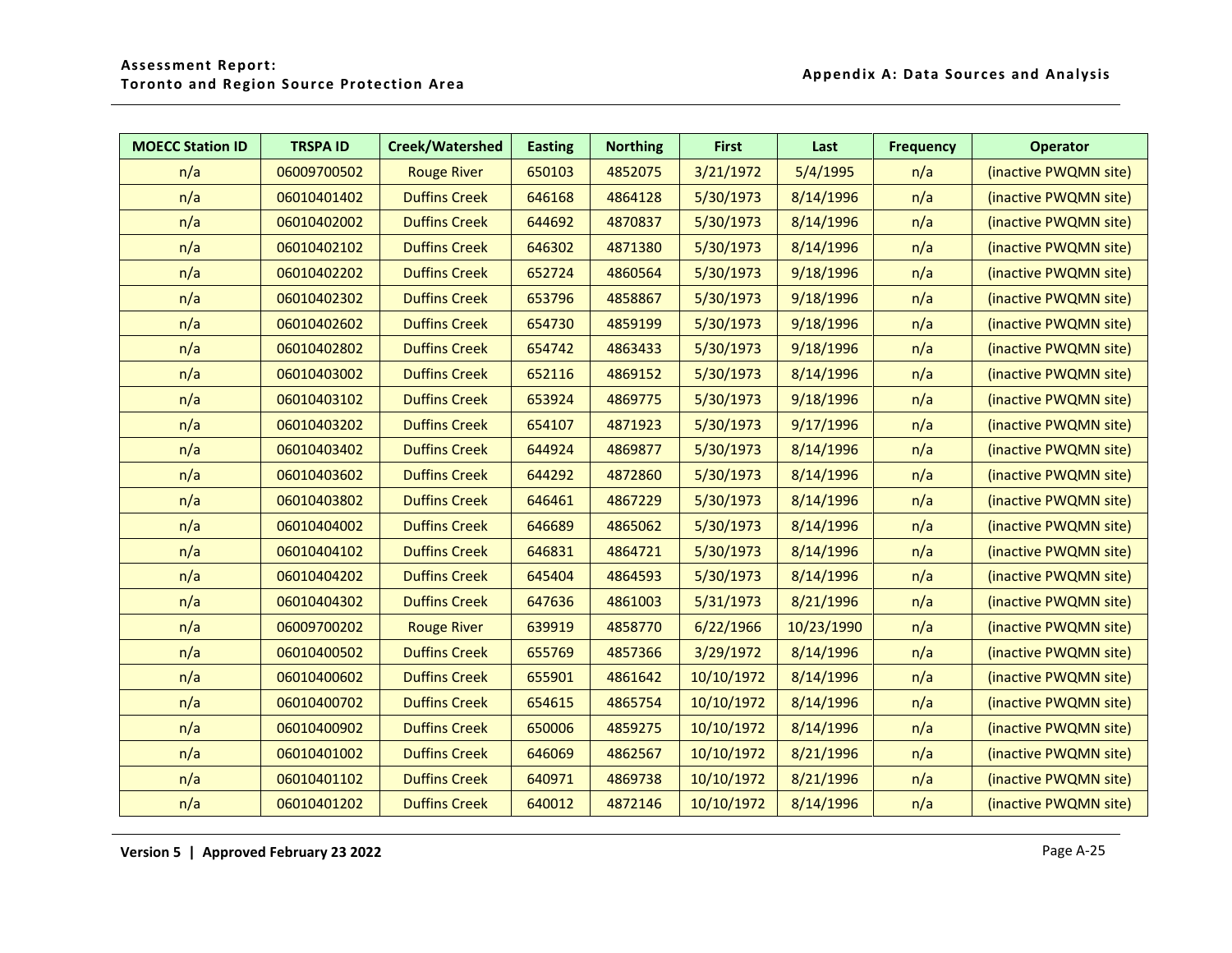| <b>MOECC Station ID</b> | <b>TRSPA ID</b> | Creek/Watershed         | <b>Easting</b> | <b>Northing</b> | <b>First</b> | Last       | <b>Frequency</b> | <b>Operator</b>       |
|-------------------------|-----------------|-------------------------|----------------|-----------------|--------------|------------|------------------|-----------------------|
| n/a                     | 06008200202     | <b>Mimico Creek</b>     | 615334         | 4836534         | 10/19/1972   | 4/22/1997  | n/a              | (inactive PWQMN site) |
| n/a                     | 06008301002     | <b>Humber River</b>     | 610184         | 4862206         | 9/26/1969    | 8/14/1996  | n/a              | (inactive PWQMN site) |
| n/a                     | 06008500202     | Don River               | 626387         | 4846114         | 8/18/1965    | 12/2/1993  | n/a              | (inactive PWQMN site) |
| n/a                     | 06008200102     | <b>Mimico Creek</b>     | 622480         | 4831009         | 10/28/1964   | 11/1/1994  | n/a              | (inactive PWQMN site) |
| n/a                     | 06008300702     | <b>Humber River</b>     | 616066         | 4858668         | 3/4/1966     | 8/15/1996  | n/a              | (inactive PWQMN site) |
| n/a                     | 06009701402     | <b>Rouge River</b>      | 642465         | 4855862         | 5/31/1973    | 9/30/2003  | n/a              | (inactive PWQMN site) |
| n/a                     | 06010400202     | <b>Duffins Creek</b>    | 655089         | 4863548         | 6/22/1966    | 8/20/1996  | n/a              | (inactive PWQMN site) |
| n/a                     | 06010700102     | <b>Carruthers Creek</b> | 661492         | 4855140         | 12/3/1964    | 12/15/1994 | n/a              | (inactive PWQMN site) |
| n/a                     | 06008300602     | <b>Humber River</b>     | 615862         | 4857805         | 11/22/1965   | 8/14/1996  | n/a              | (inactive PWQMN site) |
| n/a                     | 6008301402      | <b>Humber River</b>     | 602514         | 4852850         | 4/17/1974    | 3/29/2005  | n/a              | (inactive PWQMN site) |
| n/a                     | 06008500102     | Don River               | 633282         | 4834411         | 12/3/1964    | 5/2/1995   | n/a              | (inactive PWQMN site) |
| n/a                     | 06008300102     | <b>Humber River</b>     | 623155         | 4832250         | 10/28/1964   | 9/7/1996   | n/a              | (inactive PWQMN site) |
| n/a                     | 06008000102     | <b>Etobicoke Creek</b>  | 617345         | 4827245         | 10/28/1964   | 4/21/1997  | n/a              | (inactive PWQMN site) |
| n/a                     | 06009900102     | <b>Petticoat Creek</b>  | 648912         | 4855136         | 5/31/1973    | 6/23/2009  | n/a              | (inactive PWQMN site) |
| n/a                     | 06008300302     | <b>Humber River</b>     | 613365         | 4848426         | 5/17/1965    | 8/24/2004  | n/a              | (inactive PWQMN site) |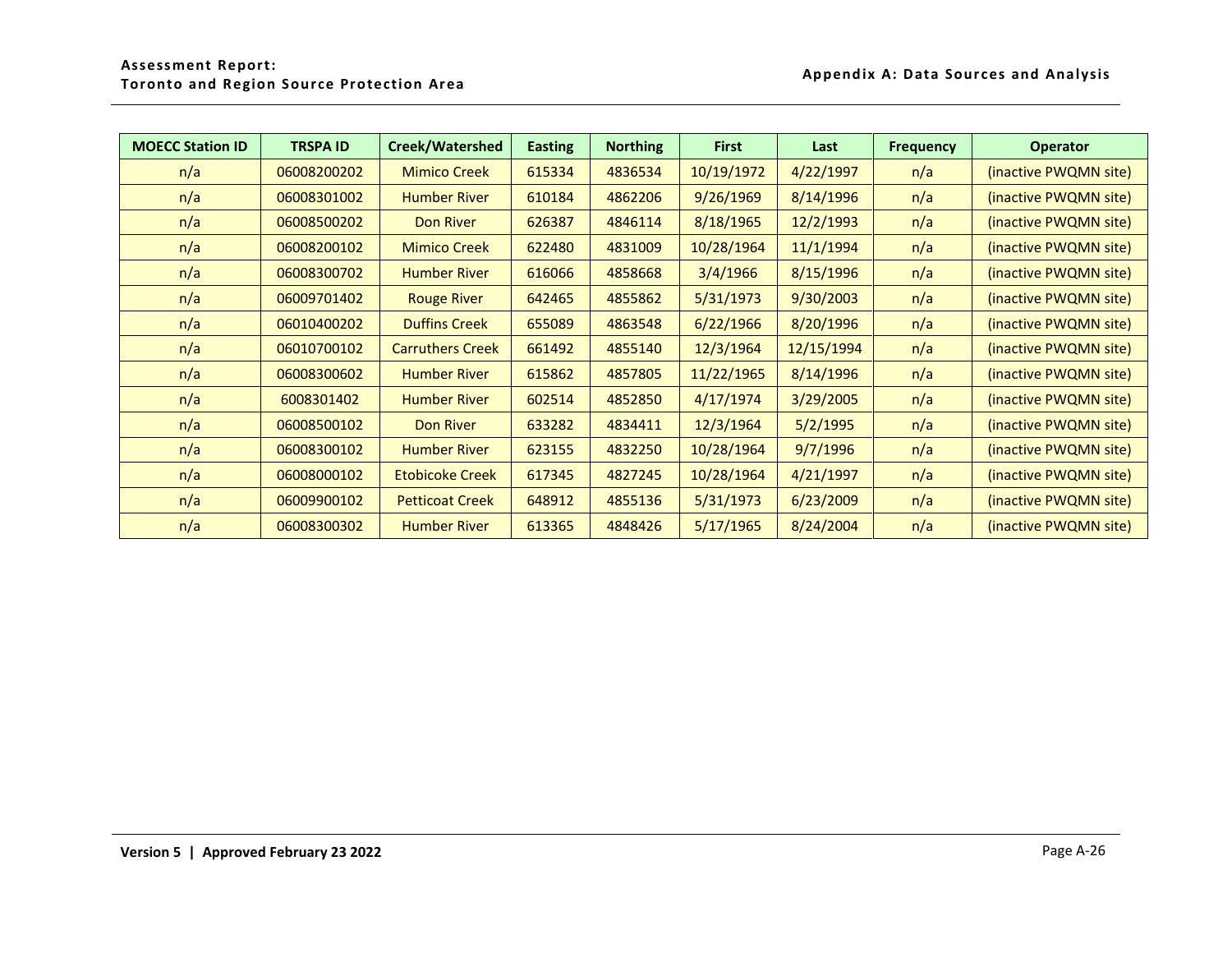## <span id="page-28-0"></span>**A1.2.6 Low-Flow Stream Flow Surveys**

TRCA is working with the Ministry of Natural Resources and Forestry, and the Ministry of the Environment and Climate Change on the Low Water Response Program. This program monitors rainfall and streamflow within the creeks of TRCA's watersheds. The TRSPA as the lead authority has also undertaken a stream baseflow assessment program. The main objective of this work is to obtain baseflow information to help develop a long-term baseflow monitoring network using a predetermined distribution of measurement sites. These data are also necessary for model calibration in water budgeting exercises, a necessary component for Source Water Protection activities.

**[Table A-8](#page-29-0)** lists the index sites where streamflow measurements are taken annually. A more comprehensive list of sites (about 1,200 locations) has been surveyed once. The annual index field program measures flows taken over spring/summer/fall seasons. Field flow measurements are generally taken at stream crossings and stream gauge stations. These measurements represent a significant source of information that supports aquatic studies, groundwater discharge, and water budgets, including numerical model calibration.

#### <span id="page-28-1"></span>**A1.2.7 Biological Monitoring**

Biological sampling measures ecological effects, whereas sampling for chemical and physical parameters measures stressors (i.e., environmental contamination). Though source water protection technical guidelines do not directly link the assessment and protection of drinking water to biological assessment, it is recognized that the various components of the watershed are closely linked. Protecting source water is important to the biological health of the watershed, and biological indicators are fundamental in protecting source water. TRCA's biological surveys involve sampling creatures, such as benthic macroinvertebrates and fish, found living within the aquatic environment. Benthic macroinvertebrates make good health indicators of aquatic ecosystems because:

- They generally have limited mobility, which makes them vulnerable to many creek stresses that may occur;
- They have short life cycles;
- They are easily collected and identified; and
- Their spatial distribution across the watershed is good.

The Ontario Stream Assessment Protocol (OSAP) contains a series of standardized methodologies for identifying sites, evaluating benthic macroinvertebrates, fish communities, physical habitat and water temperatures in wadeable streams (**Table A-10**)**.** The OSAP provides standardized methods that ensure data repeatability. Use of these standard methodologies allows data to be shared, used for multiple purposes and stored in a common database.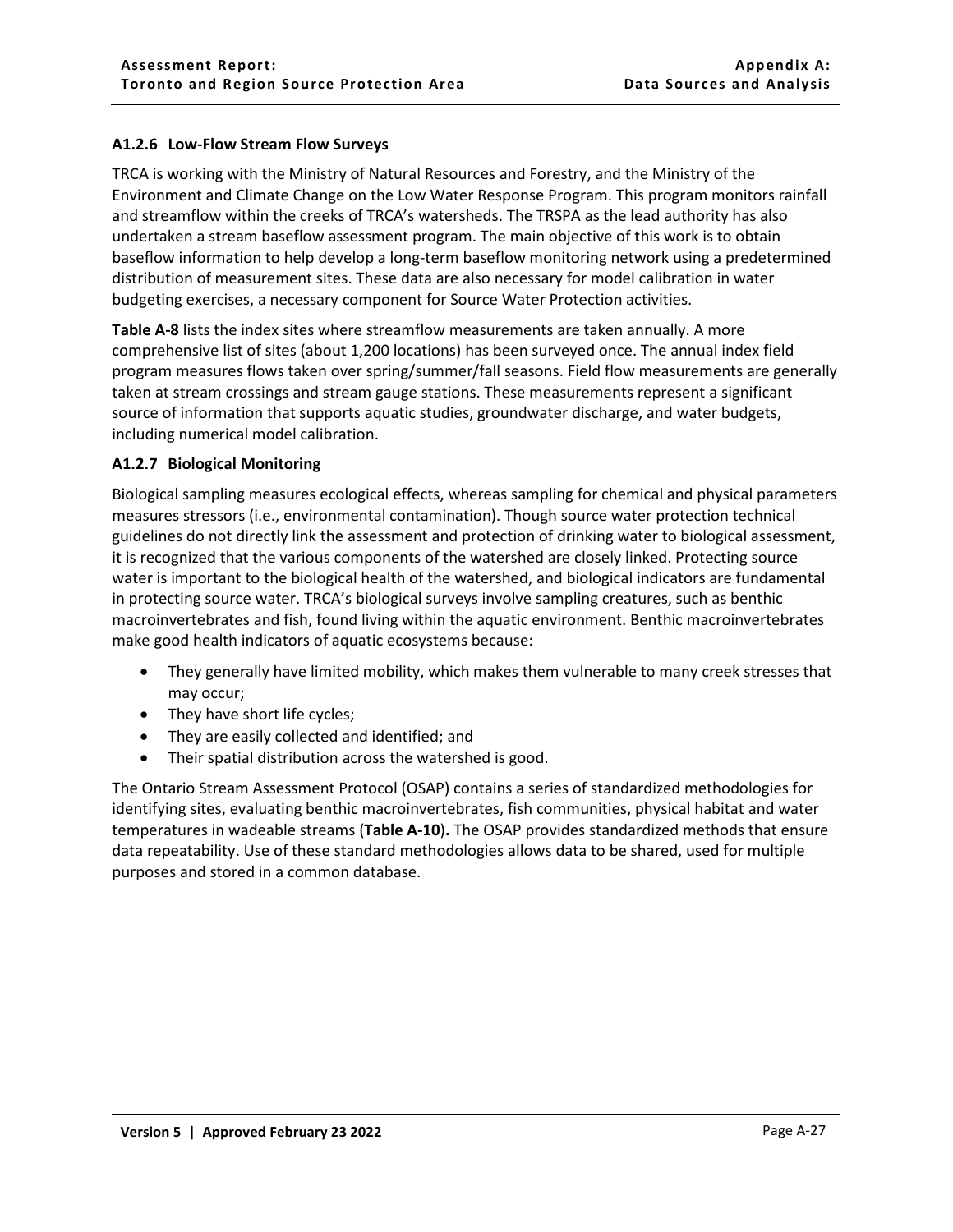<span id="page-29-0"></span>

| <b>Site</b>    | <b>Easting</b> | <b>Northing</b> | Watershed        | <b>Site</b>   | <b>Easting</b> | <b>Northing</b> | Watershed       |
|----------------|----------------|-----------------|------------------|---------------|----------------|-----------------|-----------------|
| <b>EC 25</b>   | 595030         | 4843482         | <b>Etobicoke</b> | <b>lwd001</b> | 633779         | 4841028         | Don             |
| <b>EC 67</b>   | 605451         | 4839049         | <b>Etobicoke</b> | <b>lwd026</b> | 624132         | 4848401         | Don             |
| <b>EC 79</b>   | 614246         | 4830169         | <b>Etobicoke</b> | <b>TM006</b>  | 637716         | 4839714         | Don             |
| <b>EC 92</b>   | 613603         | 4833331         | <b>Etobicoke</b> | <b>UED001</b> | 629393         | 4850780         | Don             |
| <b>M01</b>     | 602629         | 4843968         | <b>Mimico</b>    | <b>HC006</b>  | 648955         | 4848711         | <b>Highland</b> |
| <b>M06</b>     | 610152         | 4841553         | <b>Mimico</b>    | <b>HC009</b>  | 648186         | 4847729         | <b>Highland</b> |
| <b>HUM 109</b> | 611768         | 4850621         | <b>Humber</b>    | <b>HC012</b>  | 648280         | 4848525         | <b>Highland</b> |
| <b>HUM 148</b> | 600520         | 4859203         | <b>Humber</b>    | <b>HC015B</b> | 645315         | 4848697         | <b>Highland</b> |
| <b>HUM 168</b> | 593288         | 4865289         | <b>Humber</b>    | <b>HC027</b>  | 642188         | 4845973         | <b>Highland</b> |
| <b>HUM 194</b> | 613001         | 4844691         | <b>Humber</b>    | <b>HC028</b>  | 643541         | 4849404         | <b>Highland</b> |
| <b>HUM 200</b> | 616442         | 4842859         | <b>Humber</b>    | pc001         | 652135         | 4851859         | Petticoat       |
| <b>HUM 38</b>  | 613762         | 4849493         | <b>Humber</b>    | pc007         | 648910         | 4855139         | Petticoat       |
| <b>HUM 400</b> | 619657         | 4838490         | <b>Humber</b>    | fb001         | 652968         | 4853997         | Frenchman's Bay |
| <b>HUM 401</b> | 616953         | 4845252         | <b>Humber</b>    | fb002         | 653014         | 4854040         | Frenchman's Bay |
| <b>HUM 402</b> | 612498         | 4848107         | <b>Humber</b>    | fb003         | 653701         | 4854105         | Frenchman's Bay |
| <b>HUM 44</b>  | 612652         | 4854670         | <b>Humber</b>    | fb005         | 654858         | 4854068         | Frenchman's Bay |
| <b>HUM 45</b>  | 611575         | 4855280         | <b>Humber</b>    | <b>br001</b>  | 635017         | 4859709         | Rouge           |
| <b>HUM 57</b>  | 611473         | 4862014         | <b>Humber</b>    | bz001         | 634113         | 4859369         | Rouge           |
| <b>HUM 58</b>  | 610175         | 4862204         | <b>Humber</b>    | <b>It004</b>  | 648190         | 4852787         | Rouge           |
| <b>HUM 66</b>  | 620482         | 4836847         | <b>Humber</b>    | <b>It048</b>  | 638689         | 4867409         | Rouge           |

**Version 5 | Approved February 23 2022 Page A-28**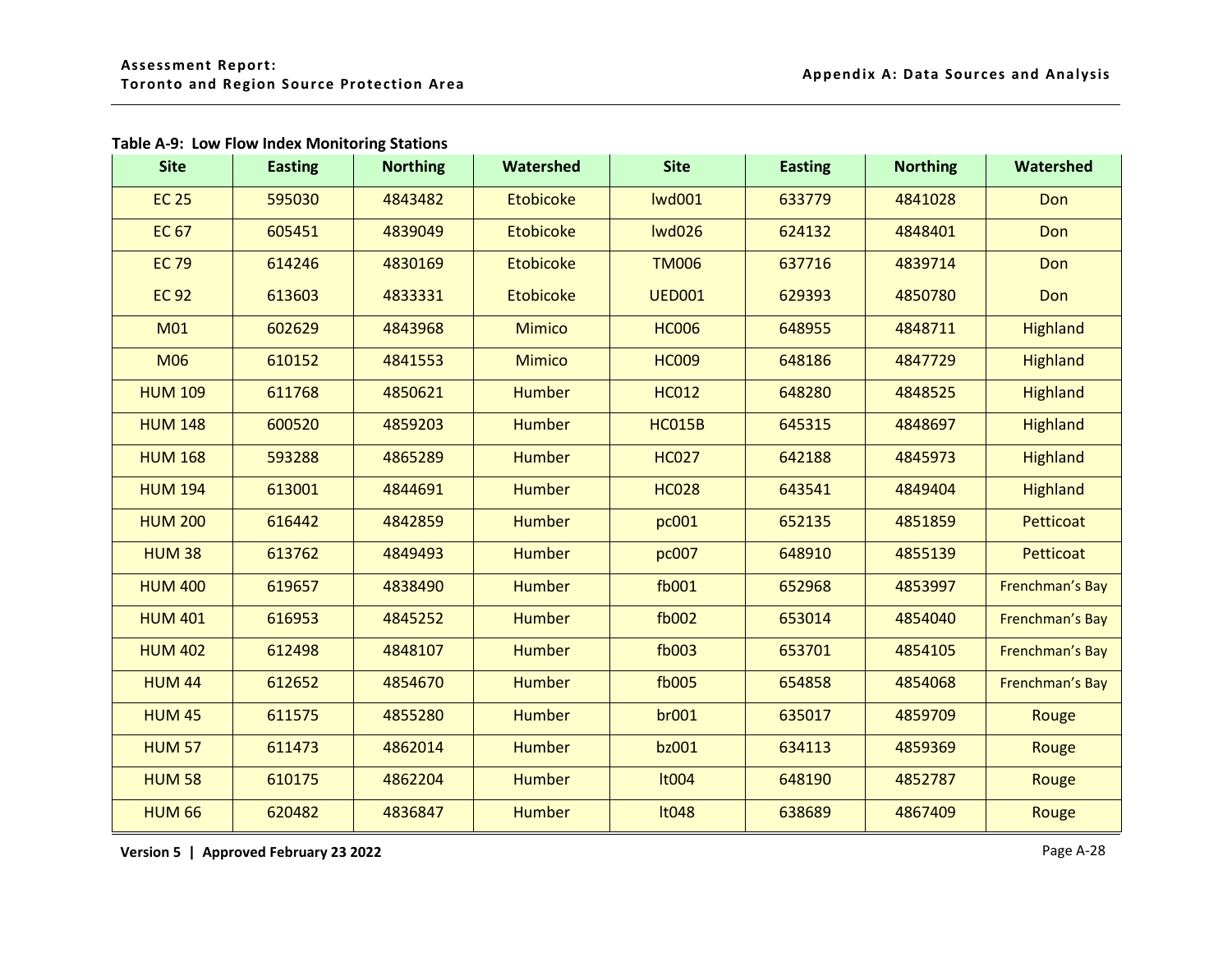| <b>Site</b>   | <b>Easting</b> | <b>Northing</b> | Watershed     | <b>Site</b>     | <b>Easting</b> | <b>Northing</b> | <b>Watershed</b>  |
|---------------|----------------|-----------------|---------------|-----------------|----------------|-----------------|-------------------|
| <b>HUM 86</b> | 621670         | 4834267         | <b>Humber</b> | <b>Iw003</b>    | 647926         | 4852541         | Rouge             |
| <b>HUM 90</b> | 619004         | 4836885         | <b>Humber</b> | mb001           | 639724         | 4858841         | Rouge             |
| <b>HUM 93</b> | 618284         | 4840148         | <b>Humber</b> | ur001           | 632876         | 4856526         | Rouge             |
| <b>HUM 95</b> | 616192         | 4841813         | <b>Humber</b> | $D-001$         | 643487         | 4870429         | <b>Duffins</b>    |
| <b>MH072</b>  | 602683         | 4860817         | <b>Humber</b> | $D-065$         | 650373         | 4869303         | <b>Duffins</b>    |
| <b>MH183</b>  | 593893         | 4864607         | <b>Humber</b> | $D-076$         | 653977         | 4867670         | <b>Duffins</b>    |
| <b>WH003</b>  | 608572         | 4845382         | <b>Humber</b> | $D-139$         | 655895         | 4861650         | <b>Duffins</b>    |
| <b>WH004</b>  | 608964         | 4845503         | <b>Humber</b> | $D-146$         | 650016         | 4859280         | <b>Duffins</b>    |
| <b>WH023</b>  | 604959         | 4846240         | <b>Humber</b> | $D-147$         | 653808         | 4858869         | <b>Duffins</b>    |
| <b>WH024</b>  | 604204         | 4846973         | <b>Humber</b> | $D-148$         | 654736         | 4859204         | <b>Duffins</b>    |
| <b>WH999</b>  | 606250         | 4846807         | <b>Humber</b> | $D-158$         | 641854         | 4868446         | <b>Duffins</b>    |
| <b>GM001</b>  | 630785         | 4851296         | Don           | C <sub>08</sub> | 657977         | 4863340         | <b>Carruthers</b> |
| LD006         | 632912         | 4839805         | Don           | C <sub>11</sub> | 659516         | 4860768         | <b>Carruthers</b> |
| <b>LE004</b>  | 635426         | 4841131         | Don           | C <sub>13</sub> | 660848         | 4856971         | <b>Carruthers</b> |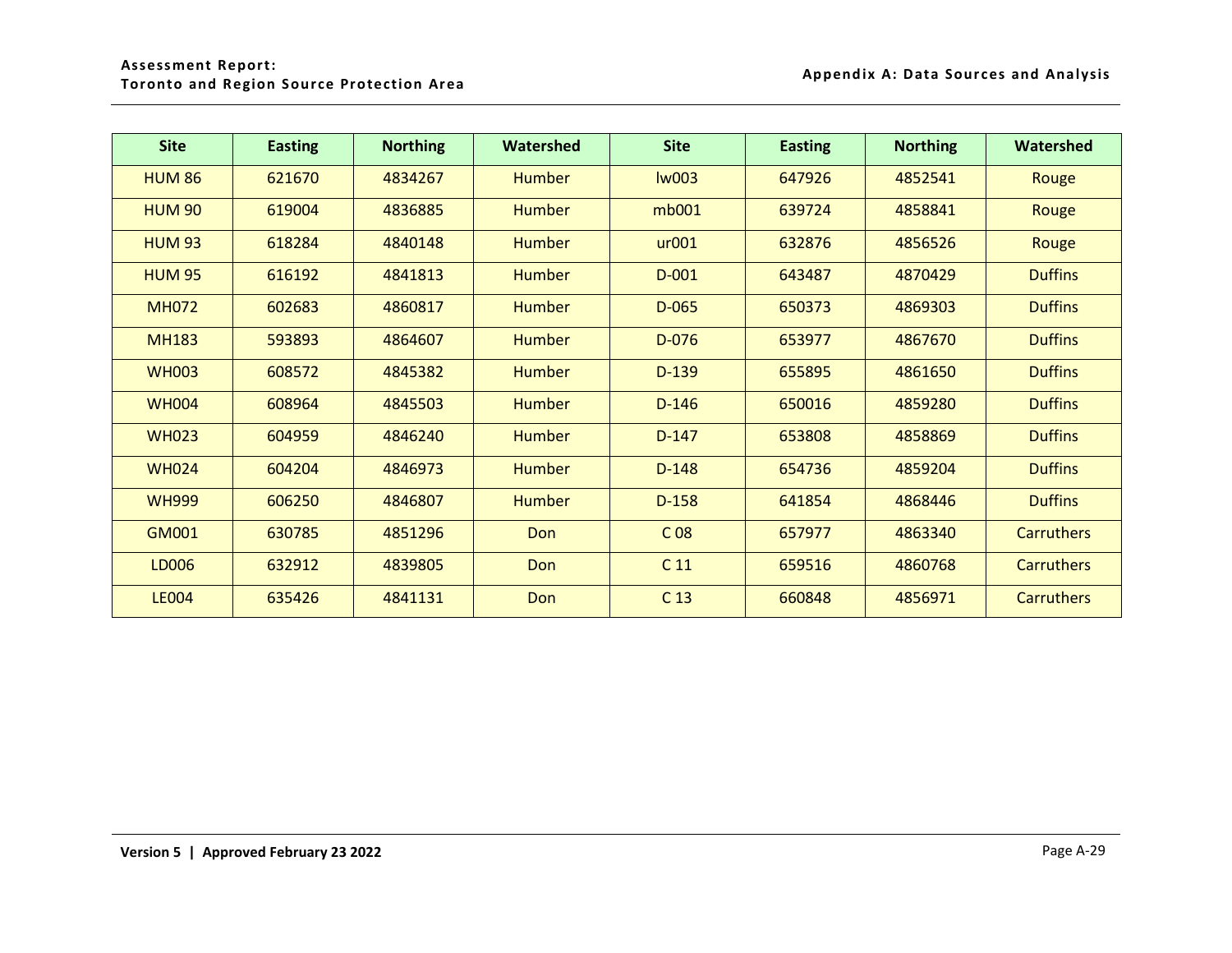<span id="page-31-0"></span>

| <b>Site</b>    | <b>Easting</b> | <b>Northing</b> | Watershed         | <b>Site</b>    | <b>Easting</b> | <b>Northing</b> | Watershed       |
|----------------|----------------|-----------------|-------------------|----------------|----------------|-----------------|-----------------|
| <b>CC001WM</b> | 661121         | 4855576         | <b>Carruthers</b> | <b>HL011WM</b> | 637340         | 4849639         | <b>Highland</b> |
| <b>CC002WM</b> | 660268         | 4858861         | <b>Carruthers</b> | <b>HU001WM</b> | 612659         | 4854231         | <b>Humber</b>   |
| <b>CC003WM</b> | 658930         | 4863523         | <b>Carruthers</b> | <b>HU002WM</b> | 607384         | 4857019         | <b>Humber</b>   |
| <b>DF001WM</b> | 657593         | 4855822         | <b>Duffins</b>    | <b>HU003WM</b> | 621589         | 4834352         | <b>Humber</b>   |
| DF002WM        | 657173         | 4857428         | <b>Duffins</b>    | <b>HU004WM</b> | 619540         | 4836843         | <b>Humber</b>   |
| DF003WM        | 654508         | 4856983         | <b>Duffins</b>    | <b>HU005WM</b> | 618707         | 4838788         | <b>Humber</b>   |
| <b>DF004WM</b> | 653852         | 4858725         | <b>Duffins</b>    | <b>HU006WM</b> | 622420         | 4838204         | <b>Humber</b>   |
| DF005WM        | 654763         | 4858973         | <b>Duffins</b>    | <b>HU007WM</b> | 617985         | 4840192         | <b>Humber</b>   |
| <b>DF006WM</b> | 655883         | 4860987         | <b>Duffins</b>    | <b>HU008WM</b> | 617238         | 4841693         | <b>Humber</b>   |
| DF007WM        | 653744         | 4860811         | <b>Duffins</b>    | <b>HU009WM</b> | 616778         | 4842969         | <b>Humber</b>   |
| <b>DF008WM</b> | 652736         | 4860492         | <b>Duffins</b>    | <b>HU010WM</b> | 614924         | 4844734         | <b>Humber</b>   |
| DF009WM        | 650000         | 4859273         | <b>Duffins</b>    | <b>HU011WM</b> | 612842         | 4847385         | <b>Humber</b>   |
| DF010WM        | 649124         | 4859367         | <b>Duffins</b>    | <b>HU012WM</b> | 614003         | 4847239         | Humber          |
| DF011WM        | 645848         | 4862667         | <b>Duffins</b>    | <b>HU013WM</b> | 606253         | 4845918         | <b>Humber</b>   |
| DF012WM        | 646124         | 4864111         | <b>Duffins</b>    | <b>HU014WM</b> | 605098         | 4848563         | <b>Humber</b>   |
| DF013WM        | 644206         | 4866417         | <b>Duffins</b>    | <b>HU015WM</b> | 602928         | 4847895         | <b>Humber</b>   |
| <b>DF014WM</b> | 641811         | 4868439         | <b>Duffins</b>    | <b>HU016WM</b> | 601851         | 4847187         | <b>Humber</b>   |
| <b>DF015WM</b> | 645280         | 4868850         | <b>Duffins</b>    | <b>HU017WM</b> | 593632         | 4846522         | <b>Humber</b>   |
| <b>DF016WM</b> | 643456         | 4870436         | <b>Duffins</b>    | <b>HU018WM</b> | 608561         | 4849985         | <b>Humber</b>   |
| DF017WM        | 644287         | 4872830         | <b>Duffins</b>    | <b>HU019WM</b> | 609690         | 4851277         | Humber          |
| <b>DF018WM</b> | 654862         | 4863414         | <b>Duffins</b>    | <b>HU020WM</b> | 615016         | 4857089         | <b>Humber</b>   |
| <b>DF019WM</b> | 653999         | 4867721         | <b>Duffins</b>    | <b>HU021WM</b> | 612371         | 4856262         | <b>Humber</b>   |
| DF020WM        | 650275         | 4869239         | <b>Duffins</b>    | <b>HU022WM</b> | 609765         | 4859761         | <b>Humber</b>   |
| <b>DF021WM</b> | 654678         | 4873462         | <b>Duffins</b>    | <b>HU023WM</b> | 610233         | 4861996         | <b>Humber</b>   |
| <b>DN001WM</b> | 631839         | 4837534         | Don               | <b>HU024WM</b> | 611315         | 4861789         | <b>Humber</b>   |

**Table A-10: TRCA Ontario Stream Assessment Protocol (OSAP) Monitoring Sites**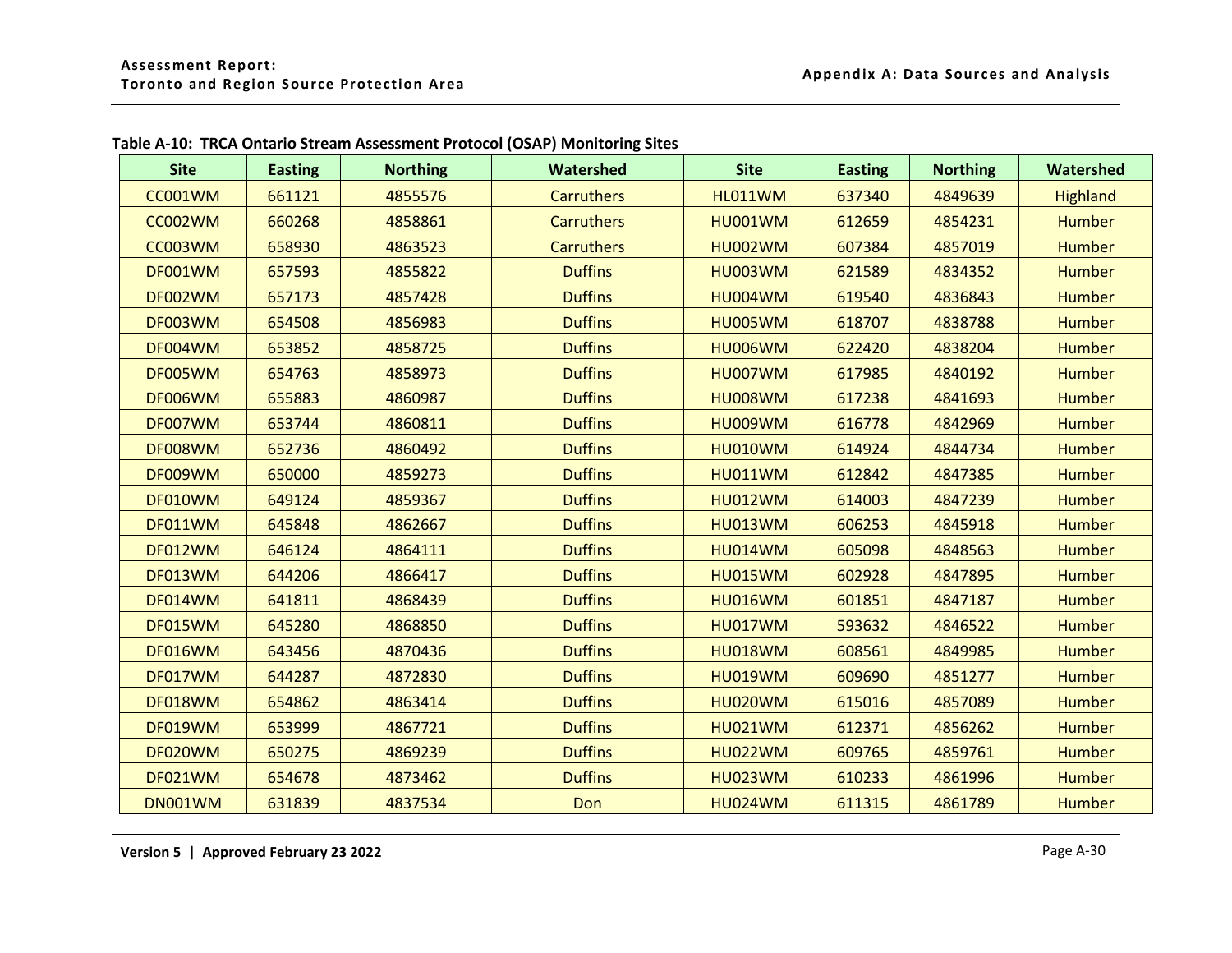| <b>Site</b>    | <b>Easting</b> | <b>Northing</b> | Watershed        | <b>Site</b>    | <b>Easting</b> | <b>Northing</b> | Watershed     |
|----------------|----------------|-----------------|------------------|----------------|----------------|-----------------|---------------|
| <b>DN002WM</b> | 634764         | 4840068         | Don              | <b>HU025WM</b> | 620131         | 4866530         | <b>Humber</b> |
| <b>DN003WM</b> | 638455         | 4841069         | Don              | <b>HU026WM</b> | 603015         | 4860198         | <b>Humber</b> |
| <b>DN004WM</b> | 639755         | 4842299         | Don              | <b>HU027WM</b> | 603591         | 4861940         | <b>Humber</b> |
| <b>DN005WM</b> | 634766         | 4842278         | Don              | <b>HU028WM</b> | 601793         | 4861776         | <b>Humber</b> |
| <b>DN006WM</b> | 632976         | 4846513         | Don              | <b>HU029WM</b> | 598529         | 4859919         | <b>Humber</b> |
| <b>DN007WM</b> | 630918         | 4848580         | Don              | <b>HU030WM</b> | 597058         | 4859635         | <b>Humber</b> |
| <b>DN008WM</b> | 630235         | 4850873         | Don              | <b>HU031WM</b> | 593659         | 4860857         | <b>Humber</b> |
| <b>DN009WM</b> | 630745         | 4853913         | Don              | <b>HU032WM</b> | 592216         | 4858545         | <b>Humber</b> |
| <b>DN010WM</b> | 629293         | 4854276         | Don              | <b>HU033WM</b> | 594115         | 4864598         | <b>Humber</b> |
| <b>DN011WM</b> | 626278         | 4858242         | Don              | <b>HU034WM</b> | 592783         | 4865359         | <b>Humber</b> |
| <b>DN012WM</b> | 633790         | 4841000         | Don              | <b>HU035WM</b> | 588848         | 4864881         | <b>Humber</b> |
| <b>DN013WM</b> | 632679         | 4842241         | Don              | <b>HU036WM</b> | 591433         | 4868401         | <b>Humber</b> |
| <b>DN014WM</b> | 631615         | 4842129         | Don              | <b>HU037WM</b> | 587110         | 4868549         | <b>Humber</b> |
| <b>DN015WM</b> | 628077         | 4844774         | Don              | <b>HU038WM</b> | 583289         | 4867522         | <b>Humber</b> |
| <b>DN016WM</b> | 622615         | 4850449         | Don              | <b>MM001WM</b> | 622398         | 4831011         | <b>Mimico</b> |
| <b>DN017WM</b> | 621256         | 4852568         | Don              | <b>MM002WM</b> | 617833         | 4834609         | <b>Mimico</b> |
| <b>DN018WM</b> | 618451         | 4854086         | Don              | <b>MM003WM</b> | 613832         | 4837911         | <b>Mimico</b> |
| <b>DN019WM</b> | 618574         | 4856472         | Don              | <b>MM004WM</b> | 609794         | 4841708         | <b>Mimico</b> |
| <b>DN020WM</b> | 628121         | 4853039         | Don              | <b>MM005WM</b> | 608657         | 4840085         | <b>Mimico</b> |
| <b>DN021WM</b> | 626437         | 4853013         | Don              | <b>PT001WM</b> | 651987         | 4851798         | Petticoat     |
| <b>DN022WM</b> | 623729         | 4855642         | Don              | PT002WM        | 649492         | 4854411         | Petticoat     |
| <b>DN023WM</b> | 624573         | 4856474         | Don              | <b>PT003WM</b> | 649025         | 4855400         | Petticoat     |
| <b>EC001WM</b> | 617505         | 4827026         | <b>Etobicoke</b> | PT004WM        | 647273         | 4856586         | Petticoat     |
| <b>EC002WM</b> | 615805         | 4829373         | <b>Etobicoke</b> | <b>RG001WM</b> | 648483         | 4852831         | Rouge         |
| EC003WM        | 615445         | 4832002         | <b>Etobicoke</b> | <b>RG002WM</b> | 647983         | 4852454         | Rouge         |
| <b>EC004WM</b> | 613846         | 4833123         | <b>Etobicoke</b> | <b>RG003WM</b> | 645361         | 4852367         | Rouge         |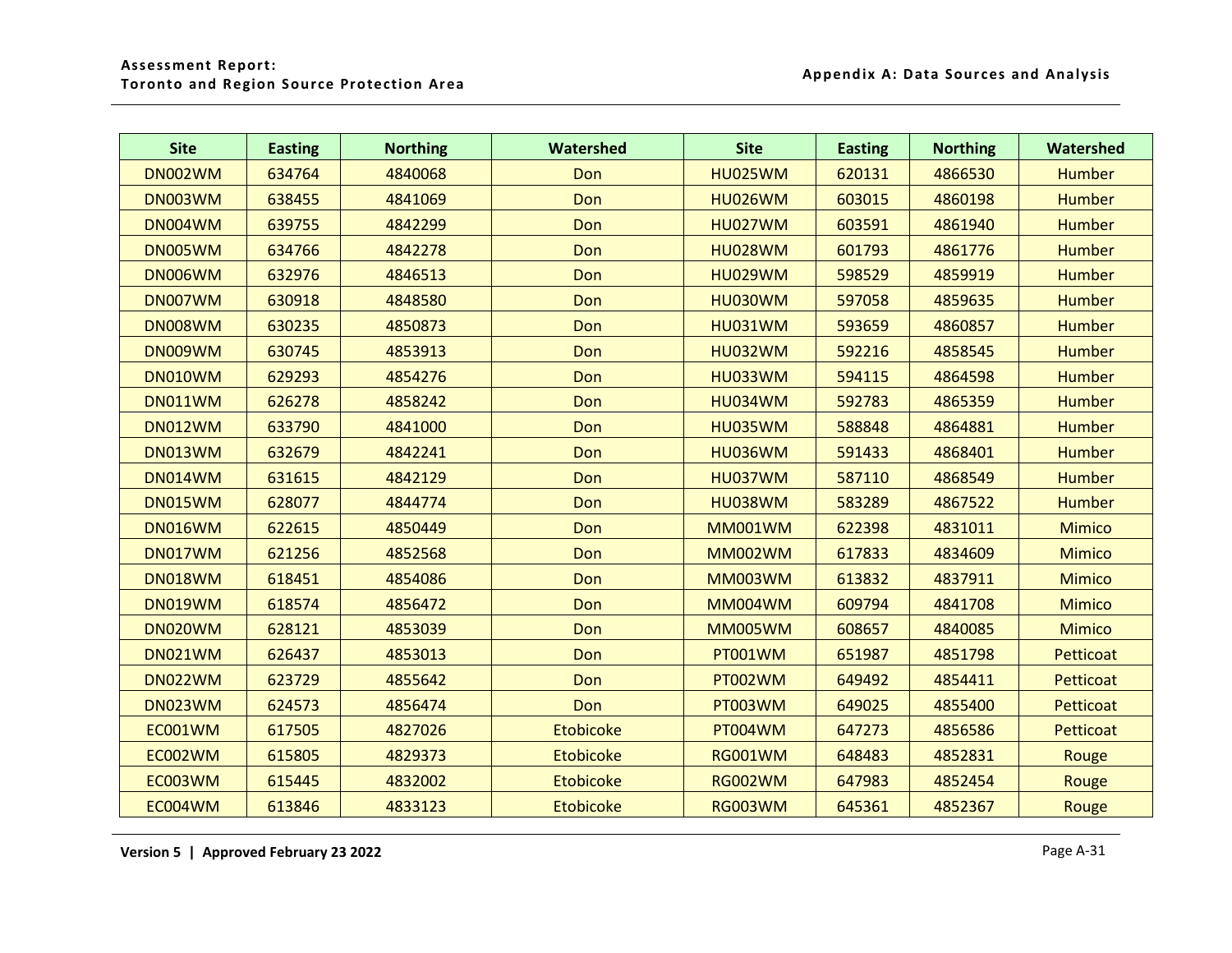| <b>Site</b>    | <b>Easting</b> | <b>Northing</b> | Watershed              | <b>Site</b>    | <b>Easting</b> | <b>Northing</b> | Watershed |
|----------------|----------------|-----------------|------------------------|----------------|----------------|-----------------|-----------|
| EC005WM        | 610140         | 4835534         | <b>Etobicoke</b>       | <b>RG004WM</b> | 643432         | 4853479         | Rouge     |
| <b>EC006WM</b> | 607745         | 4835482         | <b>Etobicoke</b>       | <b>RG005WM</b> | 641511         | 4855511         | Rouge     |
| <b>EC007WM</b> | 607099         | 4836727         | <b>Etobicoke</b>       | <b>RG006WM</b> | 644736         | 4854274         | Rouge     |
| <b>EC008WM</b> | 603544         | 4836301         | <b>Etobicoke</b>       | <b>RG007WM</b> | 644249         | 4857809         | Rouge     |
| EC009WM        | 605493         | 4838941         | <b>Etobicoke</b>       | <b>RG008WM</b> | 641983         | 4857650         | Rouge     |
| EC010WM        | 600414         | 4843094         | <b>Etobicoke</b>       | <b>RG009WM</b> | 640592         | 4858859         | Rouge     |
| EC011WM        | 599030         | 4838985         | <b>Etobicoke</b>       | <b>RG010WM</b> | 639829         | 4858986         | Rouge     |
| EC012WM        | 595142         | 4843473         | <b>Etobicoke</b>       | <b>RG011WM</b> | 640693         | 4863593         | Rouge     |
| EC013WM        | 592816         | 4844601         | <b>Etobicoke</b>       | <b>RG012WM</b> | 637631         | 4866976         | Rouge     |
| EC014WM        | 592483         | 4843057         | <b>Etobicoke</b>       | <b>RG013WM</b> | 637131         | 4865731         | Rouge     |
| <b>FB001WM</b> | 652478         | 4854437         | <b>Frenchman's Bay</b> | <b>RG014WM</b> | 637095         | 4866273         | Rouge     |
| <b>FB002WM</b> | 652737         | 4853827         | <b>Frenchman's Bay</b> | <b>RG015WM</b> | 635052         | 4859699         | Rouge     |
| <b>FB003WM</b> | 653655         | 4854367         | Frenchman's Bay        | <b>RG016WM</b> | 634341         | 4859301         | Rouge     |
| <b>FB004WM</b> | 654975         | 4853937         | <b>Frenchman's Bay</b> | <b>RG017WM</b> | 633024         | 4859990         | Rouge     |
| <b>HL001WM</b> | 649487         | 4848106         | <b>Highland</b>        | <b>RG018WM</b> | 631467         | 4862594         | Rouge     |
| <b>HL002WM</b> | 647813         | 4848741         | <b>Highland</b>        | <b>RG019WM</b> | 633477         | 4865486         | Rouge     |
| <b>HL003WM</b> | 644806         | 4847677         | <b>Highland</b>        | <b>RG020WM</b> | 633873         | 4856414         | Rouge     |
| <b>HL004WM</b> | 644561         | 4848686         | <b>Highland</b>        | <b>RG021WM</b> | 632687         | 4856699         | Rouge     |
| <b>HL005WM</b> | 642727         | 4849327         | <b>Highland</b>        | <b>RG022WM</b> | 629166         | 4860184         | Rouge     |
| <b>HL006WM</b> | 642794         | 4850383         | <b>Highland</b>        | <b>RG023WM</b> | 629445         | 4860190         | Rouge     |
| <b>HL007WM</b> | 640119         | 4850188         | <b>Highland</b>        | <b>RG024WM</b> | 627595         | 4860793         | Rouge     |
| <b>HL008WM</b> | 641439         | 4852384         | <b>Highland</b>        | <b>RG025WM</b> | 626888         | 4863281         | Rouge     |
| <b>HL009WM</b> | 641804         | 4845601         | <b>Highland</b>        | <b>RG026WM</b> | 627881         | 4863600         | Rouge     |
| HL010WM        | 641345         | 4846335         | <b>Highland</b>        |                |                |                 |           |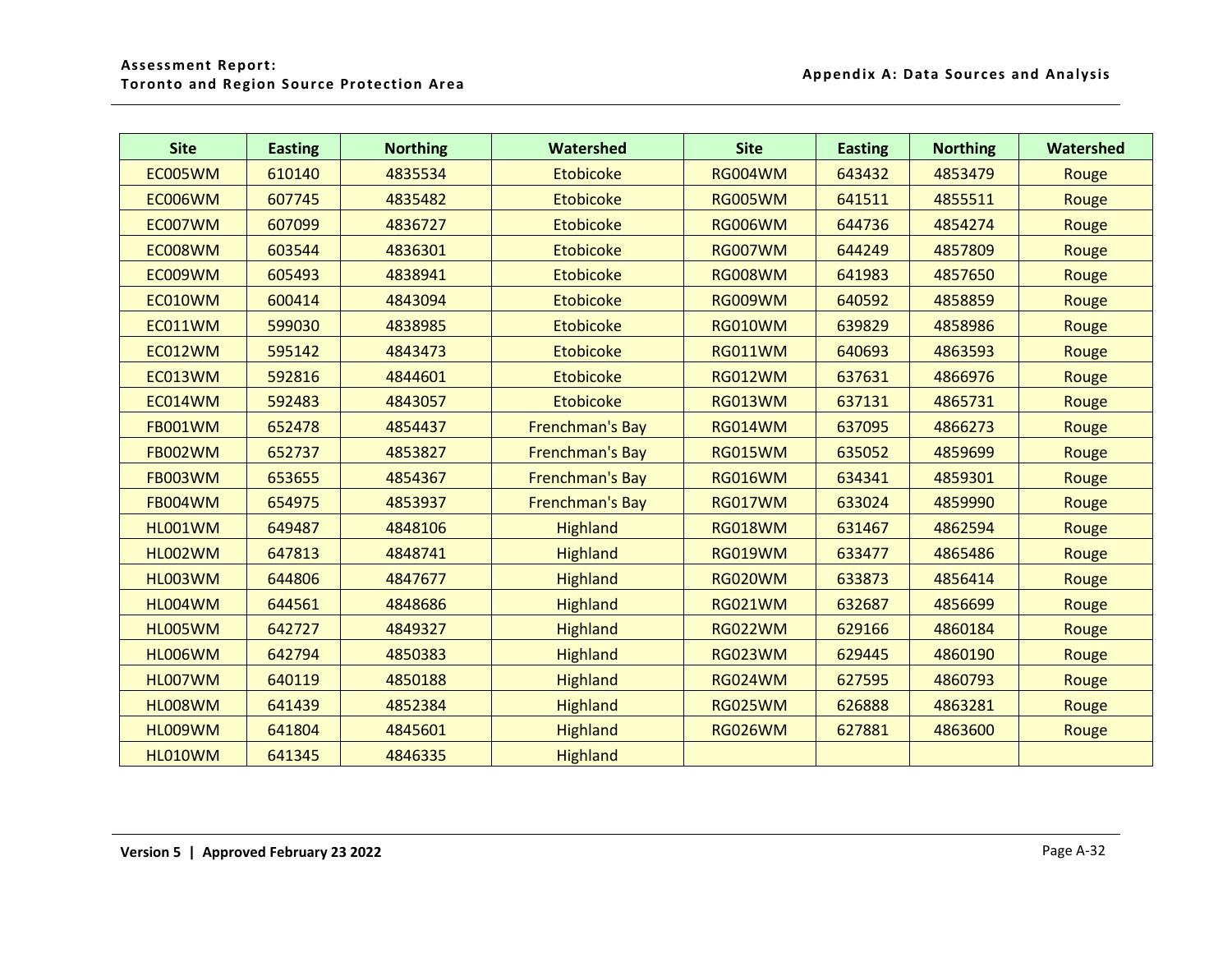## <span id="page-34-0"></span>**A1.2.8 Coastal Wetland Monitoring**

The Durham Region Coastal Wetland Monitoring Project is designed as a long-term program that will assess the health of 15 wetlands along the north shore of Lake Ontario in Durham Region (**[Table A-10](#page-34-1)**)**.** Five of these wetlands are in TRSPA's jurisdiction.

To standardize the collection of biological and physical data among the partner organizations, a Methodology Handbook was developed by Environment Canada and the Central Lake Ontario Conservation Authority and fieldwork began in the spring of 2002.

Water levels in the Great Lakes have been recorded by the Canadian Hydrographic Service since 1860. These data show that levels in Lake Ontario have varied by up to two metres since that time. In 1958, however, lake level regulation was implemented, which moderated levels. While lake levels still fluctuate, they do not do so to the extent that occurred prior to regulation.

| <b>Site</b><br><b>Number</b> | Wetland                       |  |  |
|------------------------------|-------------------------------|--|--|
|                              | <b>Rouge River Marsh</b>      |  |  |
| $\mathcal{P}$                | <b>Frenchman's Bay Marsh</b>  |  |  |
| 3                            | <b>Hydro Marsh</b>            |  |  |
| Λ                            | <b>Duffins Creek Marsh</b>    |  |  |
| 5                            | <b>Carruthers Creek Marsh</b> |  |  |

#### <span id="page-34-1"></span>**Table A-11: Durham Region Coastal Wetland Monitoring Project locations**

The Durham Region Coastal Wetlands Project monitors both physical features and biological communities. The following physical features or aspects are observed within the Coastal Wetland Monitoring Program:

- **Water Quality** Measure various water quality parameters, including turbidity (clarity of water), conductivity, nitrogen, and phosphorus;
- **Water Levels** For wetlands that can be cut off from Lake Ontario due to the formation of a barrier beach, measure water levels throughout the vegetation growing season (May to October);
- **Sediment Quality -** Collect recently deposited sediments to analyze for various contaminants including pesticides, metals, PCBs and PAHs;
- **Bathymetry** Map wetland basin topography to reveal contours;
- **Watershed Vegetation -** Ecological Land Classification to Community Series level summarized for each wetland's watershed;
- **Land-use Change in Adjacent Uplands -** Compare current land use in 1000-meter zone around wetland with expected land use according to municipal and regional Official Plans. Obtain percentages of change for each land use category; and
- **Land-use Change in Watershed** In conjunction with Watershed Management Plans, compare current land usage with expected land usage according to municipal and regional Official Plans Sediment and Nutrient Loading Computer modelling incorporating a Digital Elevation Model (DEM). This step is to be completed when technology becomes available.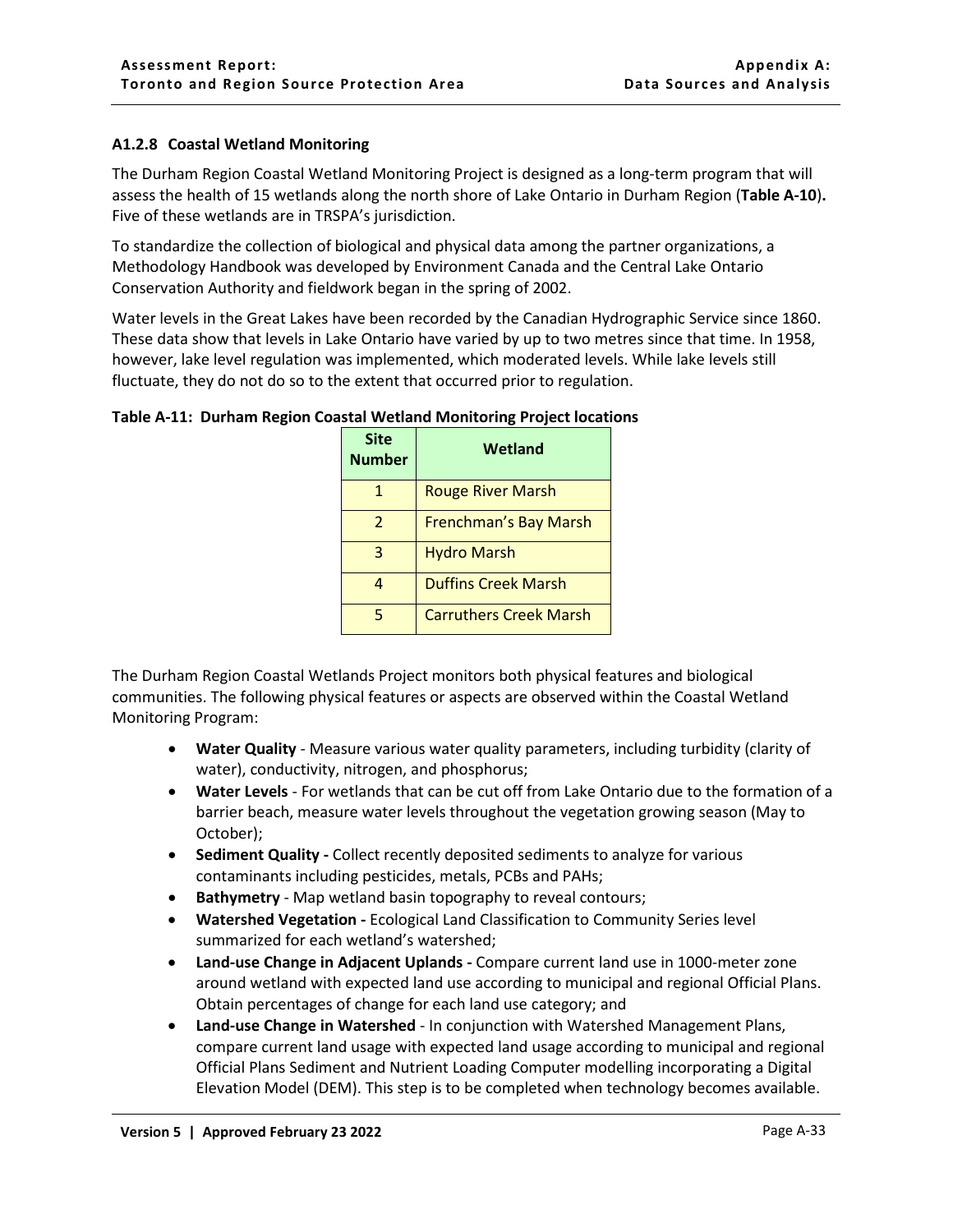The following biological communities are observed within the Coastal Wetland Monitoring Program:

- **Birds**—Survey marsh breeding bird communities using the Marsh Monitoring Program methodology;
- **Amphibians**—Survey amphibian communities using the Marsh Monitoring Program methodology;
- **Fish**—Survey wetland fish community using electrofishing boat;
- **Macroinvertebrates**—Sample wetland macroinvertebrates by sweep-netting through water column;
- **Wetland Vegetation**—Use Ecological Land Classification to define vegetation communities at each wetland and surrounding 500 metres;
- **Submerged Plants**—Sample submerged aquatic vegetation using 20 randomly placed quadrants; and
- **Identifying Key Habitats**—Over time, identify and track habitats associated with species at risk (i.e., endangered, threatened, or of special concern).

#### <span id="page-35-0"></span>**A1.3 Information Management System**

One of the key elements of any monitoring program is the data that are collected. As such, the storage, security and retrieval of the data are extremely important. In 2001, the TRCA contracted a consultant to develop a relational database (TRCA Envirobase) to house all of the various environmental data collected through this and other programs of the TRCA. This relational database also has the ability to link various data sets that are currently available. Updates to the relational database have been completed in subsequent years including the addition of a sediment quality and fluvial geomorphology component.

Additional customization of the TRCA's database structure along with data entry is on-going. Changes to the corporate IT/Network structure in the near future will enable more effective sharing and use of the relational database by staff. In 2005-06, a review of the existing database and data requirements specific to the Source Protection Planning process was undertaken. Based on this review, the following specific actions have been initiated and/or completed:

- Identify the data input/output routine and developed the data input/output template;
- Update the database model with the addition of data requirements;
- Upload new water quality data from various sources (i.e., MOECC, City of Toronto, private laboratories);
- QA/QC check and data update, including identification of duplicate records;
- Development and design of a new database model to integrate the datasets; and
- Design of a user-friendly interface application to allow staff to query the data quickly.

TRCA has developed an internal GIS system based on the ARC GIS platform to access the information in Envirobase as well as the other datasets. This system has been populated with layers for such features as (but not limited to):

- High resolution aerial photography;
- Watercourses;
- Land use;
- Transportation network;
- TRCA property;
- Topography;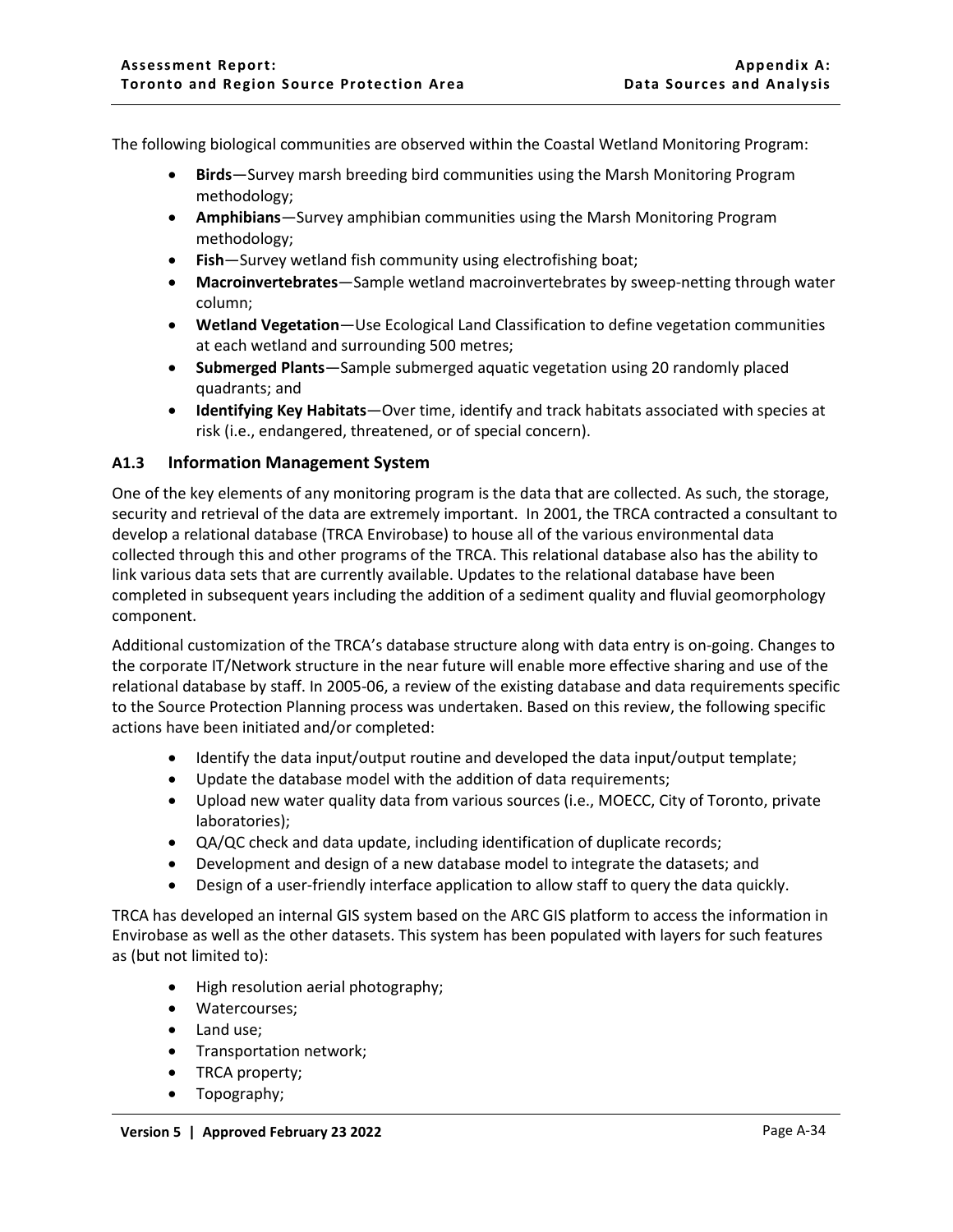- Physiography;
- Surficial Geology;
- Hydrology;
- Wetlands;
- Aquatic habitat and species data; and
- Terrestrial Natural Heritage data.

Source protection funding from the MOECC has permitted the TRCA to expand its GIS capabilities, and begin migration to the ARCHYDRO platform. This platform has added capabilities to incorporate hydrologic information and calculations into the GIS environment.

#### <span id="page-36-0"></span>**A1.4 Methods of Analysis**

The Assessment Report includes a description of the local watershed area that was developed by compiling all the available information about the area. It will include topics such as watershed features, the water quality, the wells and intakes that draw drinking water, and the natural and human-made influences. Maps were produced to provide a visualization of the watershed. This information gathering process will be iterative and continuous and will occur wherever possible to enhance the available data.

The watershed features include topography, physiography, geology, hydrology (surface water flow system) and hydrogeology (groundwater flow system), ecology, naturally vegetated areas, and climate. This information provides the background necessary for a more in-depth analysis in subsequent phases of the Assessment Report, including the Water Budget and Stress Assessment, the Vulnerability Analysis, and the Summary of Threats and Issues.

The water quality conditions and long-term trends in the watershed were identified. Maps and graphics are used to illustrate these trends. The objective was to describe the quality of surface water and groundwater using existing information and to determine whether the water quality is improving, deteriorating, or remaining constant.

The current water use was inventoried, as were historical takings, to illustrate where most of the water is going and at what times during the year. The inventory estimated population growth in the watershed area, which has a significant impact on future water demands.

The TRSPA also identified land-use activities that are known to pose a threat to the quality or quantity of drinking water to determine human and ecological impacts.

A Watershed Characterization Report has been prepared for the Source Protection Areas (*Toronto and Region Conservation Authority, March, 2007*). Workshops involving the Conservation Authority and municipal partners were held in late 2006 and early 2007 to review the contents of earlier versions of these reports. The most recent versions include edits and updates that are the result of the comments provided. The Province has established a panel to review the Watershed Characterization Reports. Comments from this review panel were received on January 8, 2008, and were incorporated into the final Assessment Report.

#### <span id="page-36-1"></span>**A1.5 Surface Water Quality Data Analysis and Reporting**

The analysis and reporting of surface water quality data were accomplished in three steps:

• Exploratory analysis;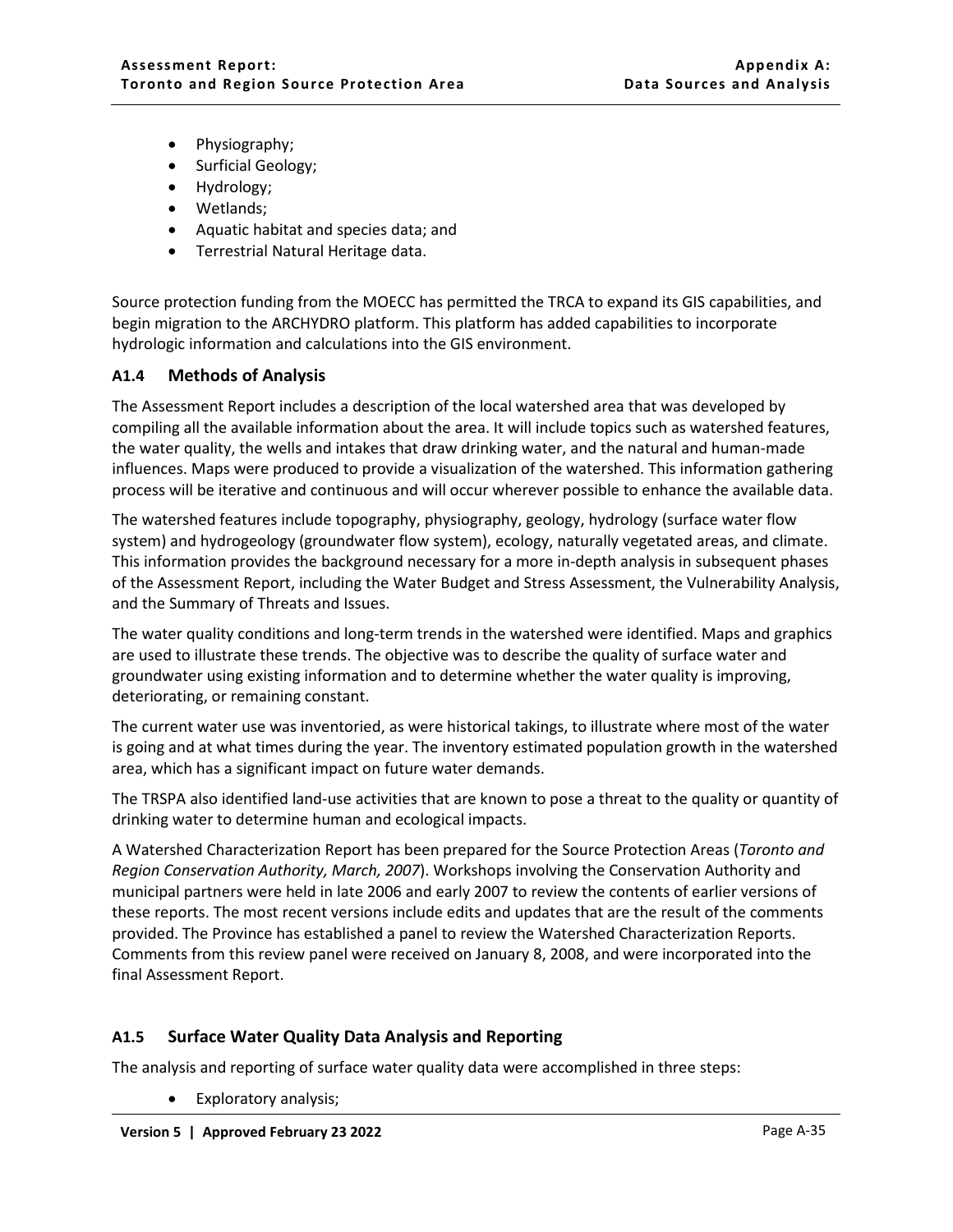- Statistical analysis; and
- Reporting results.

#### <span id="page-37-0"></span>**A1.5.1 Exploratory Analysis**

The first step involves plotting water quality observations to visually examine the attributes of the data (e.g., outliers and data entry errors). Each water quality observation is represented as a single point or dot. The y-axis (the dependent axis) is the concentration of a water quality parameter, and the x-axis (the independent axis) is time, usually represented as months or years. Specifically, a plot of water quality results against time allows for the:

- Observation of seasonal and annual trends;
- Identification of anomalous results and potential errors;
- Comparison of results to water quality criteria (e.g., Provincial Water Quality Objectives, Canadian Water Quality Guidelines);
- Observation of changes in water quality over time;
- Identification of missing periods of record (data gaps); and
- Identification of biases introduced by the timing of water quality measurements.

#### <span id="page-37-1"></span>**A1.5.2 Statistical Analysis**

The second step in the analysis of surface water quality data involves the selection and application of statistical tests to establish the significance of differences, trends, and relationships that were identified in the exploration of the data.

#### <span id="page-37-2"></span>**A1.5.3 Reporting Results**

The third step involves the use of graphics such as maps and boxplots to present selected results in a format consistent with the information needs and technical knowledge of the target audience. Results that are selected for reporting should describe the prevailing surface water quality conditions in the watershed.

#### <span id="page-37-3"></span>**A1.6 Groundwater Quality Data Analysis and Reporting**

#### <span id="page-37-4"></span>**A1.6.1 Data Compilation**

Groundwater quality data may be available from a wide variety of sources, including

- The Provincial Groundwater Monitoring Network (PGMN);
- Private well sampling;
- Municipal water sampling programs;
- Health departments; and
- Other groundwater studies.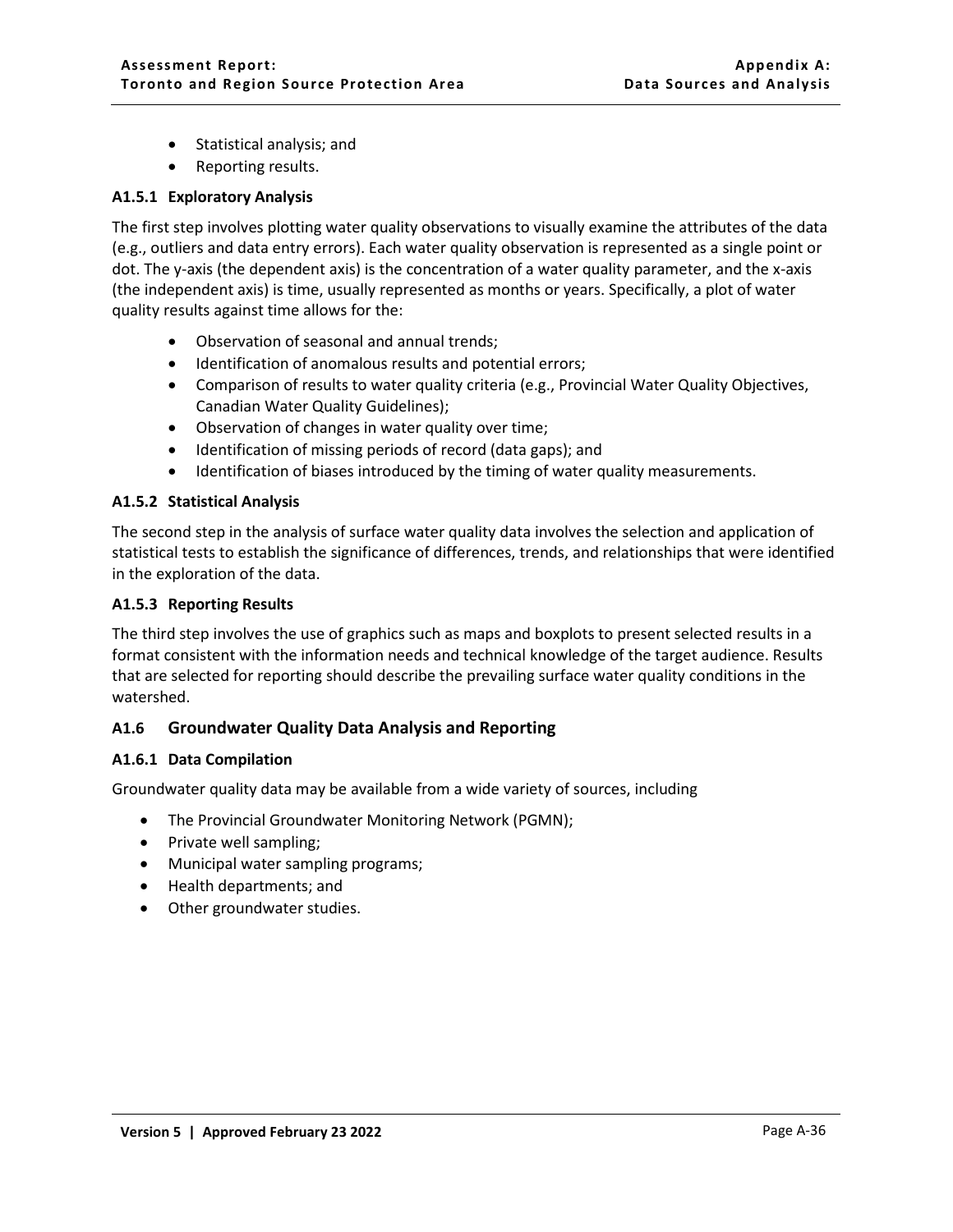# Data Analysis

The assemblage and integration of information that will provide an understanding of groundwater quality on watershed basis can be performed a number of ways, including:

- The assemblage of GIS layers;
- The construction of binary plots;
- The construction of maps and cross sections;
- The construction of vertical and horizontal iso-chemical contour maps;
- The construction of groundwater quality diagrams (e.g., Durov, Piper, Stiff, Rose);
- The construction of chemical concentration versus time plots;
- The preparation of tables that compare water quality concentrations to water quality criteria (e.g., Ontario Drinking Water Standards, Provincial Water Quality Standards); and
- The use of statistical methods.

Parameters that exceed the standard can be highlighted, as some parameters naturally exceed water quality standards. Naturally elevated parameters can be present due to the geological materials in the area, the recharge environment, or other factors.

# <span id="page-38-0"></span>**A1.6.2 Analysis of Trends at Each Monitoring Well**

Time versus concentration plots can help determine whether levels of water quality are changing. Timeconcentration plots are generated from water quality data for one parameter, usually in one monitoring well, with time across the x-axis, and the concentration for that parameter along the y-axis. Statistical trend analysis packages (e.g., packages built into Excel) can be used to determine if there is a trend.

Alternatively, the data can be visually interpreted to determine whether there is a trend. Trends usually occur over a longer term, though there may be a blip or short-term spike in concentration indicating a short-term event, such as a spill or controlled release into the environment. Trends can also occur seasonally or cyclically. Seasonal or cyclic trends occur where water quality fluctuates through seasons or through wet or dry years.

Where water quality impairments have been identified in a watershed (i.e., concerns, known contamination), the parameters typical for those impairments can also be evaluated through timeconcentration plots to determine whether the trends are increasing or decreasing. Trend analysis can provide an indication of contamination, changes in groundwater recharge, a connection to surface water, or general changes within an aquifer. Significant increasing or decreasing trends should be identified in the individual monitoring wells. By doing this, we can identify areas where water quality is influenced by surface activities, including precipitation, and therefore may be more vulnerable to surface activities.

#### <span id="page-38-1"></span>**A1.6.3 Aquifer Characterization**

Groundwater quality data was also analyzed on a watershed basis to look for larger-scale trends in water quality. Monitoring wells from similar aquifer units can be grouped to determine the typical maximum, minimum, and average water quality ranges for the aquifer units. Where little information is available to determine whether monitoring wells are in the same aquifer, water quality data can be compared through Piper Diagrams, Stiff Diagrams, Rose Diagrams, and other geochemistry tools to determine whether water samples are of a similar nature, and potentially of similar origin.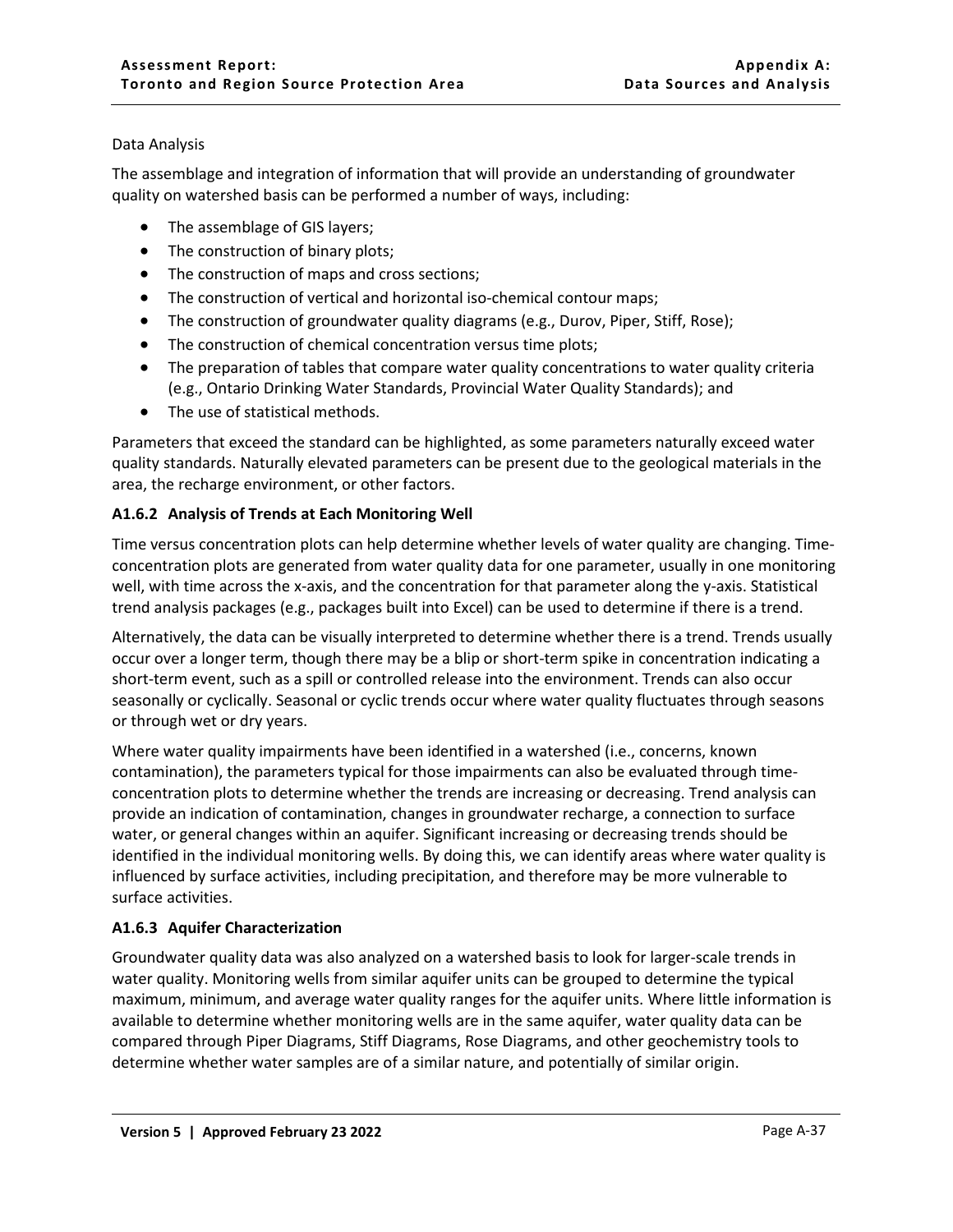# <span id="page-39-0"></span>**A1.7 Limitations: Data, Assumptions, and Methods**

Database management that relates to the structure or approach were developed for each of the conservation authority partners and the CTC Source Protection Region to manage data. Currently, a three-database system is being considered within the overall database management system. This system includes:

- Internal relational databases that house aquatic ecosystem and stream survey information conducted by CLOSPA;
- The ORMGP (Oak Ridges Moraine Groundwater Program) database that includes subsurface information (e.g., boreholes, wells, water levels, chemistry); and
- The contaminant inventory database, to be provided by the Province.

Data that are undergoing refinement have been identified for source protection planning purposes and are summarized in **Table A-12** and **[Table A-13.](#page-40-1)**

| <b>Component</b>                                                                                          | <b>Data Set Name or</b><br><b>Source</b>                  | Data<br>Problem           | <b>Comment</b>                                                                                                                                                                                                                                     |  |  |
|-----------------------------------------------------------------------------------------------------------|-----------------------------------------------------------|---------------------------|----------------------------------------------------------------------------------------------------------------------------------------------------------------------------------------------------------------------------------------------------|--|--|
| TRCA/external data<br><b>GIS Database</b><br>sources                                                      |                                                           | <b>Requires</b><br>update | Internal GIS data, grids, shape file<br>reorganization. Metadata tracking<br>system to be developed.                                                                                                                                               |  |  |
| <b>Rating Tables</b><br>within Hydrologic<br><b>Database</b>                                              | <b>TRCA - Engineering</b><br>department<br>hydraulic data | <b>Requires</b><br>update | Updated for WSC sites annually.                                                                                                                                                                                                                    |  |  |
| Integrated<br><b>Hydrologic</b><br><b>Database</b>                                                        | <b>TRCA's hydrologic</b><br>data                          | <b>Requires</b><br>update | Data currently exists in various formats.<br>Need to develop a consistent format<br>and relational database to maintain<br>data relating to climate, rating curves,<br>water levels, streamflow, spot baseflow,<br>and water quality measurements. |  |  |
| <b>Oak Ridges</b><br><b>Moraine</b><br>Groundwater<br>Program (ORMGP)<br>Hydrogeologic<br><b>Database</b> | Various data<br>sources                                   | <b>Requires</b><br>update | Not all monitoring locations or data<br>entered-continually being updated<br>with various data sets. Database<br>management required. Multi-user<br>access to be applied over a networked<br>environment.                                          |  |  |

#### <span id="page-39-1"></span>**Table A-12: Data Gaps**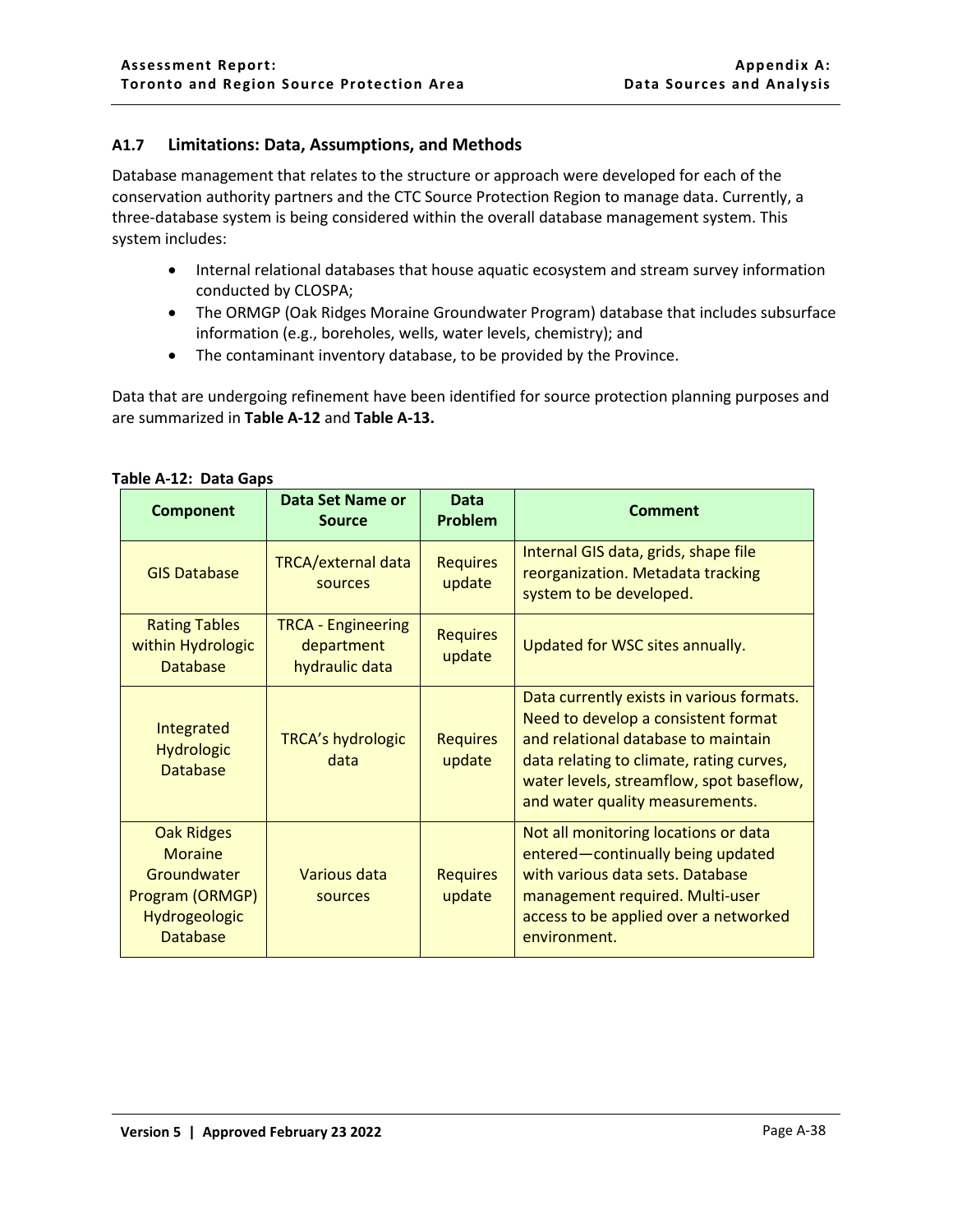#### <span id="page-40-1"></span>**Table A-13: Knowledge Gaps**

Continued groundwater level and chemistry monitoring and analysis involving both PGMN wells and municipal partner monitoring wells (where data are provided).

Low-flow streamflow surveys (quality and quantity) to characterize discharge zones and associated water quality. These surveys are also useful to delineate zones that may be impacted by human activities.

Overland and streamflow travel time studies to be able to address possible spills response protocol and actions.

Enhance the continuous streamflow gauge network and update data regarding discharge to streams.

Update and verify outdated or missing water use data including Permit to Take Water (PTTW) information.

Development of acceptable water use targets to protect both the resource and the aquatic ecosystem.

Need for additional water quality monitoring sites.

Need for additional climatic sites/data monitoring.

Development of the ESRI ArcHydro data model.

Overland and streamflow travel time studies to be able to address possible spills response protocol and actions.

#### <span id="page-40-0"></span>**A1.7.1 Filling Data Gaps**

Future watershed planning work will aim to develop and refine the overall database management system using the following methods:

- Preparing and refining land classification maps;
- Monitoring and analyzing groundwater level and chemistry involving both PGMN wells and municipal partner monitoring wells;
- Reviewing low-flow streamflow surveys (quality and quantity) to characterize discharge zones and associated water quality and to delineate zones that may be impacted by human activities;
- Reviewing overland and streamflow travel time studies to be able to address possible spills response protocol and actions;
- Enhancing the continuous streamflow gauge network and updating data regarding discharge to streams;
- Enhancing the coverage of climate data;
- Updating and verifying outdated or missing water using data including Permit to Take Water (PTTW) information; and
- Preparing a contaminant source database and associated risk to drinking water provided by each potential source.